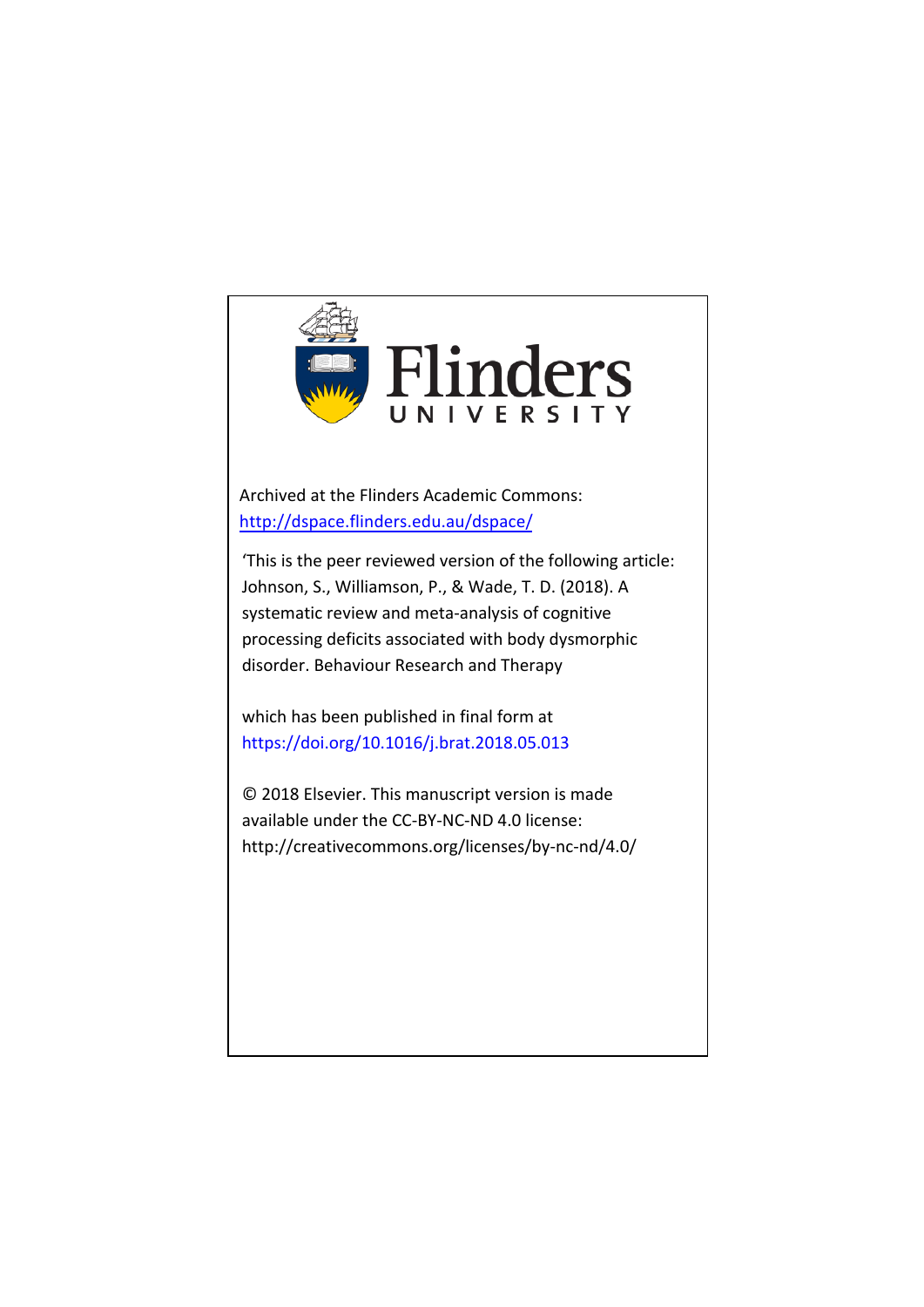# Accepted Manuscript

A systematic review and meta-analysis of cognitive processing deficits associated with body dysmorphic disorder

Shevaugn Johnson, Paul Williamson, Tracey D. Wade

PII: S0005-7967(18)30087-1

DOI: [10.1016/j.brat.2018.05.013](https://doi.org/10.1016/j.brat.2018.05.013)

Reference: BRT 3272

To appear in: Behaviour Research and Therapy

Received Date: 11 August 2017

Revised Date: 16 May 2018

Accepted Date: 29 May 2018

Please cite this article as: Johnson, S., Williamson, P., Wade, T.D., A systematic review and metaanalysis of cognitive processing deficits associated with body dysmorphic disorder, *Behaviour Research and Therapy* (2018), doi: 10.1016/j.brat.2018.05.013.

This is a PDF file of an unedited manuscript that has been accepted for publication. As a service to our customers we are providing this early version of the manuscript. The manuscript will undergo copyediting, typesetting, and review of the resulting proof before it is published in its final form. Please note that during the production process errors may be discovered which could affect the content, and all legal disclaimers that apply to the journal pertain.

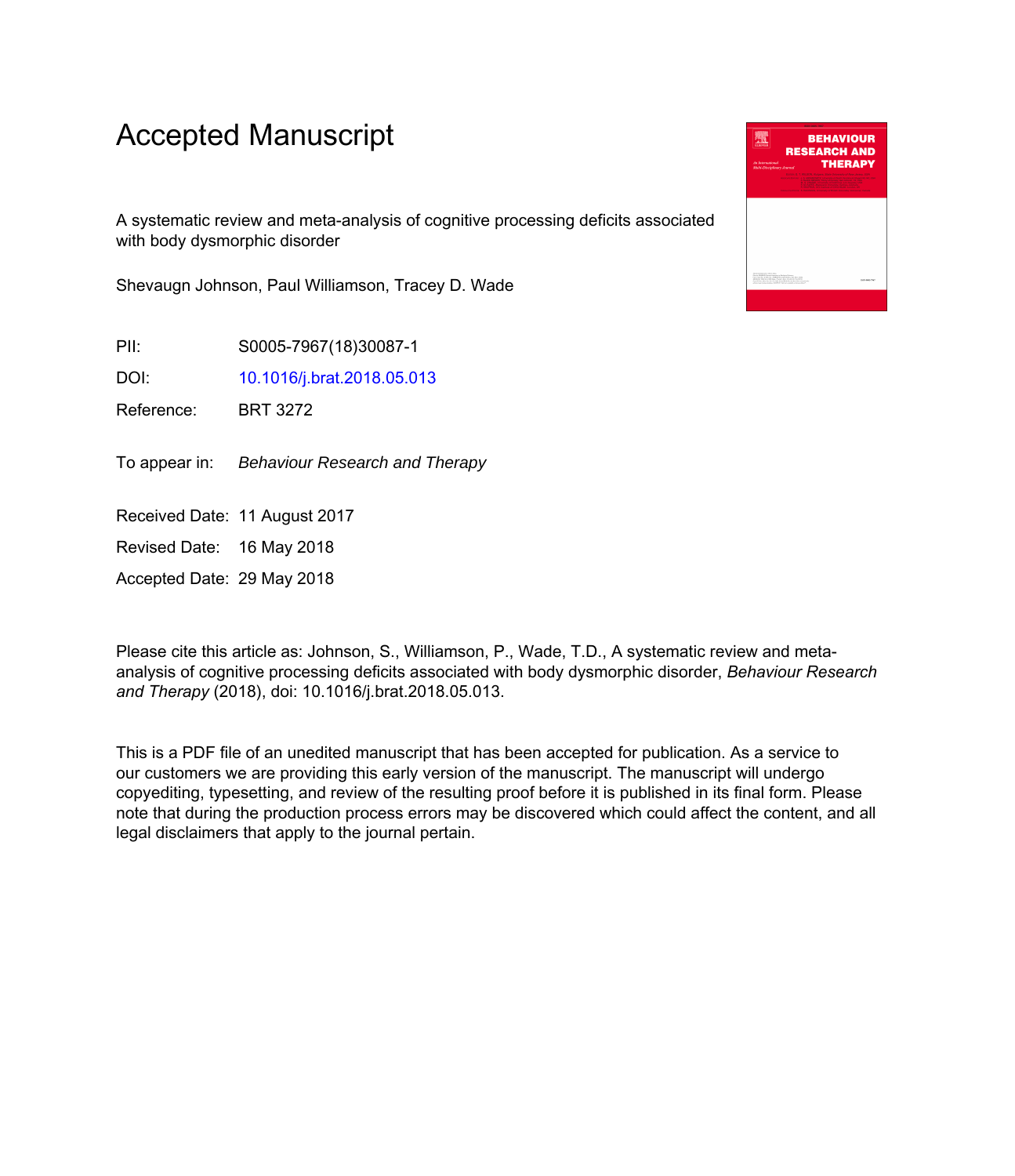Running head: BODY DYSMORPHIC DISORDER

Number of Words (text only)  $= 7,943$ Number of Figures = 5 Number of Tables = 3 Number of Supplementary Figures= 4 Number of Supplementary Tables=1

Revised: 16<sup>th</sup> May 2018

**A Systematic Review and Meta-analysis of Cognitive Processing Deficits Associated with Body** 

**Dysmorphic Disorder** 

Shevaugn Johnson, EN, BA Hons

Paul Williamson, PhD

Tracey D. Wade, PhD

School of Psychology, Flinders University, PO Box 2100, Adelaide, SA, 5001, Australia

Revised:  $16^{\circ}$  May 2018<br>
matic Review and Meta-analysis of Cognitive Processing Deficits Associated with B<br>
Dysmorphic Disorder<br>
Shevangn Johnson, F.N, BA Hons<br>
Paul Williamson, PhD<br>
Tracey D. Wade, PhD<br>
Mool of Psycho *Address correspondence to*: Shevaugn Johnson, School of Psychology, Flinders University, PO Box 2100, Adelaide, SA, 5001, Australia. Tel: +61-8-82017920. Fax: +61-8-8201-3877. E-mail: john0994@flinders.edu.au

**For submission to***: Behaviour Research and Therapy* 

1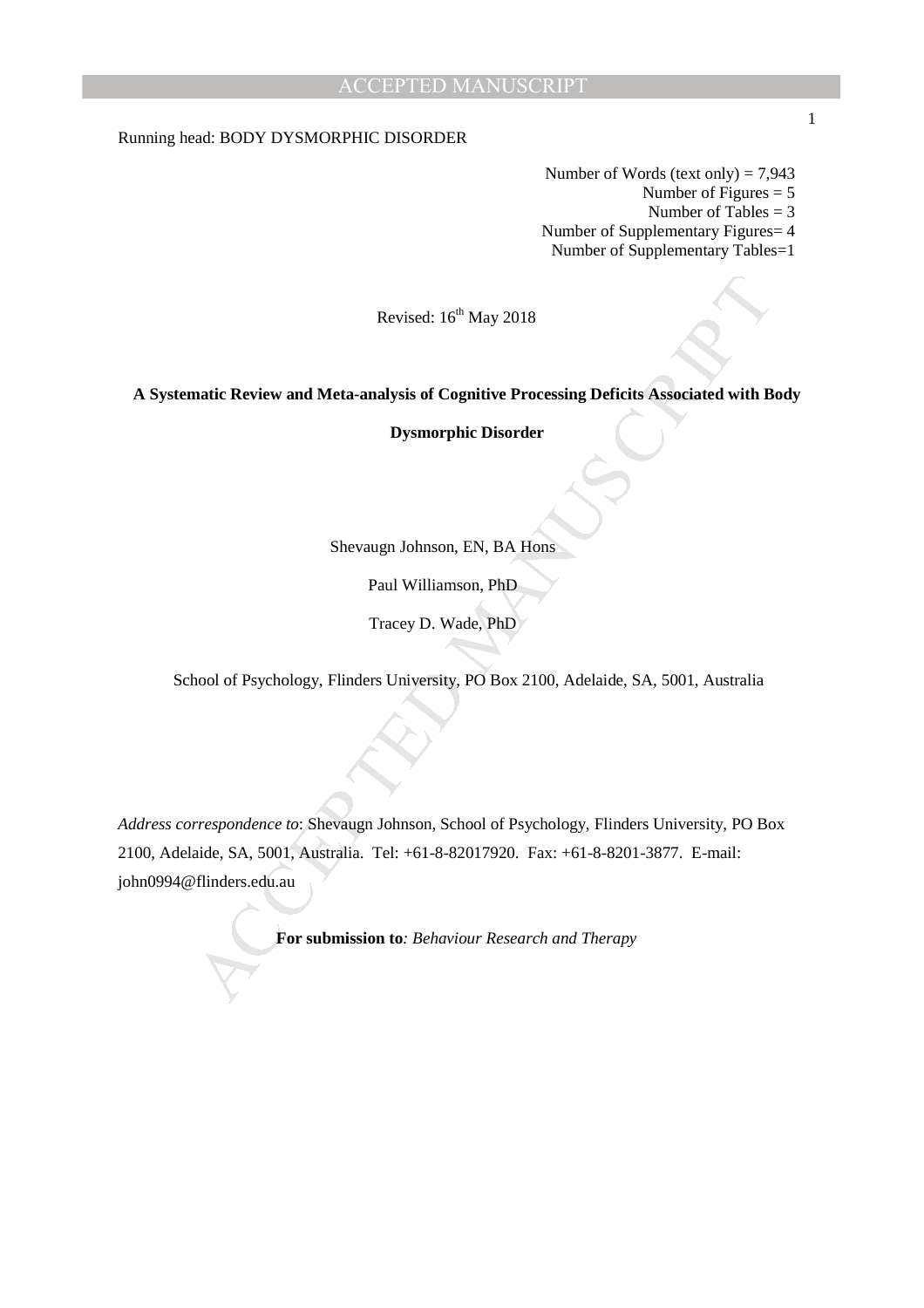#### **Abstract**

by photon can be the transmister (*n.m.*), symptomatology and rotat sylens of expansive processing and<br>primary selective attention, interpretive biases, and memory deficits. Twenty-three studies<br>equirements that examined This systematic review and meta-analysis examined the evidence supporting the association between body dysmorphic disorder (BDD) symptomology and four types of cognitive processing abnormalities: local processing, selective attention, interpretive biases, and memory deficits. Twenty-three studies met inclusion requirements that examined differences in performance on cognitive tasks between BDD and control groups across the four categories. Multilevel modelling was used to calculate an overall effect size for each cognitive category. BDD and control groups differed significantly on measures of selective attention ( $g$ =.60, 95% CI=.26: .93), interpretive biases ( $g$ =.30, 95% CI=. 07: .54), and memory deficits (*g=*.56, 95% CI=.26: .87). Differences between the BDD and control groups on measures of local processing did not reach significance. These findings support the hypothesis that people with BDD may selectively attend to perceived threats or to disorder-related stimuli, misinterpret ambiguous stimuli as threatening, overvalue the importance of attractiveness, and have inaccurate coding and recall for facial or bodily stimuli. Recommendations for future research of these specific cognitive deficits in BDD include introducing the use of Modified Dot Probe Paradigms and new treatment targets that can be used as adjuncts to current treatment modalities.

*Keywords*: body dysmorphic disorder; meta-analysis; local processing, selective attention; interpretive biases; memory deficits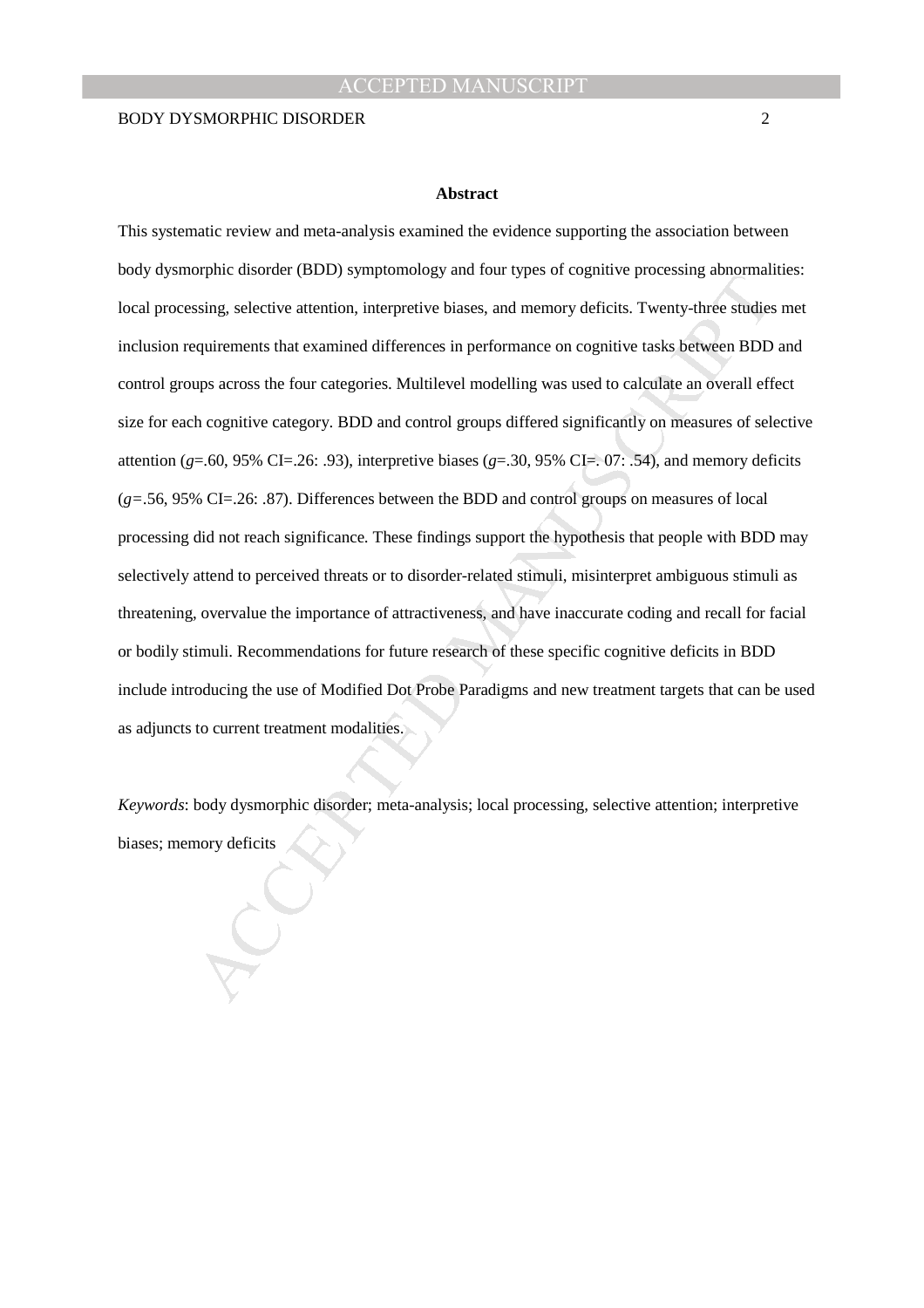Body dysmorphic disorder (BDD) is characterised by repetitive behaviours or mental acts concerning preoccupations with perceived flaws in appearance (Phillips, 2005). Common behaviours include mirror checking, camouflaging to conceal the perceived defect, mirror avoidance, seeking reassurance about appearance, and excessive grooming. The most common areas of focus include the nose, skin, and hair; however, some patients may also focus on areas of the body. For example, muscle dysmorphia is a specifier of BDD that presents as a preoccupation with muscle mass (American Psychiatric Association [APA], 2013).

a about appearance, and excessive grooming. The most common areas of focus include t<br>and hair; however, some patients may also focus on areas of the body. For example, ma<br>is a specifier of BDD that presents as a preoccupat BDD affects approximately 1-2% of the population (Bjornsson, Didie, & Phillips, 2010), and is thought to affect males and females equally. However, sufferers rarely seek out mental health services and therefore BDD remains a poorly understood and under-researched disorder, and incidence rates may be far greater than currently estimated (Bjornsson et al., 2010). Until the recent release of the  $5<sup>th</sup>$  edition of the Diagnostic and Statistical Manual of Mental Disorders (DSM-5; APA, 2013), BDD was classified as a somatoform disorder. New evidence surrounding clinical and neuropsychological similarities between BDD and obsessive-compulsive disorder (OCD) has led to the reclassification of BDD under the obsessive-compulsive and related disorders category. For example, BDD and OCD have similar brain abnormalities that impair frontal lobe functioning (Labuschagne, Rossell, Dunai, Castle, & Kyrios, 2013). Research also shows commonalities in treatment response to cognitive behavioural therapy (CBT), exposure and response prevention, and selective serotonin reuptake inhibitors, suggesting neuroanatomical similarities between the two disorders (Labuschagne et al., 2013). Furthermore, there are similarities in the presenting symptoms, with the obsessions in both OCD and BDD resulting in compulsive checking and reassurance-seeking behaviours (Phillips, 2005).

## **Theoretical perspectives on the aetiology and maintenance of BDD**

Progress in the treatment of BDD remains limited, restrained by the paucity of theoretical models of BDD, most of which are cognitive behavioural in nature. The most recent model encompasses a comprehensive paradigm related to the evidence-base that currently informs the aetiology of BDD (Fang & Wilhelm, 2015). In addition to earlier experiences of teasing, sociocultural values, and genetic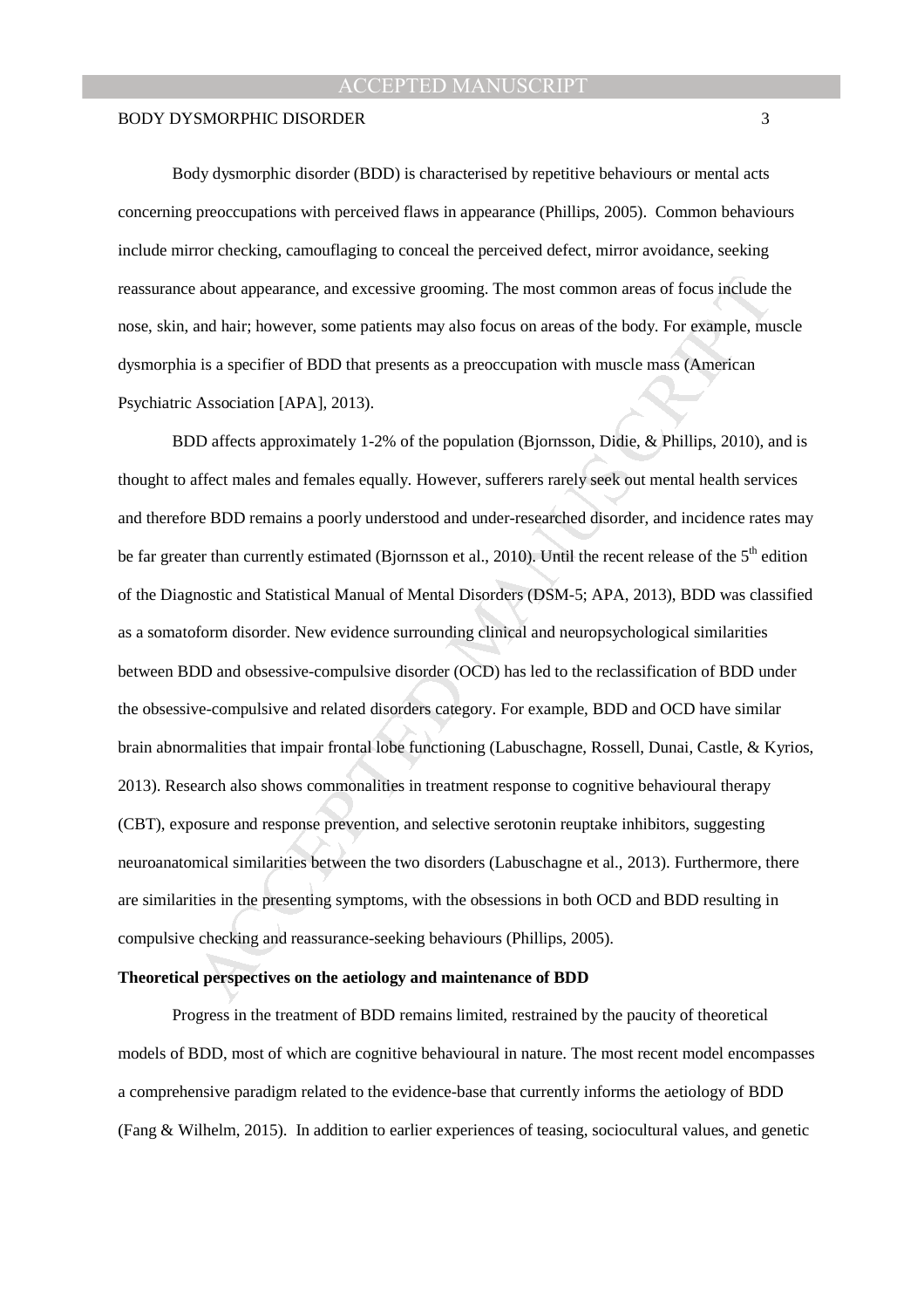factors, Fang and Wilhelm (2015) suggest that perfectionism, rejection sensitivity, and fear of negative evaluation from others may act as precursors to the development of four types of cognitive processing deficits (described below and in **Table 1**), one of which includes selective attention that has been highlighted in previous models (e.g., Veale, 2004). These deficits are hypothesised to contribute to the development and maintenance of negative emotions, such as anxiety and disgust, which then trigger behaviours characteristic of BDD, namely avoidance and compulsions. In line with Neziroglu, Roberts, and Yaryura-Tobias (2004), Fang and Wilhelm (2015) further contend that these maladaptive behaviours maintain dysfunctional beliefs by way of negative reinforcement. Although avoidance and compulsions serve to reduce anxiety in the short term, maladaptive beliefs are reinforced in the long term; BDD sufferers fail to learn that they would have managed despite engaging in these maladaptive behaviours.

## **Cognitive deficits associated with BDD**

I in previous models (e.g., Veale, 2004). These deficits are hypothesised to contribute to<br>the art and maintenance of negative emotions, such as anxiety and disgust, which then trigge<br>characteristic of BDD, namely avoidan **Central coherence.** Weak central coherence, a limited ability to understand context or to "see the big picture", is thought to influence selective attention toward perceived flaws in appearance rather than holistically processing body or facial stimuli (Feusner, Moller, et al., 2010). Studies using cognitive tasks like the Inverted Face Task (Thompson, 1980), Mooney Faces Task, Rey Complex Figures Task (RCFT; Osterrieth, 1944), a variation of an Inverted Face Task called the Famous Faces Task, as well as attractiveness ratings using high and low spatial frequency images and functional magnetic resonance imaging (fMRI) technology have shown support for this hypothesis (Arienzo et al., 2013; Deckersbach et al., 2000; Feusner, Hembacher, Moller, & Moody 2011; Feusner, Moller, et al., 2010; Feusner, Moody, et al., 2010; Moody et al., 2017; Feusner, Townsend, Bystritsky, & Bookheimer, 2007; Jefferies, Laws, Hranov, & Fineberg, 2010; Jefferies, Laws, & Fineberg, 2012; Li, Lai, Bohon, et al., 2015; Toh, Castle, & Rossell, 2017a). However, other studies using the Benton Facial Recognition Task (Benton & Van Allen, 1968), a variation of the Inverted Face Task using houses and facial stimuli, the Navon task (Navon, 1977), electroencephalogram (EEG), magnetic resonance imaging (MRI), fMRI and the Composite task (Young, Hellawell, & Hay, 1987) have failed to detect significant differences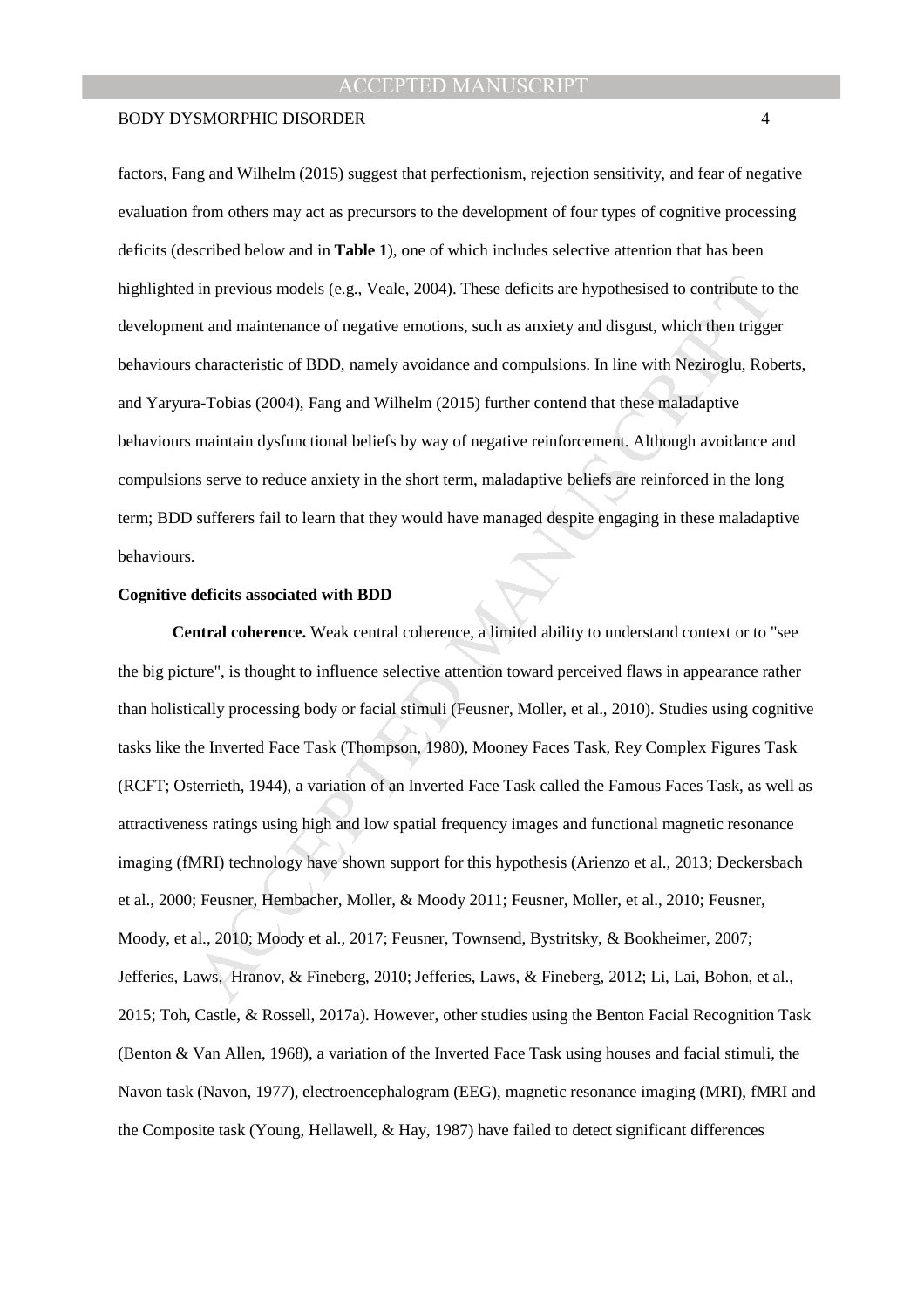### BODY DYSMORPHIC DISORDER 5

between BDD and control groups (Buhlmann, McNally, Etcoff, Tuschen-Caffier, & Wilhelm, 2004; Li, Lai, Loo, et al., 2015; Moody et al., 2015; Monzani, Krebs, Anson, Veale, & Mataix-Cols, 2013). Research using a Navon task and an Embedded Figures task (Witkin, 1971) found that compared to controls, the BDD group performed worse on *both* the global and local processing trials (Kerwin, Hovav, Hellemann, & Feusner, 2014). Furthermore, given that brain-imaging and the same or similar variations of cognitive tasks have been found to produce null findings as well as results both in support of and counter to the hypothesis, results across these studies suggest that the relationship of central coherence difficulties and associated global processing abnormalities (or conversely strengths in local processing) and BDD remain inconclusive.

e BDD group performed worse on *both* the global and local processing trials (Kerwin,<br>Ilemann, & Feusner, 2014). Furthermore, given that brain-imaging and the same or simi<br>of cognitive tasks have been found to produce null **Selective attention biases.** Selective attention biases are thought to account for biased attention toward disorder-related or threat stimuli (MacLeod, Rutherford, Campbell, Ebsworthy, & Holker, 2002). In the case of BDD, this involves specific physical features. Neuropsychological research on eating disorders has described selective attention as enhanced distractibility (Tchanturia, Campbell, Morris, & Treasure, 2005). Thus, it has been proposed that sufferers of BDD may attend to external stimuli that have become associated with their obsessions, or to perceived flaws in appearance, which are considered to be relevant (e.g., attractive) or threatening (e.g., hideous) to the disorder. Although so Hübner me studies which have used Emotional Stroop tasks (Watts, McKenna, Sharrock, & Trezise, 1986), eye trackers, symmetry tasks, discrimination tasks, and perceptual modification tasks (Buhlmann, McNally, Wilhelm, & Florin, 2002; Greenberg, Reuman, Hartmann, Kasarskis, & Wilhelm, 2014; Grocholewski, Kliem, & Heinrichs, 2012; Kollei, Horndasch, Erim, & Martin, 2017; Lambrou, Veale, & Wilson, 2011; Stangier, Adam-Schwebe, Muller, & Wolter, 2008; Toh, Castle, & Rossell, 2017b; Toh, Castle, & Rossell, 2017c; Thomas & Goldberg, 1995; Yaryura-Tobias et al., 2002), have supported this hypothesis; other studies using facial discrimination tasks, symmetry tasks, Emotional Stroop tasks, and video face distortion tasks (Buhlmann, Rupf, Gleiss, Zschenderlein, & Kathmann, 2014; Hübner,et al., 2016; Reese, McNally, & Wilhelm, 2010; Rossell, Labuschagne, Dunai, Kyrios, & Castle, 2014) have failed to detect significant differences between BDD and control groups. There remains some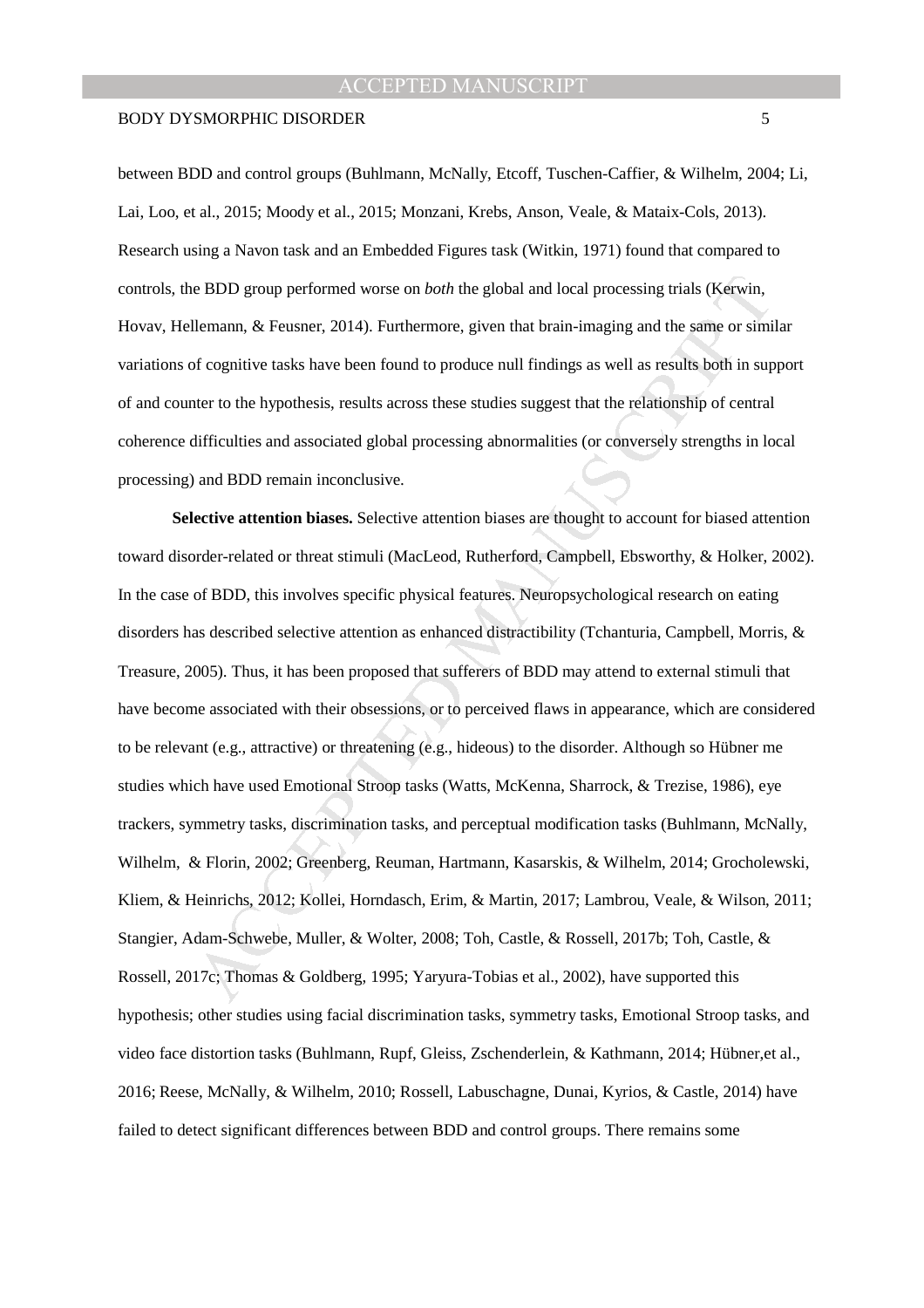### BODY DYSMORPHIC DISORDER 6

uncertainty around whether BDD participants, compared to controls, have enhanced discriminatory abilities solely for their own facial stimuli or for objects or other people's faces. In their 2011 study, Lambrou and colleagues detected a response bias toward detecting symmetry changes to their own faces, which did not extend to the object and other-face control conditions, concluding that BDD sufferers selectively attended to self-referent information.

h did not extend to the object and other-face control conditions, concluding that BDD<br>electively attended to self-referent information.<br> **Exerprefive biases.** Interpretive biases describe negative appraisals of body image **Interpretive biases.** Interpretive biases describe negative appraisals of body image and are thought to contribute to biases for ambiguous information and overvalued ideas about the importance of attractiveness. Interpretive biases, which are said to be influenced by specific triggers such as stress, negative mood, comments by others, and physiological changes that occur during adolescence, may in part account for why BDD sufferers are highly critical of their appearance (Fang & Wilhelm, 2015). While some studies have found that BDD sufferers have a tendency to misinterpret neutral facial expressions as expressing negative emotion (Buhlmann, Etcoff, & Wilhelm, 2006; Buhlmann, Gleiß, Rupf, Zschenderlein, & Kathmann, 2011; Buhlmann, McNally, Etcoff, Tuschen-Caffier, & Wilhelm, 2004; Labuschagne, Castle, & Rossell, 2011), results concerning the specific emotions underlying these maladaptive cognitions remain inconclusive. Although Buhlmann et al. (2006) found that compared to controls, BDD participants had a tendency to misinterpret neutral expressions for anger and contempt, consistent with Buhlmann, Gleiß et al. (2011), the misinterpretation of neutral facial stimuli for disgust failed to reach significance. This is somewhat surprising given that all of the BDD models identify disgust as one of the central emotions that drives avoidance and ritualistic behaviours (Neziroglu et al., 2004; Veale, 2004; Wilhelm & Neziroglu, 2002). Furthermore, a 2002 study by Buhlmann, Wilhelm et al. found that compared to controls, BDD participants misinterpreted ambiguous situations (general, social, and body-related scenarios) as threatening.

Results concerning the tendency of BDD sufferers to over-value the importance of attractiveness are also mixed. While some studies which have used the Go/No-go Association Task (Nosek & Banaji, 2001), the Implicit Association Task (Greenwald, McGhee, & Schwartz, 1998), and a Values Scale to look at implicit attractiveness beliefs (Buhlmann, Teachman, & Kathmann, 2011; Buhlmann, Teachman,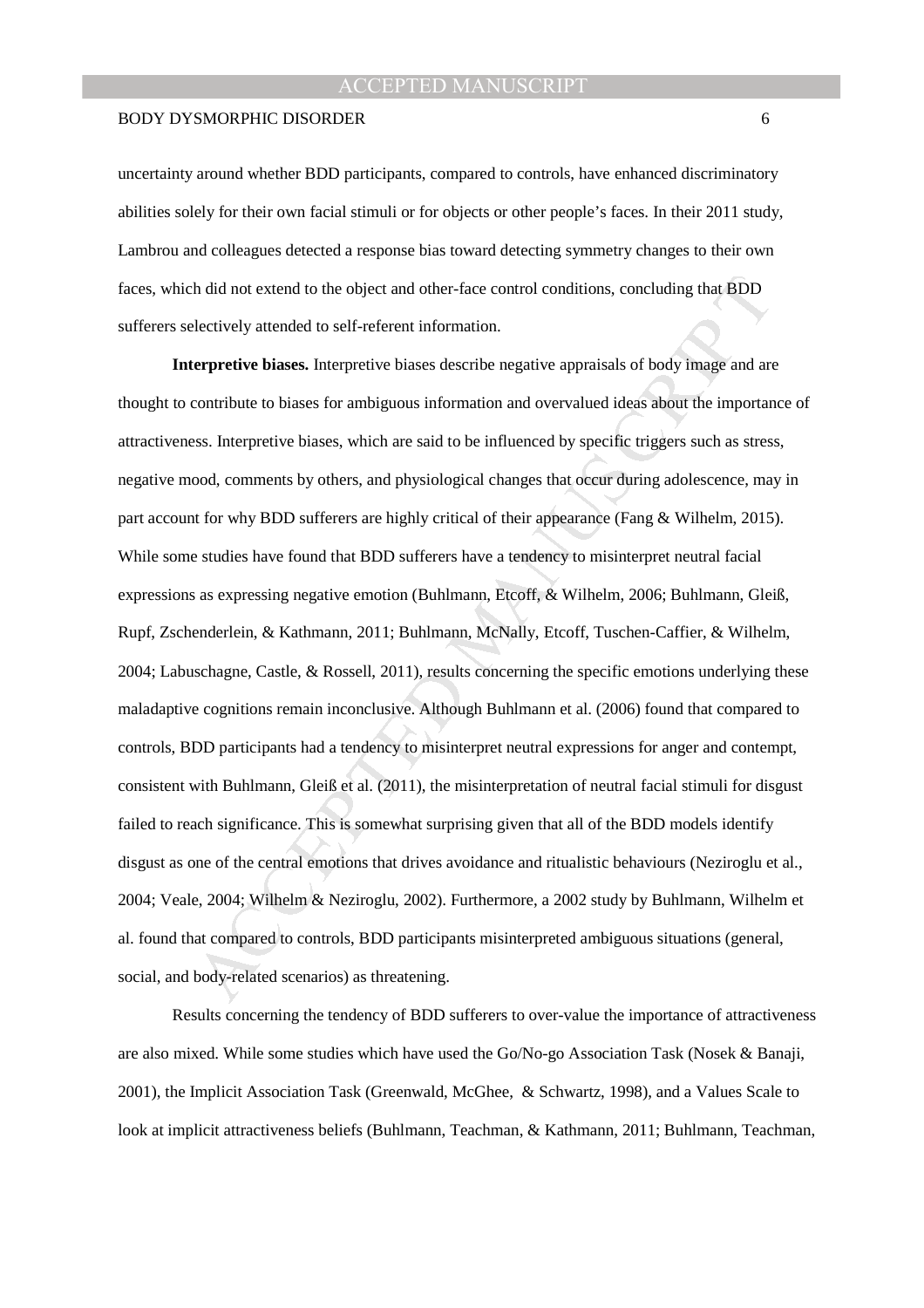### BODY DYSMORPHIC DISORDER 7

Naumann, & Fehlinger, 2009; Lambrou et al., 2011) have found significant differences between BDD and control groups, other studies using the same measures have failed to detect any differences across these groups (Buhlmann, Teachman, Gerbershagen, Kikul, & Rief, 2008; Hartmann et al., 2015).

 **Memory deficits.** Results relating to memory deficits, thought to account for inaccurate coding of facial or bodily stimuli, are also mixed. Some studies which have looked at verbal, visual, nonverbal, semantic, and spatial working memory (Deckersbach et al., 2000; Dunai, Labuschagne, Castle, Rossell, & Kyrios, 2010; Labuschagne et al., 2011; Rossell et al., 2014) have found significant group differences among BDD and controls, while others which have looked at verbal, visual, and semantic memory (Hanes, 1998) have failed to detect significant group differences. Furthermore, a study by Toh, Castle, and Rossell (2015) found that compared to controls, the BDD group showed poor immediate recall of words and stories but did not detect deficits to delayed memory, as measured by word, story, and figure recall on the Repeatable Battery for the Assessment of Neuropsychological Status (Rey, 1964).

## **Aim of the meta-analysis**

**Enotially standard Solution** and the proposition of fields, thought to account for inaccurate corrections both the books of the standard working memory (Deckersbach et al., 2000; Dunai, Labuschagne, Castle, Roord as parti The main aim of the current meta-analysis was to investigate the empirical evidence supporting an association between the four cognitive processing deficits and symptoms of BDD. Specifically, we seek to answer the following question: compared to controls, do clinically-diagnosed BDD participants display heightened local processing of stimuli, selective attention biases for disorder-relevant and symmetrical stimuli, interpretive biases for misinterpreting neutral facial expressions as representing negative affect and overvaluing the importance of appearance, and memory deficits? This meta-analysis is the first to investigate the strength of the proposed relationships between cognitive processing deficits and BDD, an important undertaking given the presence of so many conflicting findings across individual studies. Understanding the underlying mechanisms, which produce and maintain symptoms of BDD is crucial for the development of new and existing interventions.

#### **Method**

#### **Search strategy**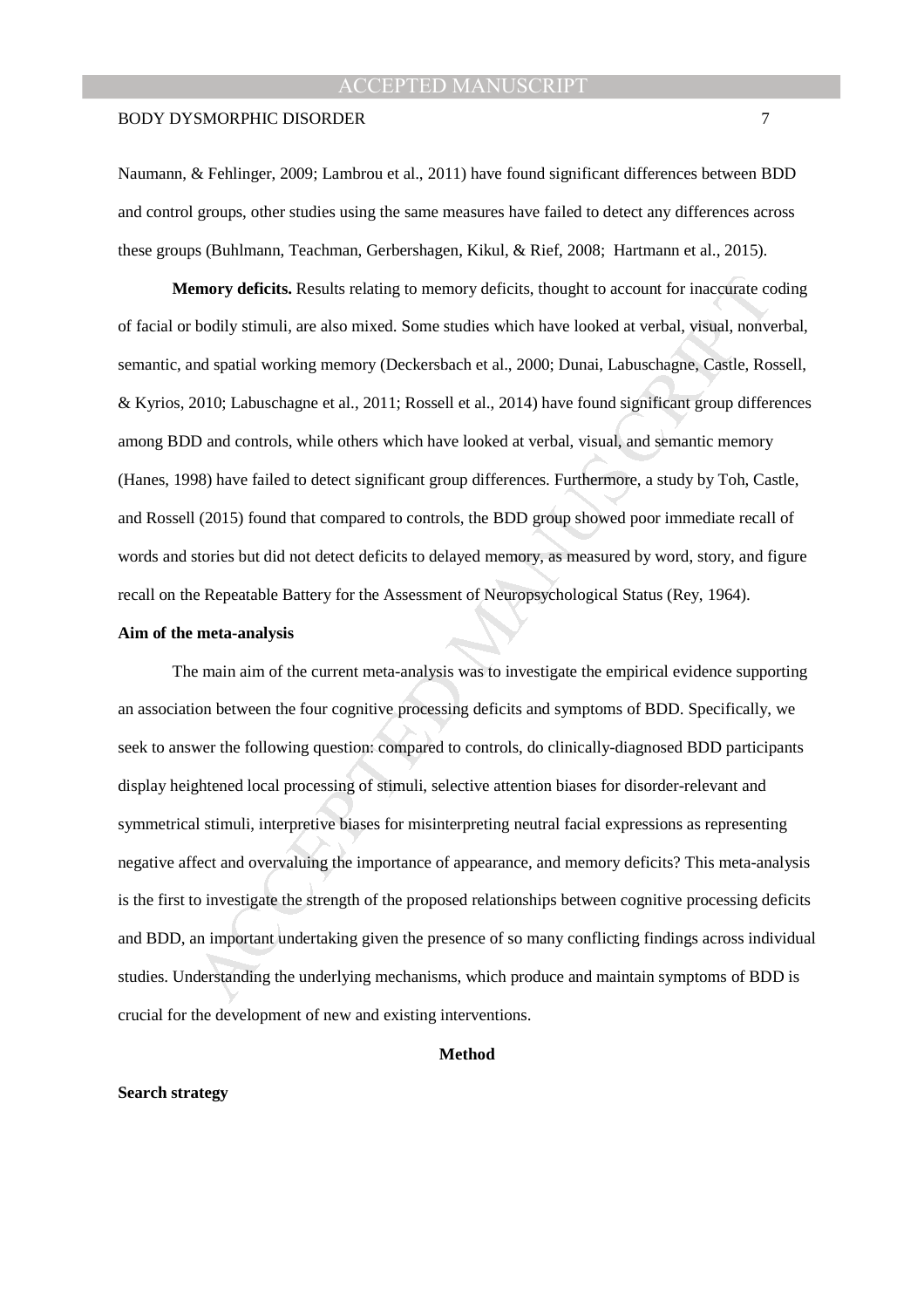cross psychology and other related disciplines, including medicine, mental health, nursind<br>didetetics, physiology, and linguistics. The following terms were combined using the<br>olean operator and searched in the database: No published protocol exists for this review and meta-analysis. The review process was conducted according to the PRISMA statement (Moher, Liberati, Tetzlaff, & Altman, 2009), described in **Figure 1.** A PsycINFO (OvidSP) database search was conducted, covering professional and academic literature across psychology and other related disciplines, including medicine, mental health, nursing, nutrition and dietetics, physiology, and linguistics. The following terms were combined using the "AND" Boolean operator and searched in the database: *body dysmorphic disorder, dysmorphophobia, BDD, body image, body image disturbance,* AND *cognition, cognitive, cognitive task.* Additional articles from reference lists and extended searches, including those pertinent to the proposed theoretical model, were included in the present literature search. To reduce the likelihood of having included more frequently in our analyses studies that were selectively chosen for publication due to significant effect sizes (publication bias), we attempted to locate unpublished studies and dissertations that met our inclusion criteria. Additional searches were conducted in PsycINFO, PubMed (OvidSP), CINAHL and MEDLINE to obtain data from dissertations. Furthermore, all corresponding authors whose studies met inclusion criteria were contacted to inquire about whether they were aware of any existing unpublished BDD studies that used cognitive tasks to assess the four cognitive processing abnormalities. However, no additional eligible studies could be located. With the exception of case studies, all designs and cognitive tasks used to assess the four cognitive deficit categories were included.

The search resulted in 615 published studies listed on May 10, 2017. Of these, 569 studies were removed after reviewing the publication and abstract. Although included in the systematic literature review, twenty-three of the remaining forty-six were excluded from the meta-analysis, leaving twentythree studies. Omitted studies used case studies that did not include quantitative data (N=1), self-report measures of cognitive impairment rather than performance-based tests  $(N=1)$ , EEG technology  $(N=1)$ , MRI technology (N=1), fMRI technology (N=6), eye trackers (N=6), the use of statistical approaches which were not readily interpretable in terms of effect sizes  $(N=1)$ , studies where data could not be readily converted into effect sizes and/or further data could not be obtained (N=5), and pilot studies (N=1). A final search was conducted on November 20, 2017, and no additional studies that met our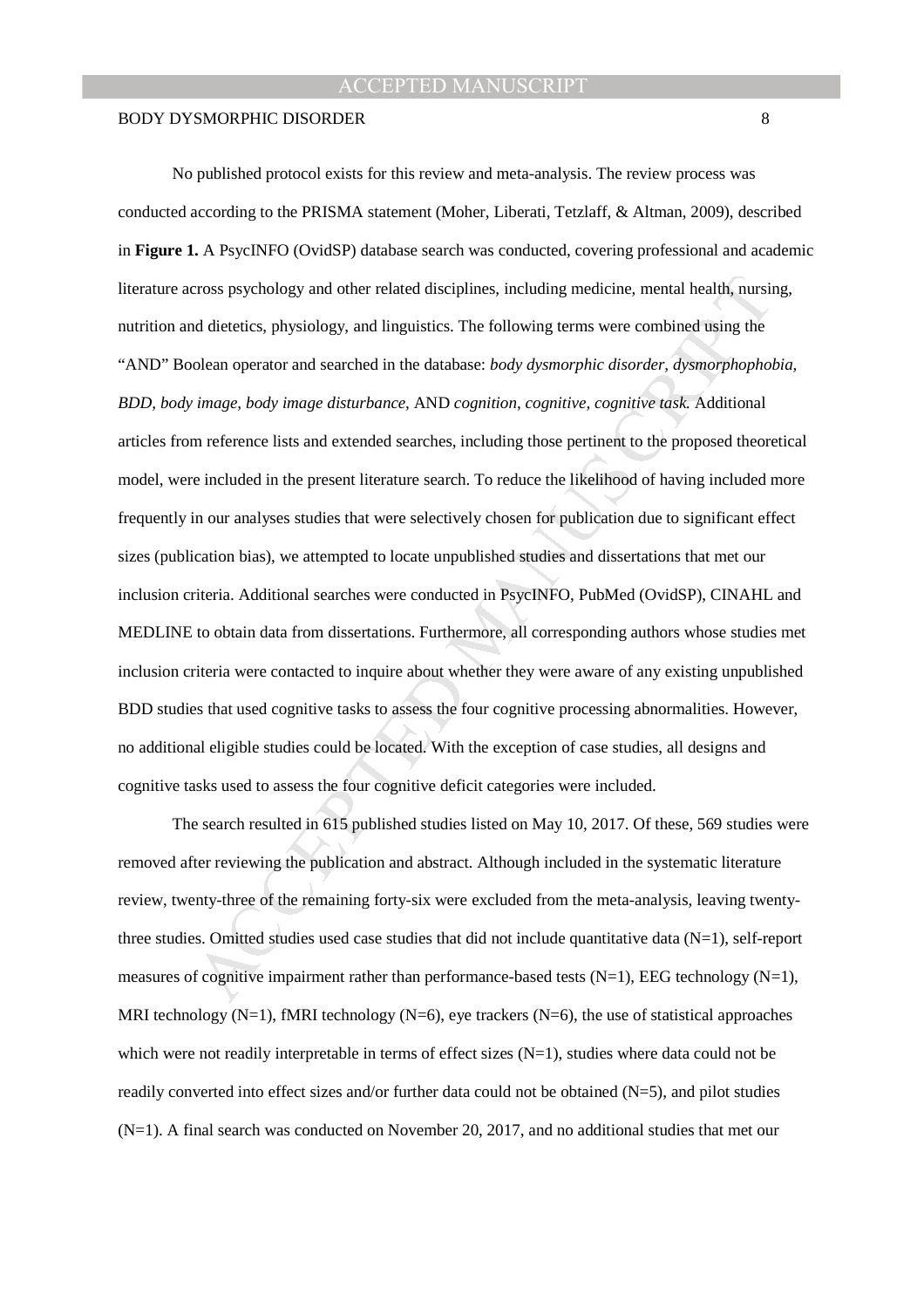### BODY DYSMORPHIC DISORDER 9

specified inclusion criteria were identified. The first author, using the inclusion-exclusion criteria described below, conducted all screening.

varied and inconsistent results to date, only studies of clinical populations were include<br>alaysis. We only selected BDD studies that compared differences in cognitive task<br>e. Although one was identified (Yaryura-Tobias et **Inclusion Criteria.** In order to examine a homogeneous group to give the greatest clarity in the face of the varied and inconsistent results to date, only studies of clinical populations were included in the meta-analysis. We only selected BDD studies that compared differences in cognitive task performance. Although one was identified (Yaryura-Tobias et al., 2002), given that under normal conditions, most BDD studies tend to be underpowered, pilot studies were not considered. Furthermore, given that some cognitive tasks measure central coherence on a continuum, where one score is representative of both global and local processing, we were only able to calculate scores for one of these processes. Local processing was prioritised because it has been theorised that BDD sufferers hyperfocus on specific, focal aspects of appearance. Traditionally, it has been assumed that heightened local processing subsequently hinders global processing abilities. However, as evidenced by Kerwin et al. (2014) who found BDD sufferers to perform worse on both global and local trials, high performance on one may not be indicative of low performance on the other and *visa versa*. To avoid cherry picking, each condition of every task used to capture the four constructs of interest was included in the analyses. Studies dated from 1998 when the first such study appeared. Therefore the inclusion criteria were as follows: (1) publication in English, (2) in a peer-reviewed journal, (3) studies using a clinical population of individuals with BDD where diagnoses were confirmed using the DSM criteria, Body Dysmorphic Disorder Diagnostic Module, and/or a clinical interview, and (4) studies that assessed at least one of the four cognitive processing deficits using cognitive tasks. We contacted Buhlmann et al. (2004), Feusner et al. (2010), Hartmann et al. (2015), Kerwin et al. (2014), Monzani et al. (2013), and Toh et al. (2017b) to obtain means and standard deviations not provided in the published online studies. To maintain homogeneity, neuroimaging studies and eye trackers were excluded from the analyses. Furthermore, we excluded the Feusner et al. (2010) study from our analyses involving central coherence, which used an Inverted Face Task, as it was not possible to convert their results to a similar metric to the other studies without making a number of assumptions that would have been difficult to justify. We were also unable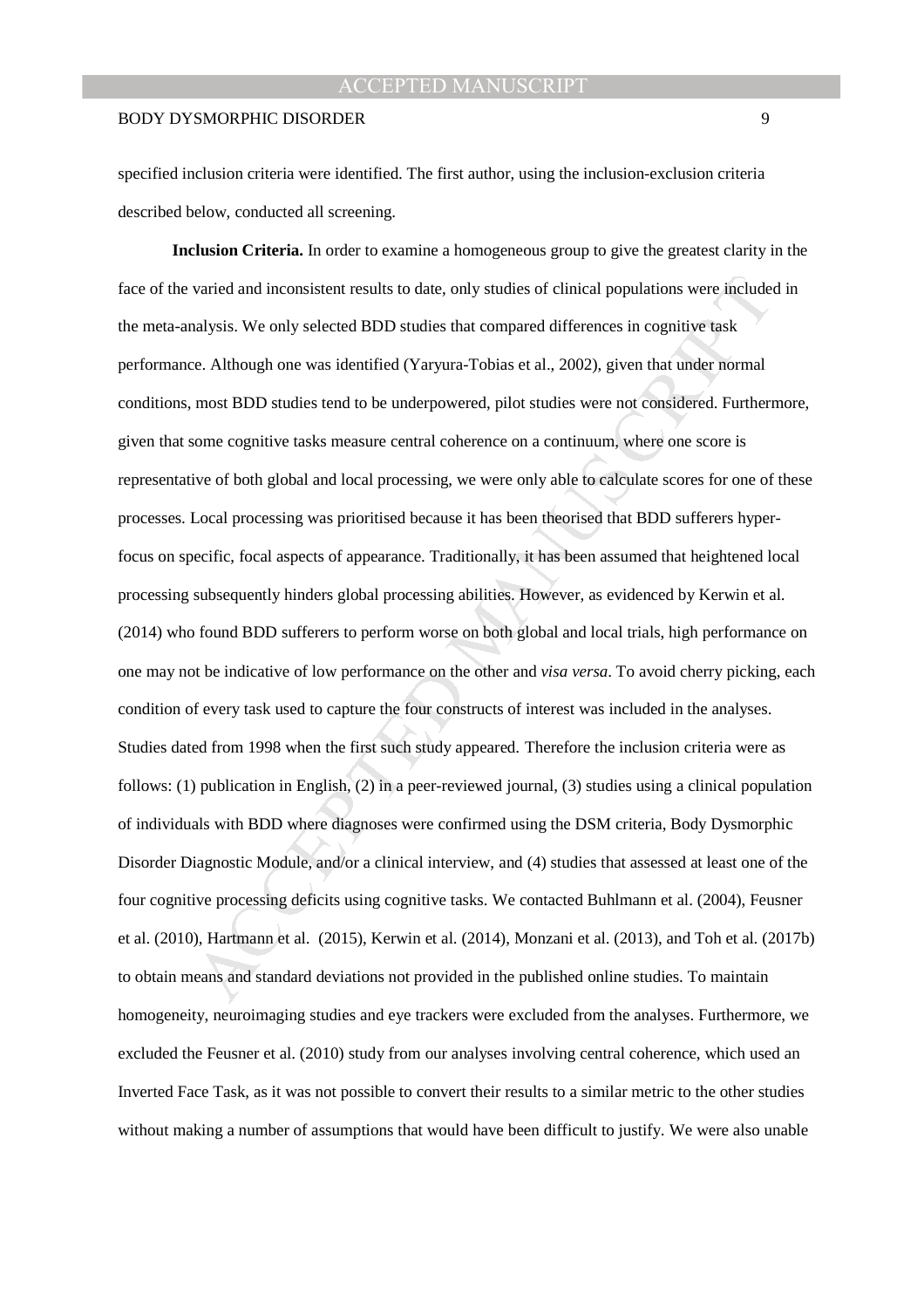#### BODY DYSMORPHIC DISORDER 10

to obtain the means and standard deviations of the BDD and control groups from Jefferies et al. (2010) who also used an Inverted face Task to look at global-local processing, Thomas and Goldberg (1995) who utilised a video face distortion task to look at selective attention, Buhlmann, Wilhelm, et al. (2002) who used ambiguous scenarios to look at negative interpretation bias, and Moody et al. (2017) who used attractiveness ratings following presentations of high spatial frequency images to analyse local processing. The first author performed a quality assessment and data collection.

## **Statistical methods**

mbiguous scenarios to look at negative interpretation bias, and Moody et al. (2017) whos ratings following presentations of high spatial frequency images to analyse local<br>The first author performed a quality assessment and Cohen's *d* values used for the meta-analysis were obtained with the means, standard deviations, and the N from the control and treatment groups using an online Practical Meta-Analysis Effect Size Calculator (https://www.campbellcollaboration.org/effect-size-calculato.html). Because we wanted a representation of the population that included individuals with and without a diagnosis of BDD, the pooled estimate of the standard deviation was used. Using Comprehensive Meta-Analysis Version 2 (Borenstein, Hedges, Higgins, & Rothstein, 2005), we employed a multilevel model with effect sizes (level 1) nested within studies (level 2) and random intercepts. This allowed us to use multiple outcomes from any one study while correcting for correlated observations in the data. This also allowed us to account for multiple comparisons, in which the same control group was used in the Toh et al. (2015), (2017a), and (2017b) studies. Forest plots were generated with Hedge's *g* values and 95% confidence intervals (CI), which were calculated for each individual study, providing an assessment of heterogeneity for local processing, selective attention, interpretive biases, and memory deficits. Given that for some measures a higher score indicates greater cognitive deficit, such as selective attention tasks, whereas the opposite is true for other measures, such as many of the memory deficit tasks, the sign of the correlation coefficients were all transformed so that a positive value for *g* indicated a greater cognitive deficit in the BDD group. Heterogeneity was also assessed with the Q statistic, a measure of weighted squared deviations around the mean (Laird, Tanner-Smith, Russell, Hollon, & Walker, 2017), and the  $I^2$  statistic, where a value of 0% indicates no observed heterogeneity, 25% low heterogeneity, 50% moderate heterogeneity, and 75% high heterogeneity (Higgins & Thompson, 2002). As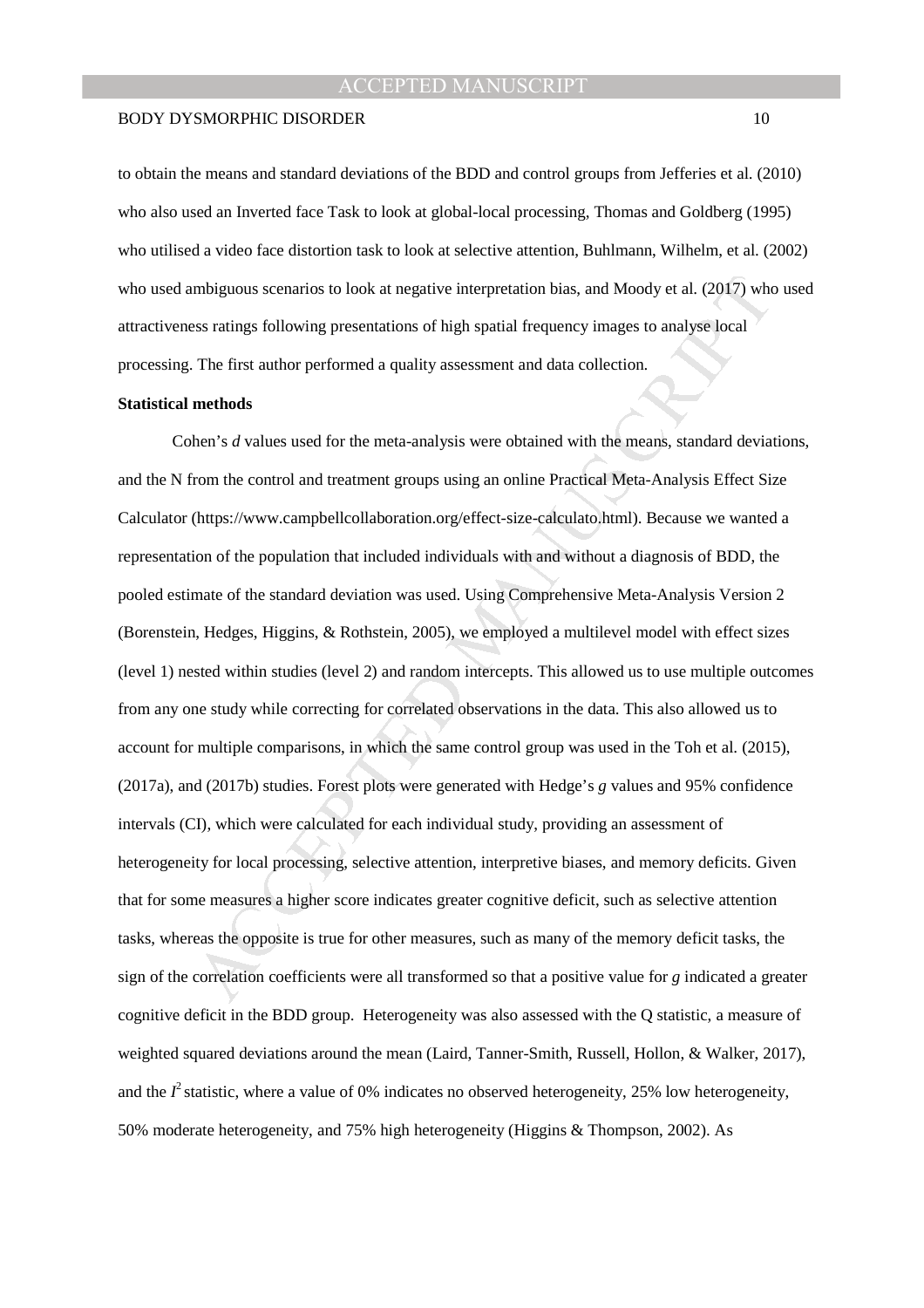recommended by Moreno et al. (2009), we used regression-based adjustments for publication bias available with Egger's regression intercept.

## **Results**

#### **Studies included in the meta-analysis**

A total of 518 BDD participants and 534 control participants (all except 20 participants from the Stangier et al., 2008 study were healthy controls) were included in the analyses. Due to the paucity of available research in this field using a single task as a measure of each construct, a variety of different tasks were selected to measure similar constructs across the four cognitive categories. See the **Supplementary Table** for a summary description of the studies discussed below.

characteristic of the meta-analysis<br>cotal of 518 BDD participants and 534 control participants (all except 20 participants fro<br>al., 2008 study were healthy controls) were included in the analyses. Due to the paucity<br>escarc **Local processing***.* The studies included in these analyses are listed in **Table 2** and **Figure 2**. Our analyses included difference scores on the Short Form Benton Facial Recognition Task between a BDD and control group from the Buhlmann et al. (2004) study. When analysing results from the Deckersbach et al. (2000) study, we only analysed scores from the RCFT organisation copy condition, and not the accuracy copy condition, since only the organisation condition could be used to assess local processing. Given that it is the inverted condition from the Famous Faces Task, a variation of the Inverted Face Task, that is said to tap into local processing, only differences between the BDD and control group on inverted trials were included from the Jefferies et al. (2012) study. We included RT and accuracy scores on local trials of the Navon task and Embedded Figures Task to assess local processing differences between BDD and control groups from the Kerwin et al. (2014) study. Monzani et al. (2013) hypothesised a face inversion effect in the BDD group, thus we looked at differences in space and part RT's to the inverted face condition of the Inversion Task, as well as differences in accuracy and RT's on local trials of the Navon and Composite (aligned face condition) tasks. Toh et al. (2017a) used the Mooney Faces Task to compare global-local processing difference scores between a BDD, OCD and healthy control group. To capture differences in local processing between the BDD and healthy control group, we analysed the accuracy difference scores between the upright and inverted conditions for the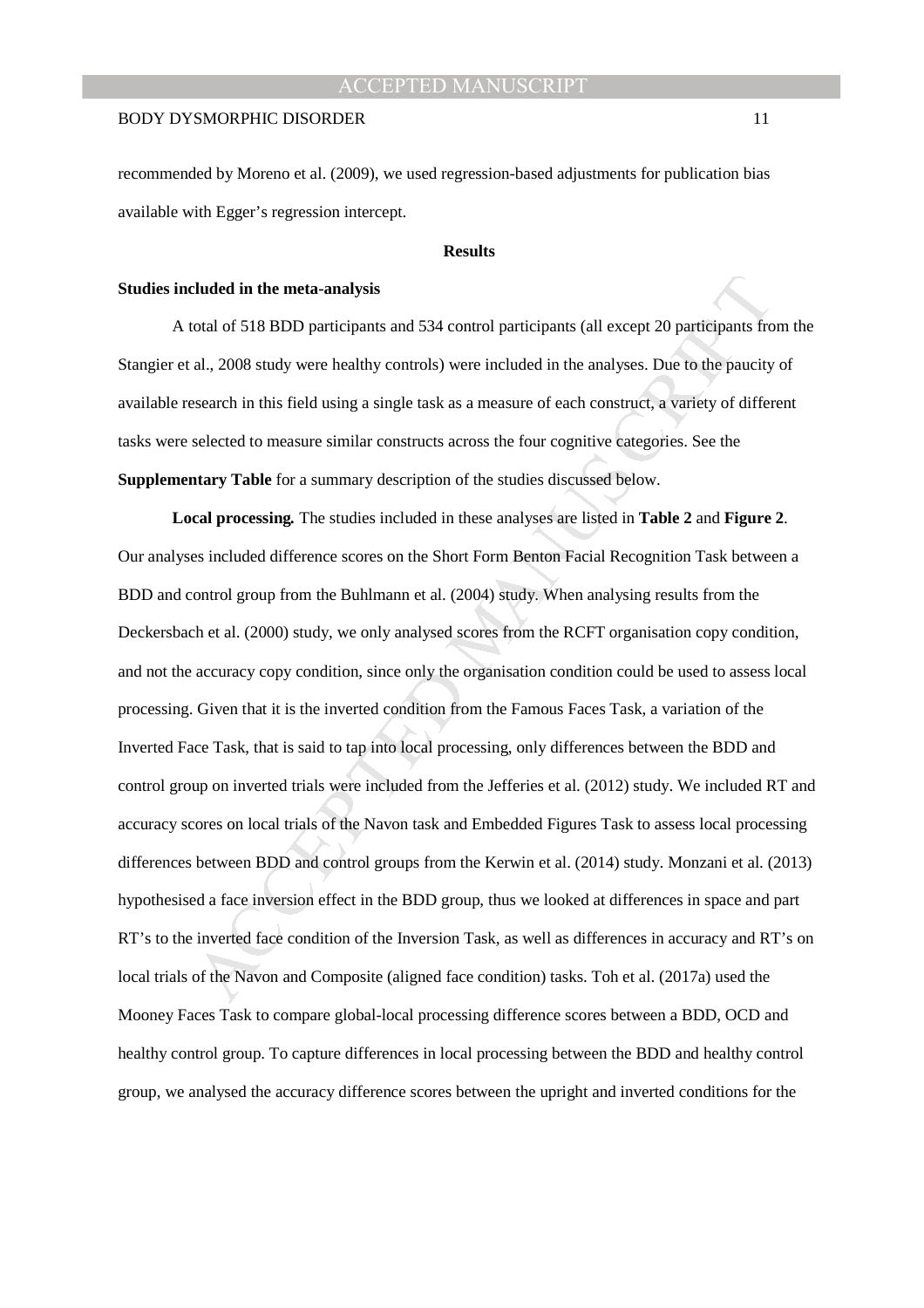facial and object stimuli. In the current meta-analysis the mean weighted effect size for local processing was found to be small ( $g = 0.35$ , 95% CI= -.25: .95).

For Emotional Stroop tasks, only RT and Stroop inhibition/interference conditions were<br>ince attention control theories predict that accuracy conditions produce no differences<br>eatment and control groups on these measures (E **Selective attention***.* The studies used to investigate selective attention are listed in **Table 2** and **Figure 3**. For Emotional Stroop tasks, only RT and Stroop inhibition/interference conditions were included, since attention control theories predict that accuracy conditions produce no differences between treatment and control groups on these measures (Eysenck, Derakshan, Santos, & Calvo, 2007). To determine differences between the BDD and control groups in selective attention to disorder-relevant or threat stimuli, we selected the mean Stroop interference scores to the BDD positive (e.g. *ugly*) and BDD negative (e.g., *attractive*) word conditions used in the Buhlmann et al. (2002) study, RT to the body condition (e.g., *nose*) and inhibition effect of the body-animal condition from the Rossell et al. (2014) study, and RT to the BDD-positive (e.g. *deformed*) and BDD-negative (e.g. *beautiful*) masked word conditions from the Toh et al. (2017b) study. We did not include the Hanes (1998) Stroop task, because the original task (Stroop, 1935) was used to compare difference scores between a BDD and control group for reading words and naming colours. Thus, this was a measure of interference using neutral words and was not used to detect differences across groups in selectively attending to threat or disorder-related stimuli.

We analysed difference scores between the BDD and healthy control group on the Object Discrimination Task and Facial Discrimination Task (Erwin et al., 1992) in the Buhlmann et al. (2014) study. Similarly, difference scores on the Facial Discrimination Task between the BDD and the nondisfigured dermatological group from the Stangier et al. (2008) study were analysed. For the Lambrou et al. (2012) study, the *object* and *other face* conditions were considered control groups, and the authors compared differences between BDD, art and design controls, and non-art and design controls. Thus, we analysed difference scores between the BDD and non-art control groups on all measures used to assess symmetry preference only for the stimuli depicting the participant's own face. Symmetry preference was considered indicative of enhanced discriminatory abilities and was based on the frequency of selection, heightened accuracy, and less discrepancy in discriminating among symmetrical stimuli. The conditions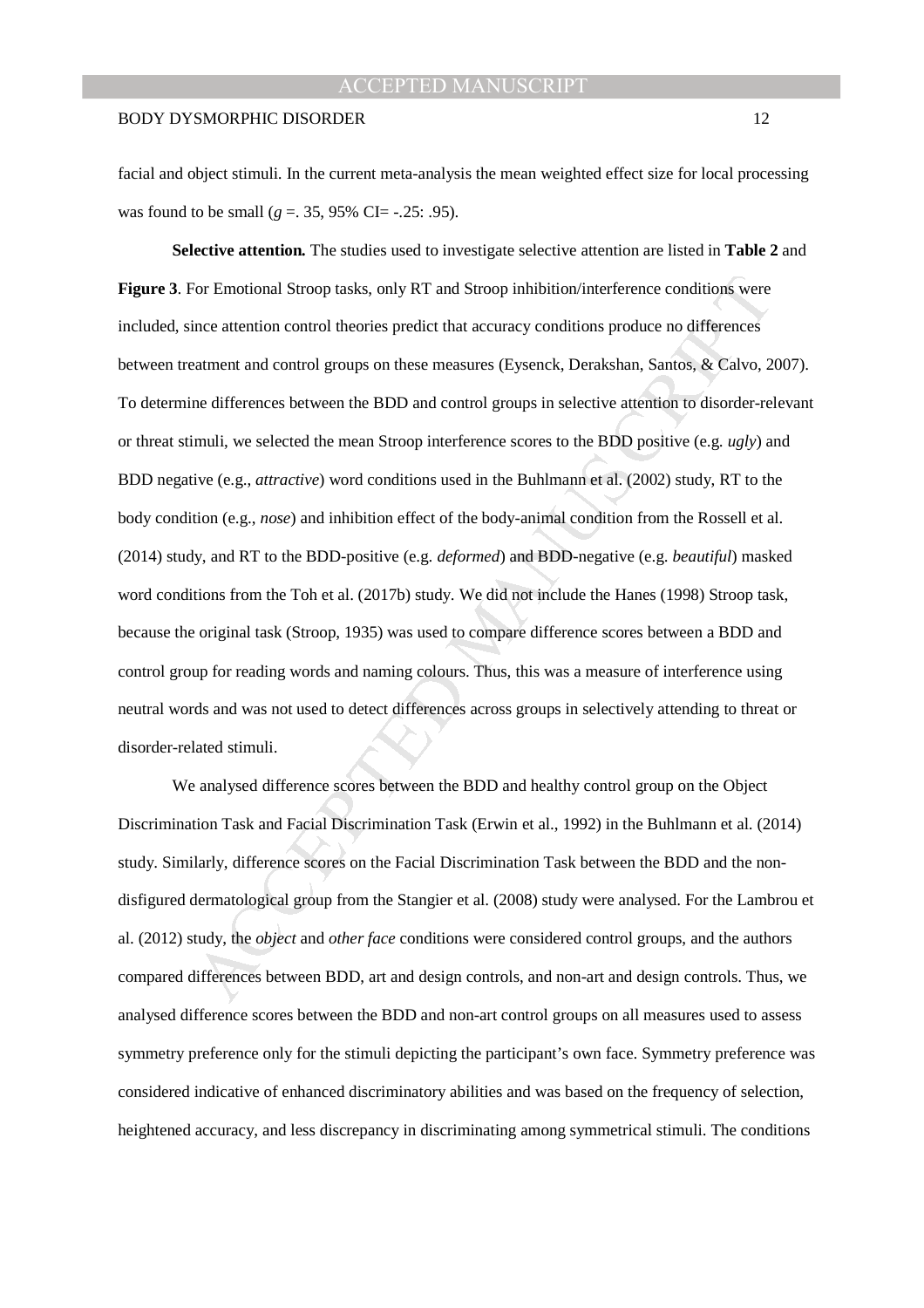#### BODY DYSMORPHIC DISORDER 13

included were as follows: *Aesthetic Perceptual Sensitivity (perceptual understanding; perceptual accuracy); Aesthetic Emotional Sensitivity (perceptual selection pleasure; perceptual selection disgust); Aesthetic Evaluative Sensitivity (aesthetic standard: attractiveness standard/perceptual selection; aesthetic standard: self-ideal/personal standards; aesthetic standard: self-perfect vs ideal/personal standards)*. When analysing results from the Reese et al. (2010) study, we selected the overall symmetry preference condition, which took into account total symmetry preference, as measured by RT's and accuracy scores for dot arrays and facial stimuli of other people. In the current meta-analysis the mean weighted effect size for selective attention was found to be medium ( $g = .60, 95\%$  CI= .26: .93).

andard: self-ideal/personal standards; aesthetic standard: self-perfect vs ideal/persona<br>
When analysing results from the Reese et al. (2010) study, we selected the overall sym<br>
condition, which took into account total sym **Interpretive Biases***.* The studies used to examine interpretive biases are listed in **Table 2** and **Figure 4**. Buhlmann et al. (2004) administered an Emotion Recognition Task (Ekman & Friesen, 1975) and compared differences in the ability to accurately identify facial expressions. In order to assess interpretive biases toward ambiguous stimuli, we compared differences between BDD and control groups in the tendency to misidentify neutral facial expressions for fear-based emotions, which included disgust. Due to insufficient reporting of data and the inability to obtain further information, the stimuli "anger" and "scared" were not included in the analyses. Buhlmann et al. (2006) created both a self and other-referent scenario, with facial stimuli depicting neutral, angry, disgusted, and surprised expressions. Participants were then asked to rate whether the facial expressions represented neutral, angry, disgusted, surprised, contemptuous, fearful, or happy emotions. We analysed group differences in accuracy ratings of the self-referent scenario for misinterpretations of neutral facial expressions as disgusted, angry, and contemptuous. Due to insufficient reporting of data and the inability to obtain further information, the stimulus "fear" was not included in the analyses. Buhlmann, Gleiß et al. (2011) presented participants with angry, disgusted, happy, neutral, sad, scared, and surprised facial expressions. We compared difference scores between the BDD and control group in the misidentification of neutral facial expressions for disgusted and angry expressions. Due to insufficient reporting of data and the inability to obtain further information, the stimulus "scared" was not included in the analyses.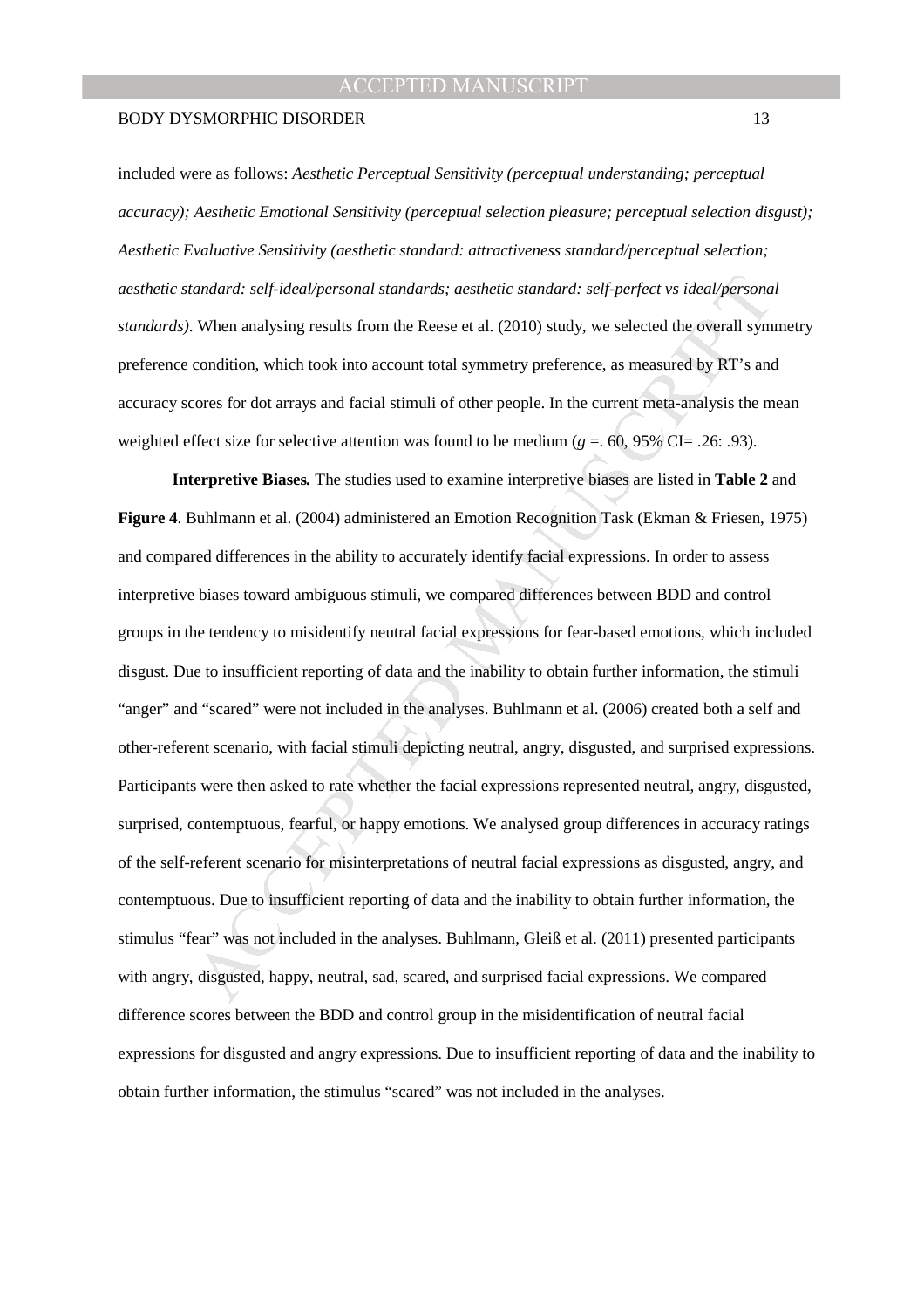ieven the BDD and control group on the "Attractiveness Implicit Association Task" outcogrand differences in overall implicit attractiveness beliefs. We chose to analyse implicit attractiveness because it has been suggested In the Buhlmann et al. (2008) study, the Implicit Association Task was used to measure differences between a BDD, subclinical, and control group in RT toward pairing the words "Attractive-Important", "Attractive-Meaningless", "Self-Good", and "Self-Bad". Our analyses included difference scores between the BDD and control group on the "Attractiveness Implicit Association Task" outcome, which compared differences in overall implicit attractiveness beliefs. We chose to analyse implicit measures of attractiveness because it has been suggested that one of the driving forces behind appearance-related obsessions and compulsions is an over-valued belief about the importance of beauty (Fang & Wilhlem, 2015; Phillips, 2005; Veale, 2004). In a similar Buhlmann et al. (2009) study, the Implicit Association Task was used to measure implicit self-esteem and attractiveness beliefs in a BDD, subclinical, and control group. Implicit beliefs concerning attractiveness were measured by pairing the words "Attractive-Important" and "Attractive-Competent". We analysed difference scores on the "Attractive-Important" and "Attractive-Competent" trials between the BDD and control group. Buhlmann, Teachman et al. (2011) used the Go/No-go Association Task to measure implicit attractiveness beliefs in a BDD, dermatology, and control group. The words "Attractive", "Beautiful", "Good looking", and "Pretty" were paired with the words "Important", "Meaningful", "Crucial", and "Significant". We analysed difference scores between the BDD and control group using the "Attractive Important Go/No-go Association Task" scores, which assessed overall implicit attractiveness beliefs. In a similar study, Hartmann et al. (2015) compared implicit attractiveness beliefs among a BDD, anorexia nervosa, and control group on the Go/No-go Association Task, which paired the words "Attractive-Important" and "Attractive-Competent". We analysed differences in RT scores on the trials that paired "Attractive-Important" and "Attractive-Competent" between the BDD and control group. In the current meta-analysis the mean weighted effect size for interpretive biases was small  $(g=$ . 30, 95% CI=. 07: .54).

**Memory Deficits.** The studies used to analyse memory deficits in BDD are listed in **Table 2**  and **Figure 5**. Deckersbach et al. (2000) compared difference scores between a BDD and control group on the RCFT and the California Verbal Learning Test (Delis, Kramer, Kaplan, & Ober, 1987). We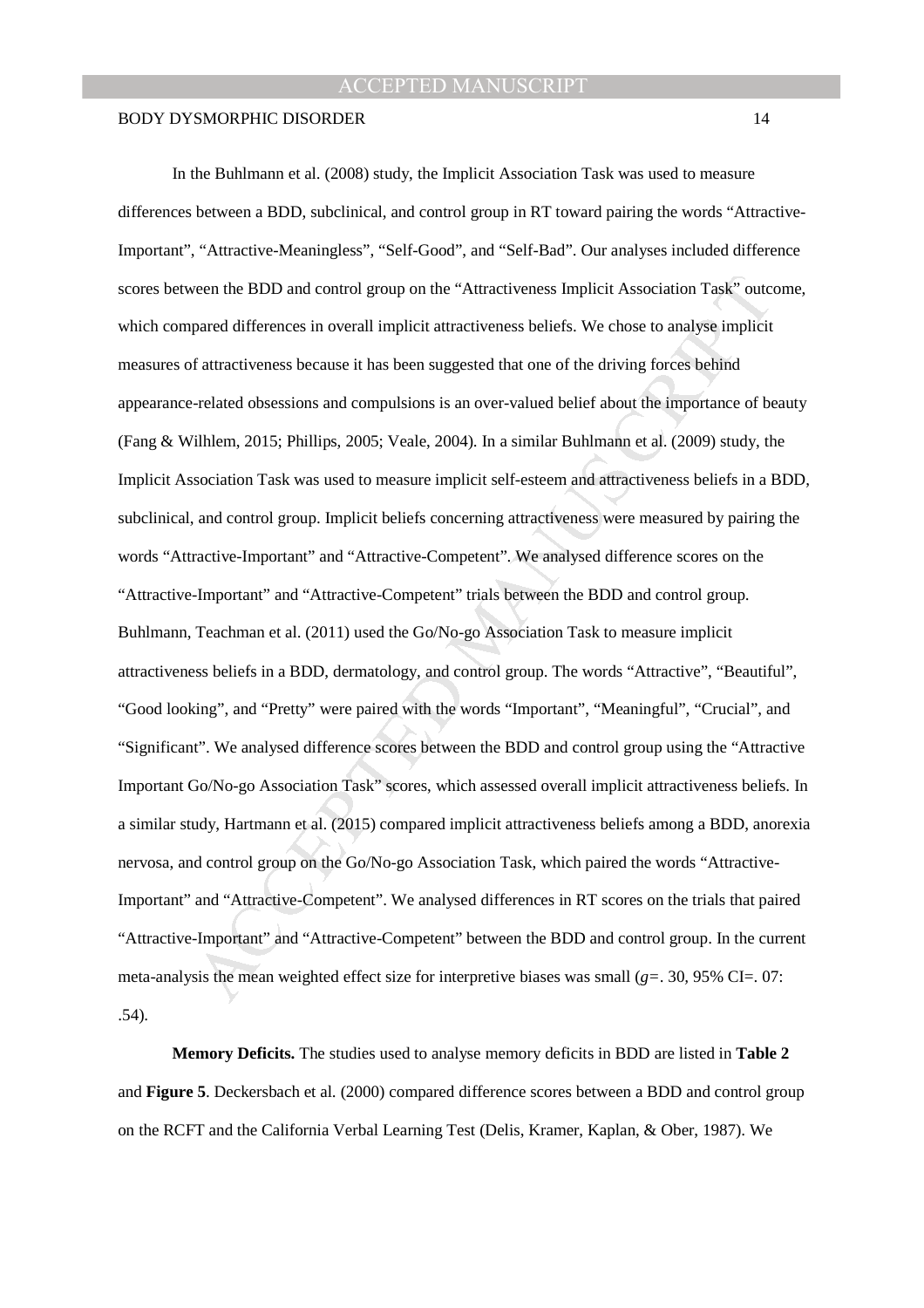compared differences between BDD and control groups in the average immediate and delayed recall scores (percent recall) of the RCFT and percent recall on the California Verbal Learning Test. Dunai et al. (2010) compared differences between a BDD, OCD, and control group on measures of spatial working memory, including the Spatial Span Test (De Luca et al., 2003), the Spatial Working Memory Test (De Luca et al., 2003), which included conditions that assessed within search errors, between search errors, and search strategy, and the Stocking of Cambridge task (Shallice, 1982), which included conditions that assessed number of problems solved, number of perfect solutions, and total moves in excess of the minimum. In addition, a Pattern Recognition Test (De Luca et al., 2003) was used to look at differences in visual pattern recognition memory. We analysed difference scores between the BDD and control group in performance on all measures and task conditions.

emory, including the Spatial Span Test (De Luca et al., 2003), the Spatial Working Men<br>
uca et al., 2003), which included conditions that assessed within search errors, between<br>
rs, and search strategy, and the Stocking of Hanes (1998) compared difference scores between the groups on several tasks used to assess memory impairment, including the Rey Auditory Verbal Learning Test (Rey, 1964), the New Tower of London Task (Shallice, 1982), the Category Fluency Task, and the RCFT. We analysed difference scores between the BDD and control group on the delayed recall (memory) condition of the RCFT, and to all conditions of the Rey Auditory Verbal Learning Test, New Tower of London Task, and Category Fluency Task. Rossell et al. (2014) measured differences in semantic memory between the BDD and control group using a Sentence Verification Task (Clark & Chase, 1972) and the Controlled Oral Word Association Test (Ruff, Light, Parker, & Levin, 1996), which was used to assess phonological and semantic fluency. We analysed difference scores on all conditions of the Sentence Verification Task and Controlled Oral Word Association Test. In the study by Toh et al. (2015), we analysed difference scores between the BDD and control group on the overall "immediate memory" and "delayed memory" subtests of the Repeatable Battery for the Assessment of Neuropsychological Status (Randolph, Tierney, Mohr, & Chase, 1998). In the current meta-analysis the mean weighted effect size for memory deficits was medium (*g* =. 56, 95% CI= .26: .87).

#### **Heterogeneity**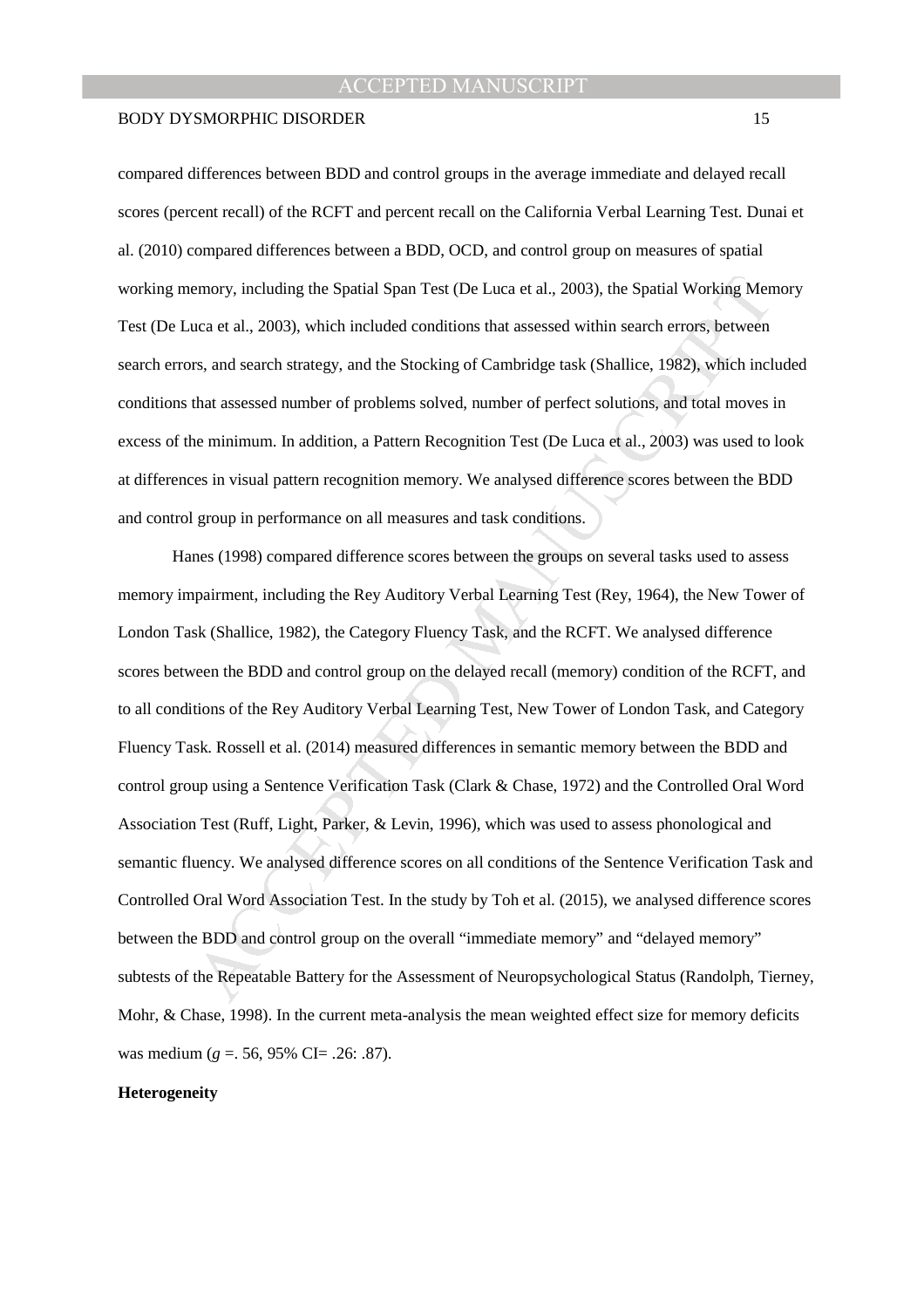For the pooled effect size analysis, Q was found to be significant (Q= 57.23, *p<. 001*), indicating that the observed variability in effect sizes across all studies included in the meta-analysis was unlikely due to sampling error alone. Furthermore, the overall  $I^2$  was found to be 61.56%, indicating a moderate to high degree of heterogeneity. These findings may be explained by differences among the varying outcomes, and as a result, we conducted subgroup analyses by calculating  $Q$  and  $I^2$  for each cognitive category separately, finding moderate to high degrees of heterogeneity for the categories of local processing and selective attention (See **Table 3** for Q and  $I^2$  values of all cognitive categories). Potential sources of heterogeneity are outlined in detail below. See **Table 3** for Q and  $I^2$  values.

#### **Publication Bias**

b high degree of heterogeneity. These findings may be explained by differences among toomss, and as a result, we conducted subgroup analyses by calculating Q and  $P$  for eacletegory separately, finding moderate to high de Funnel plots were also created for local processing, selective attention, interpretive biases, and memory deficits (see **Supplementary Figures 1 to 4**). A *p* value of <. 05 was indicative of publication bias, as it suggests there is a significant relationship between the effect size and precision (Laird et al, 2017). When all studies were combined into a single analysis, there was no indication of publication bias, as evidenced by Egger's regression intercept (*ERI=.* 50, *p=.* 40.). Furthermore, when studies were grouped on cognitive category and analysed separately, publication bias was not detected for any of the cognitive categories (See **Table 3** for *ERI* values across all cognitive categories).

## **Risk of bias for individual studies**

Based on the recommendations by the Cochrane review group, and biases relevant to nonintervention studies, biases related to individual studies (reporting, detection, and attrition biases) were considered (Lundh & Gøtzsche, 2008). Reporting bias, the biased selection of variables and results included in the analyses, could not be assessed, as protocols for studies were not available. Detection bias refers to systematic differences in how group outcomes are determined (Lundh & Gøtzsche, 2008). In all of the included studies, the diagnosis was assessed with a diagnostic manual and/or clinical interview but only one of the studies included in the analyses (Hanes, 1998) reported blinding of the experimenter to participant diagnosis. Finally, attrition bias refers to systematic differences between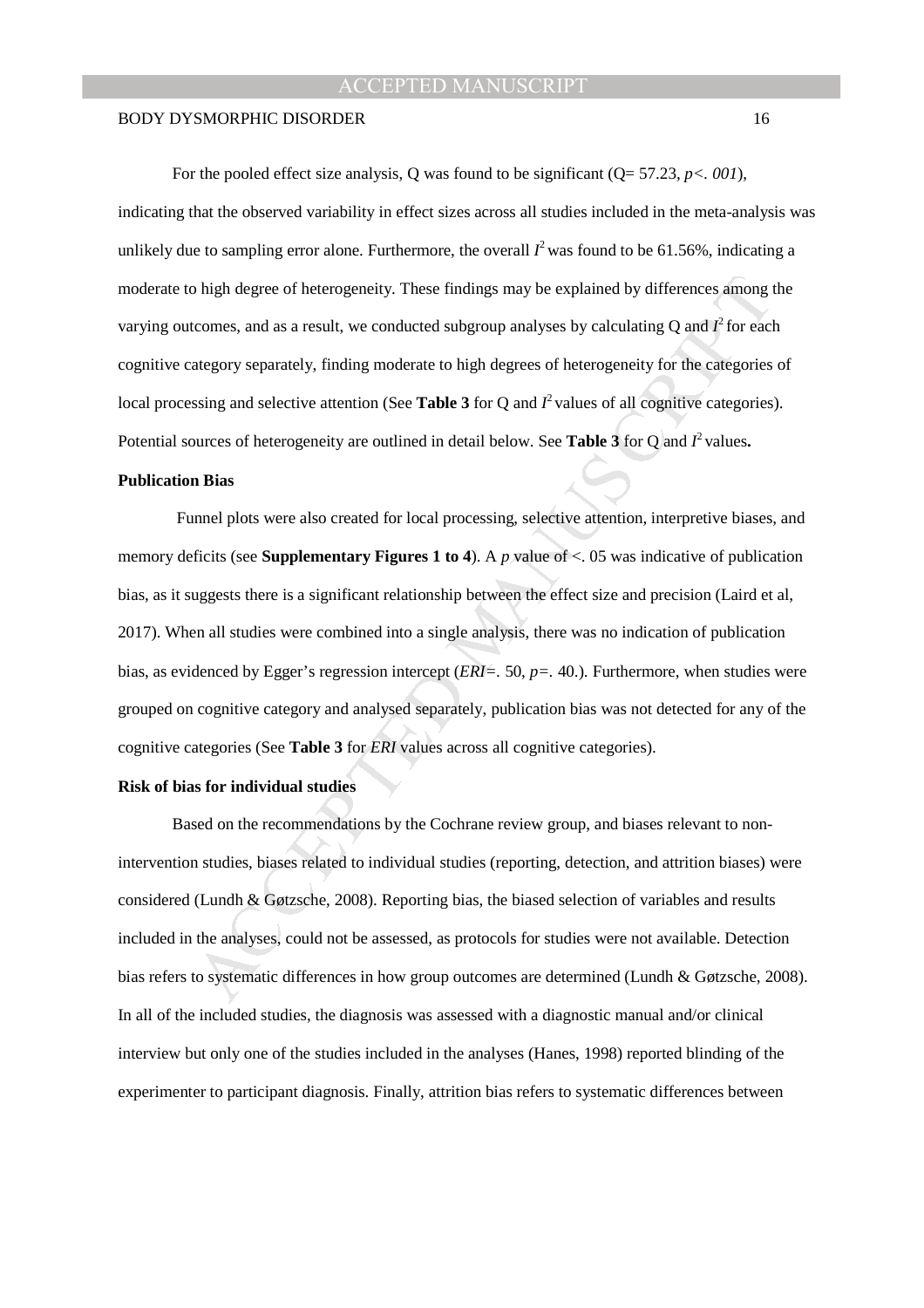groups due to participant dropout. Generally, drop out of participants was not explicitly stated apart from two studies (Hartmann et al., 2015; Kerwin et al., 2014).

## **Discussion**

BDD is a complex disorder that can be hard to treat (Fang & Wilhelm, 2015), and further work is required to identify factors that may explain the symptomatology and can thus be targeted in interventions. Two models of BDD have emphasised the role of selective attention in exacerbating BDD symptomatology (Fang & Wilhelm, 2015; Veale, 2004). The more recent model has also suggested a role for central coherence, interpretive biases, and memory deficits.

### **Do Specific Cognitive Deficits Account for BDD Symptomology?**

10 is a complex disorder that can be hard to treat (Fang & Wilhelm, 2015), and further to identify factors that may explain the symptomatology and can thus be targeted in the SML manuscription of sales of BDD have emphasis The twenty-three studies included in this meta-analysis provided 80 tests of four different categories of cognitive function. Three categories showed a significant difference between BDD and control groups, namely selective attention and memory deficits with medium effect sizes, and interpretive biases with a small difference. These results confirm the central role of selective attention highlighted in the Veale (2004) and Fang and Wilhelm (2015) models and also point to the importance of memory impairment and interpretive biases in explaining BDD psychopathology. Selective attention toward perceived threats, such as flaws in appearance, is hypothesised to be the trigger for feelings of anxiety and disgust, which then results in a range of behaviours to regulate emotion. Memory deficits are thought to account for inaccurate coding and recall of face or body stimuli. Moreover, abnormalities to memory function might interfere with problem-solving abilities (Newell & Simon, 1972), which could then exacerbate maladaptive coping strategies, such as seeking out cosmetic procedures or incessant mirror checking used to manage symptoms of anxiety. Moreover, the misinterpretation of ambiguous stimuli and overvaluation of the importance of beauty might also play an important role in the development and maintenance of BDD psychopathology. There were insufficient studies and power to separate the constructs of misinterpretation and overvaluation, and the relative contribution of these two will require further studies to be conducted.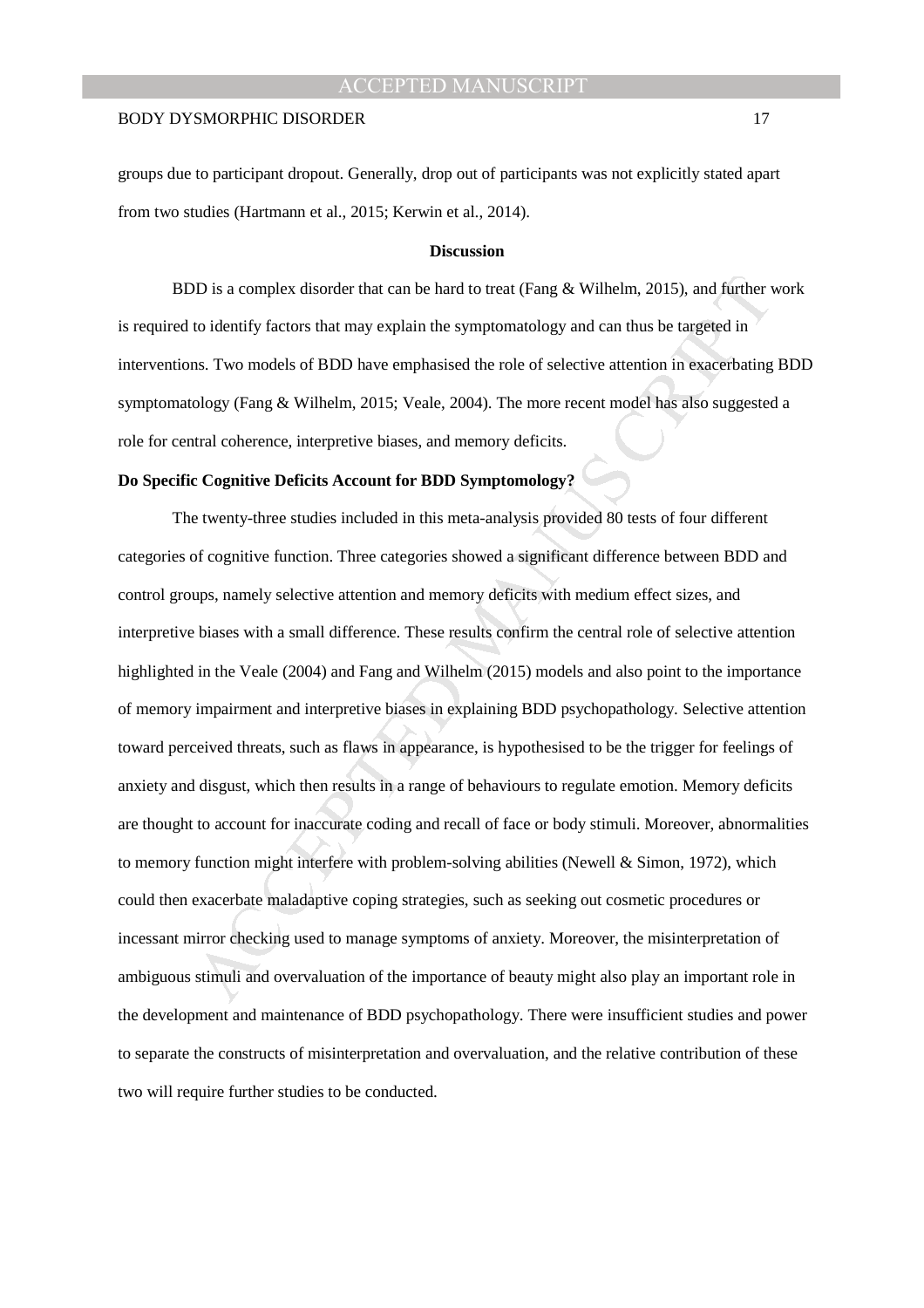There was no support for abnormalities related to local processing in BDD, suggesting that this aspect of cognitive functioning is not useful to include in theories seeking to inform the development of interventions for BDD. However, null findings might be partly due to methodological challenges. For example, there appear to be some discrepancies concerning the predicted direction of the effect on facial recognition tasks (Buhlmann et al., 2004; Jefferies, 2012; Monzani et al., 2013), and some measures assessing central coherence make the assumption that low scores on local processing necessitate high scores on global processing and *vice versa*. It is also possible that moderators play a role (i.e., subgroups within BDD populations may exhibit specific deficits), but addressing this question would require substantially more studies and those that include measurement of potential moderators that may influence cognitive functioning, such as medication status, severity of BDD, age, age of onset and duration of BDD.

nere appear to be some discrepancies concerning the predicted direction of the effect on<br>trasks (Buhlmann et al., 2004; Jefferies, 2012; Monzani et al., 2013), and some measure<br>nertal coherence make the assumption that low Analyses revealed significant heterogeneity for the categories of local processing and selective attention. Potential sources of heterogeneity might relate to differences in methodology. Three studies produced results outside the 95% CI and each is examined in turn. In the study by Jefferies et al. (2012), a methodology that taps into additional aspects of cognitive processing abnormalities might help to explain the large effect size observed. For example, given that the task used to measure local processing was made up of stimuli depicting images of famous people, and that celebrities are often perceived as being aesthetically appealing, it is possible that heightened symmetry detection for these images played a role in the superior processing of facial stimuli in the BDD group. Moreover, what follows is the overvaluation of outward appearance that may have also played a role in the superior processing of these images. Compared to controls, the BDD group may have had a tendency to more readily attend to stimuli within their environment that relate to famous people perceived as attractive. Thus, the large effect size might be explained by the use of a cognitive task that taps into various cognitive biases (local processing, selective attention, and interpretive biases), which may have resulted in superior facial recognition abilities.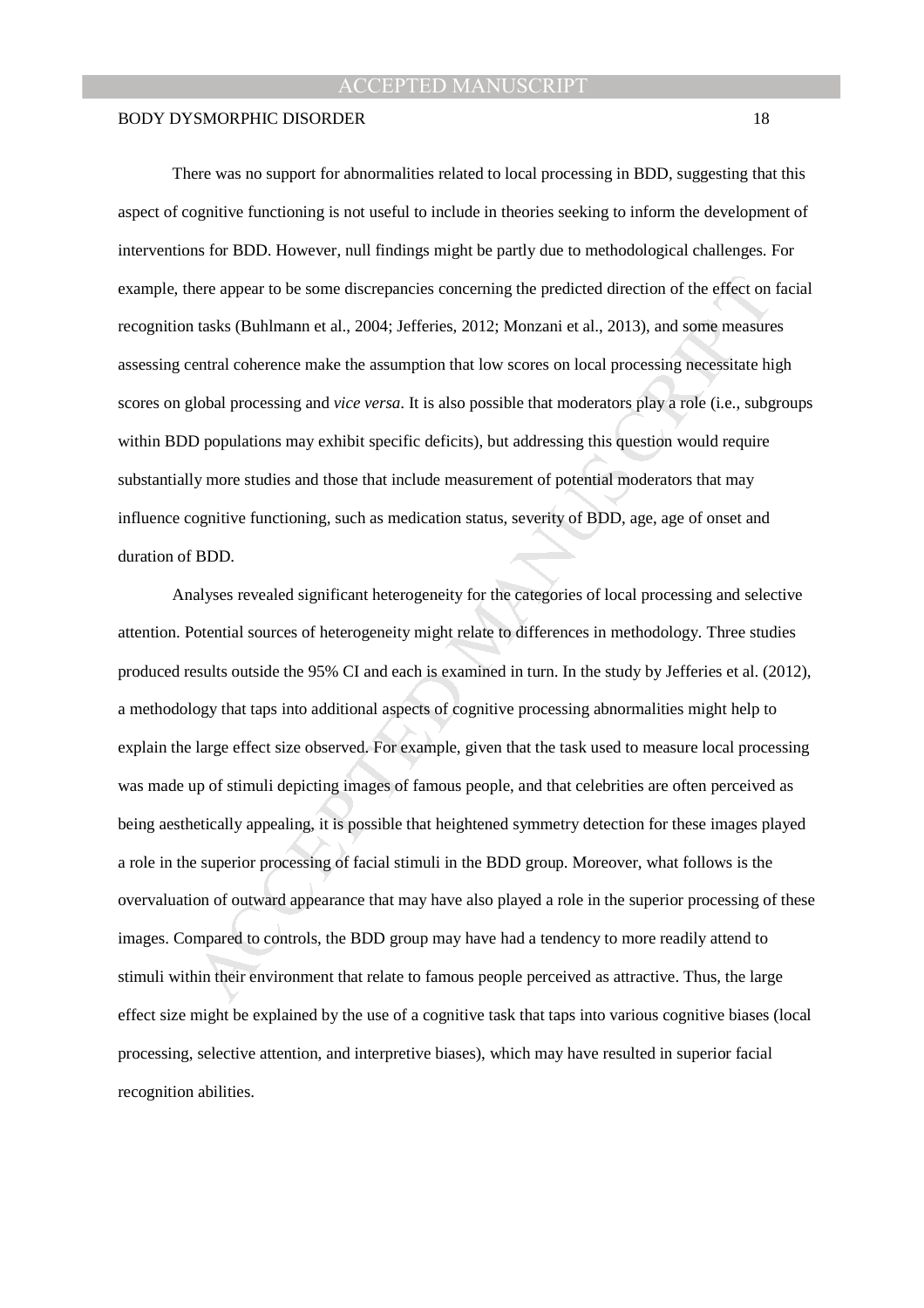Although some of the studies included in the local processing analyses controlled for the effects of medication (Deckersbach et al., 2000; Monzani et al., 2013) on cognitive performance, Kerwin et al. (2014) was the only study to exclude medicated BDD participants. It is possible that non-medicated BDD sufferers have specific characteristics, such as greater symptom severity or lower socioeconomic status, that distinguish them from the medicated cohort, thereby reducing homogeneity of the sample. Another possible source of heterogeneity in this study involved the recruitment of participants from three different sources (dermatology, plastic surgery, and mental health clinics; posted advertisements; internet advertisements). Conversely, the other studies included under the local processing category recruited primarily through outpatient clinics or hospitals.

rens have specific characteristics, such as greater symptom severity or lower socioecono<br>distinguish them from the medicated cohort, thereby reducing homogeneity of the samps<br>sible source of heterogeneity in this study inv There were several important differences between the Lambrou et al. (2011) study and other studies included under the selective attention category. The main factor that distinguished the research by Lambrou et al. (2011) et al. from the other studies in this cognitive category was the inclusion of three separate measures of symmetry preference (i.e., selective attention) with various task conditions. Thus, it is possible that a broader construct of selective attention was captured by these measures. Furthermore, Lambrou et al. (2011) was the only study to use the BDD participant's own facial stimuli, detecting a response bias for self-referent information. This finding is consistent with the pilot study by Yaryura-Tobias et al. (2002) who found that compared to controls, the BDD group detected non-existing symmetry differences in facial stimuli and that this response-bias applied only to personally salient information. Thus, these results appear to suggest that the strength of the manipulation of cognitive tasks used to assess cognitive processing abnormalities in BDD may be influenced by the incorporation of self-referent stimuli. Furthermore, this may reflect an important underlying factor common across other cognitive deficits outlined in the Fang and Wilhelm (2015) BDD model. For example, although not included in the current meta-analysis due to the use of fMRI technology, Feusner et al. (2011) found that compared to controls, BDD participants were less able to deactivate the default mode network (DMN) when performing an executive task. The DMN is thought to be involved in self-referential thinking that is less active when engaged in tasks involving the use of executive functioning resources and most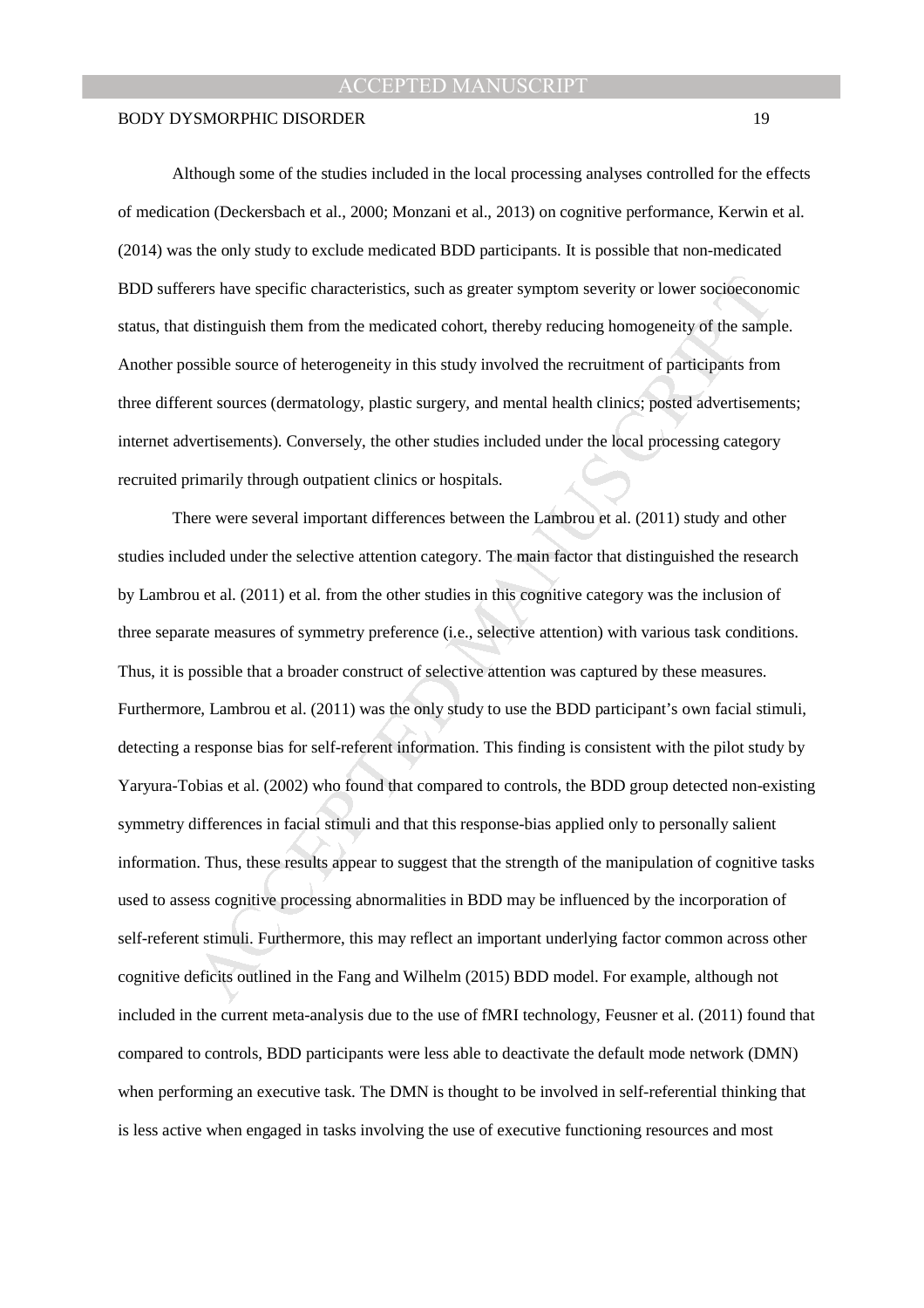### BODY DYSMORPHIC DISORDER 20

active during resting states (Whitfield-Gabrieli & Ford, 2012). Thus, the authors concluded that less deactivation during task performance in the BDD group might reflect the inability to inhibit self-related disorder-relevant thoughts. Furthermore, in the Buhlmann et al. (2006) study, the authors found that compared to the "other-referent" scenarios, the BDD group was more likely to misinterpret neutral facial expressions as contemptuous when given a self-referent scenario.

## **Limitations**

o the "other-referent" scenarios, the BDD group was more likely to misinterpret neutral<br>sas contemptuous when given a self-referent scenario.<br>S<br>measure are several limitations that may influence the interpretation of resul There are several limitations that may influence the interpretation of results from the current meta-analysis. Firstly, many of the included studies failed to adjust for comorbid diagnoses of depression, eating disorders, and anxiety disorders and included participants who were receiving pharmacological interventions. This is problematic because it confounds the effects on cognitive performance with BDD symptomatology. However, due to the extreme shame and poor insight characteristic of BDD, sufferers are often reluctant to participate in research, limiting the power of such studies, and making it difficult to adjust for other factors (Phillips, Didie, Feusner, & Wilhelm, 2008).

Furthermore, Stangier et al. (2008) did not include a healthy control group, thus we had to compare differences in selective attention between a BDD and a non-disfigured dermatological group. The authors also reported recruiting female participants exclusively, who may also have had lower levels of symptom severity. However, results of the current meta-analysis did not detect significant heterogeneity with the inclusion of this study. Nevertheless, an important source of heterogeneity was that inclusion criteria for BDD varied among studies, (see **Supplementary Table**).

The current meta-analysis included studies reporting inconsistencies in measuring central coherence. In the Buhlmann et al. (2002) study, the Benton Facial Recognition Task was used to measure global-local processing, and it was hypothesised that due to preferential processing of specific, local facial features, the BDD group would be less accurate at recognising faces, and low scores on this measure would be indicative of an affinity for local processing. This is inconsistent with hypotheses made when administering an Inverted Face Task and similar variations of this task, as researchers predicted that due to heightened local processing of facial stimuli, BDD participants would be better at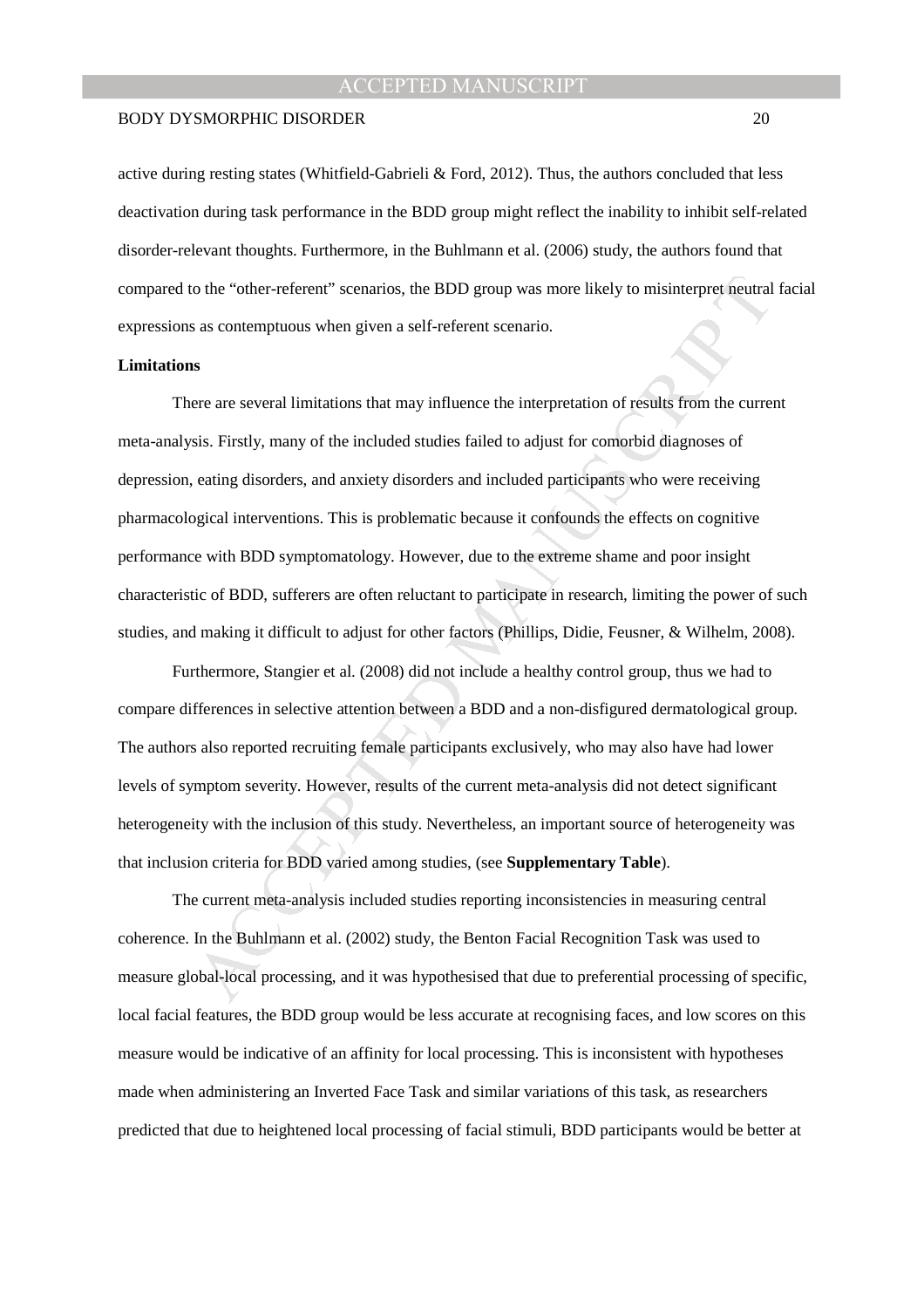### BODY DYSMORPHIC DISORDER 21

asks used to assess central coherence measured global-local processing on a continuum,<br>or representing these processes. In effect, cognitive measures, like the Inverted Face Ta<br>sumption that global-local processing is mutu recognising faces in an inverted position (Feusner, Muller, et al., 2010; Jefferies et al., 2012; Monzani et al., 2013). Furthermore, apart from the Navon, Embedded Figures Task, Composite tasks, and Mooney Faces Task, which provided independent scores on measures of global-local processing, the other cognitive tasks used to assess central coherence measured global-local processing on a continuum, with a single score representing these processes. In effect, cognitive measures, like the Inverted Face Task, make the assumption that global-local processing is mutually exclusive. This appears to be problematic, as evidenced by the Kerwin et al. (2014) study which used the Navon task and found that compared to controls, the BDD group scored worse on both global and local trials. Thus, given that many of the tasks used to assess central coherence measured this construct continuously, we were unable to analyse central coherence and instead chose to focus on local processing in isolation. Consequently, it is possible that the non-significant effect observed in the local processing category could be attributed, in part, to inconsistencies in the methodology used to measure this construct. Further, the inclusion of a variety of different tasks used to measure similar constructs across the four cognitive categories might have confounded the overall findings reported in this meta-analysis. Upon the accumulation of more research in this field, future meta-analytic studies might consider using a stricter inclusion criterion for the cognitive tasks of interest.

It should also be noted that our Cohen's *d* estimates were calculated using the pooled standard deviation rather than the standard deviation of the control group. Thus, rather than evaluating group differences against natural variation in the cognitive tasks that is uncontaminated by variation resulting from BDD, estimates for the group differences will include more variability in cognitive tasks that come from both controls and BDD. In effect, in some sense, this confounds variability in the task with variability created by BDD. This conservative strategy will result in wider confidence intervals, which may have obscured some significant findings.

Finally, the current meta-analysis only included research published in English, which may have biased the results (Jüni et al., 2002). Furthermore, failure of most of the included research to blind experimenters to treatment groups, report attrition rates, and disclose all variables omitted from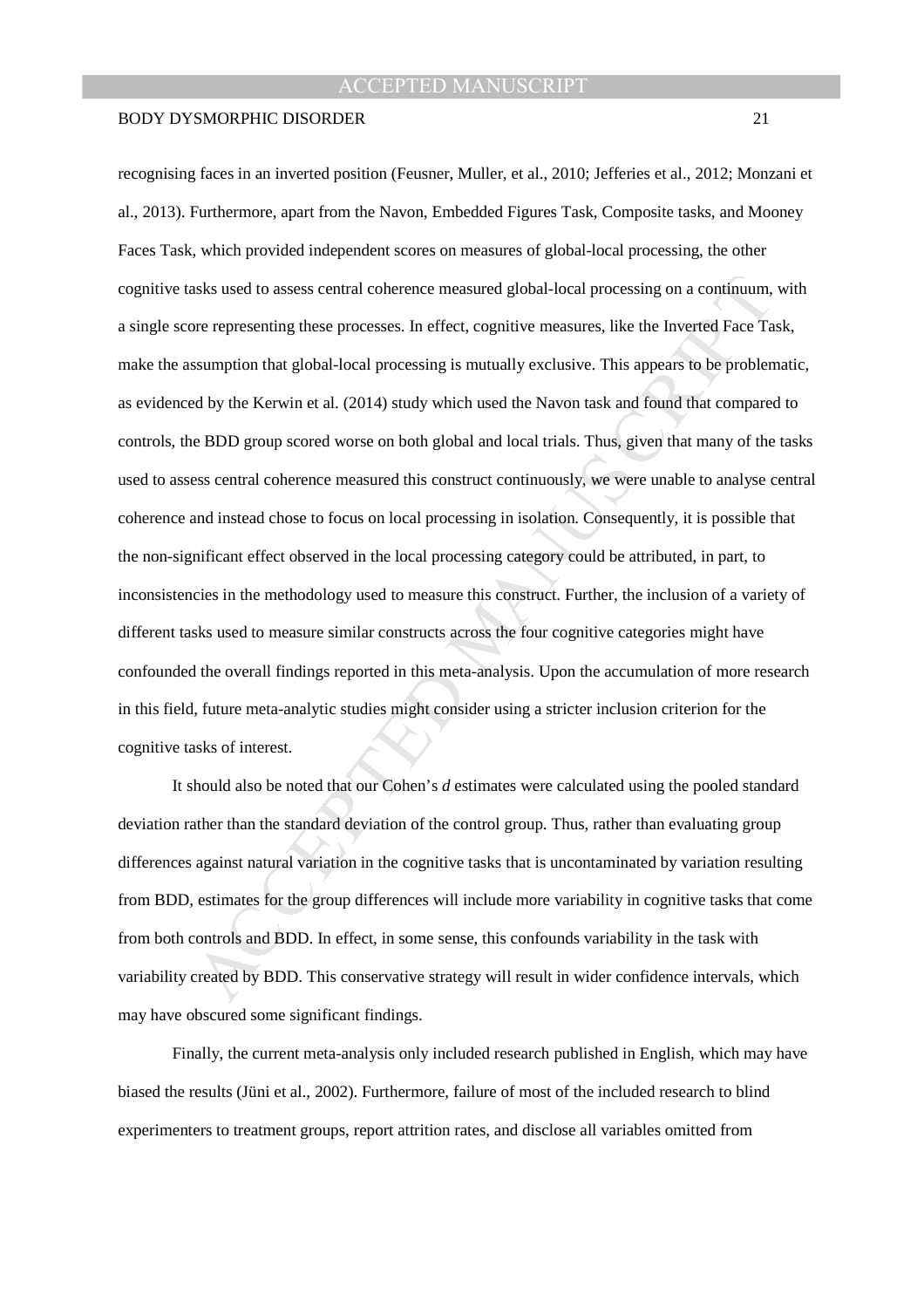analyses, may have led to a reporting of inaccurate effect sizes, thereby confounding the results. Future research should pay more attention to reporting possible sources of individual bias in BDD-related studies.

## **Future directions**

ections<br>ections<br>ections<br>contributions are accountered in conducting the meta-analysis was the lack of consistency<br>scults, and the heterogeneity of cognitive tasks utilised. Future research should incorpor<br>orie consistent m One of the issues encountered in conducting the meta-analysis was the lack of consistency in reporting results, and the heterogeneity of cognitive tasks utilised. Future research should incorporate reporting more consistent metrics, such as effect sizes, and indices required to calculate effect sizes (i.e., means and standard deviations) for all conditions of all cognitive tasks administered. For studies involving comparisons of groups (i.e., BDD *vs* control), it would be ideal for researchers to report on Cohen's *d*, as it provides a standardised difference between groups. In an effort to better assess individual biases across studies, future research should consider disclosing all questionnaires administered to participants, including those that were omitted from the analyses, blinding experimenters to treatment groups, and reporting attrition rates. It might also be advisable to test the proposed cognitive deficits outlined in the Fang and Wilhelm (2015) model before moving on to other constructs and to do this initially in non-clinical populations. The advantage of this approach is to determine whether there are suggestive differences that can profitably be followed up in a clinical population. It would also be useful to agree on a small group of important cognitive tasks to investigate, such that a critical mass of studies can accumulate and inform the area. For example, preliminary research appears to suggest that the inclusion of self-referent information when analysing group differences in cognitive task performance might be an important area warranting further investigation. Furthermore, to address the limitation of heterogeneity created as a result of including studies that evaluated BDD differently, future research might consider coming to a consensus on a uniform way of assessing symptomology. Given the small size of this field, it could be advisable to conduct a working party to discuss and agree on such issues, such as was achieved by the Obsessive Compulsive Cognitions Working Party (Obsessions Compulsions Cognitions Working Group, 1997).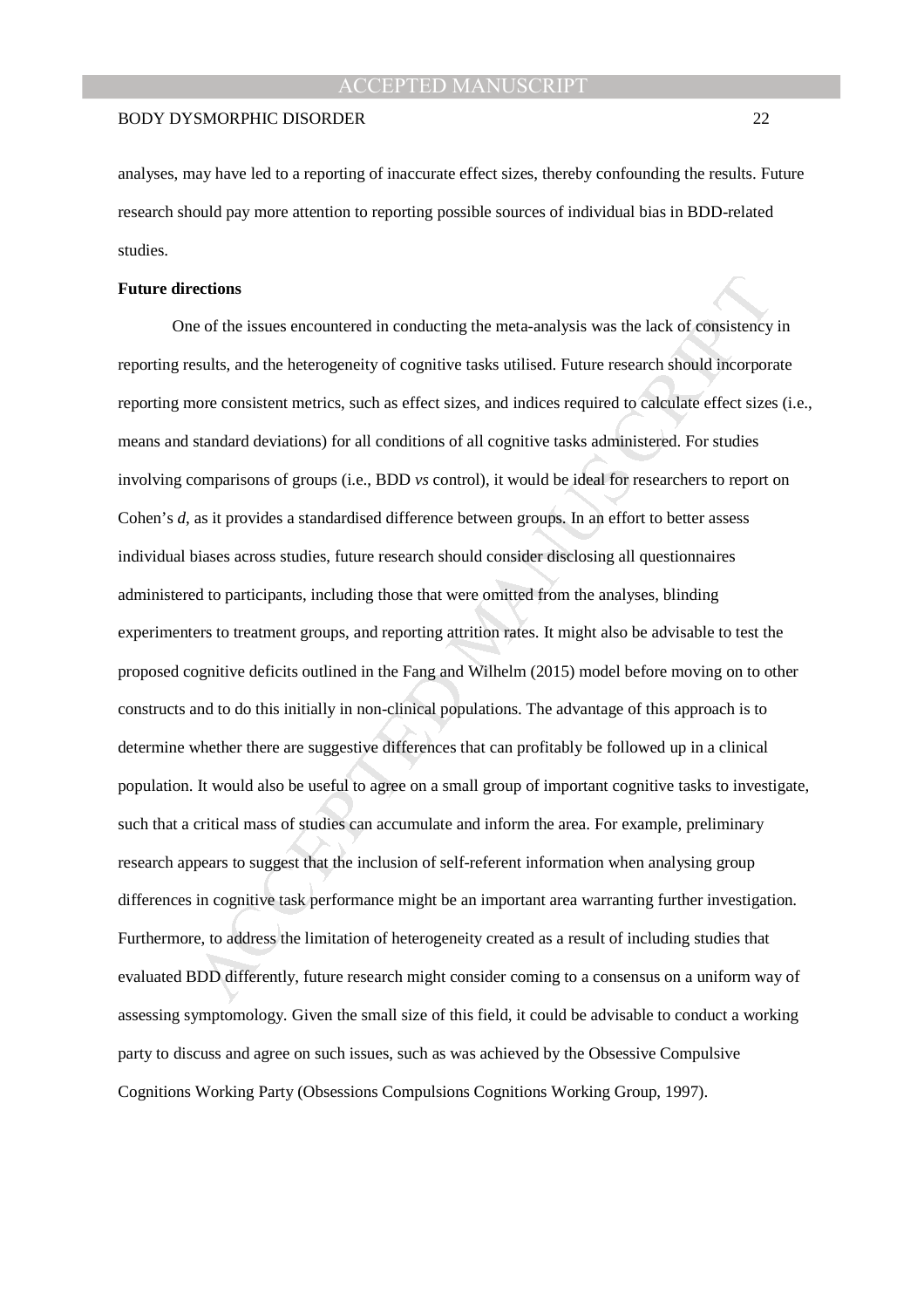There has been much debate about which underlying cognitive processes are captured when administering the Emotional Stroop Task, with more recent theories suggesting that the task captures the parallel processing of irrelevant and relevant information (MacLeod, 1991). In effect, computerised Dot-Probe Tasks have largely replaced the Stroop Task in the recent literature, which also includes modified versions in which emotionally salient words are matched with neutral words. According to Wells and Matthews (1994), the Dot Probe Task is a more direct measure of attention bias than the Stroop paradigm. To date, selective attention toward disorder-relevant stimuli captured by Modified Dot Probe Tasks has been detected in eating disorder populations (Shafran, Lee, Cooper, Palmer, & Fairburn, 2007; Shafran, Lee, Cooper, Palmer, & Fairburn, 2008). Further, selective attention abnormalities have been reported in one non-clinical study involving the administration of a Dot Probe Task made up of BDD-relevant stimuli (Onden-Lim, Wu, & Grisham, 2012).

s have largely replaced the Stroop Task in the recent literature, which also includes modified<br>which emotionally salient words are matched with neutral words. According to Wells and Mat<br>Dot Probe Task is a more direct meas Given that Buhlmann et al. (2002) and Rossell et al. (2014) produced inconsistent results when using the Emotional Stroop task to assess selective attention in BDD populations, future studies using a Modified Dot Probe Task might yield more consistent findings. Another potential advantage of using the Dot Probe Paradigm is that results can be compared with disorders that share similar underlying psychopathology, such as OCD and anorexia nervosa, where there is evidence of attention bias toward threatening stimuli (e.g., Amir, Najmi, & Morrison, 2009; Blechert, Ansorge, & Tuschen-Caffier, 2010). **Treatment Implications.** The results of this meta-analysis have implications for developing adjuncts to current treatment modalities for BDD. Implementation of cognitive bias modification techniques could be used to target specific maladaptive cognitions that maintain symptoms of BDD, as it has in related disorders. Cognitive bias modification has been used with some promise in anorexia nervosa (Cardi et al., 2015) where there is overvaluation of the importance of appearance (Hartmann et al., 2015) as there is in BDD. Attentional probe tasks have been used to retrain attention toward positive stimuli and to reduce negative interpretations of ambiguous information. Moreover, our findings are consistent with the existing preliminary evidence supporting a role of cognitive bias modification techniques in the alleviation of BDD symptomology (Premo, Sarfan, & Clerkin, 2016; Summers & Cougle, 2016). Our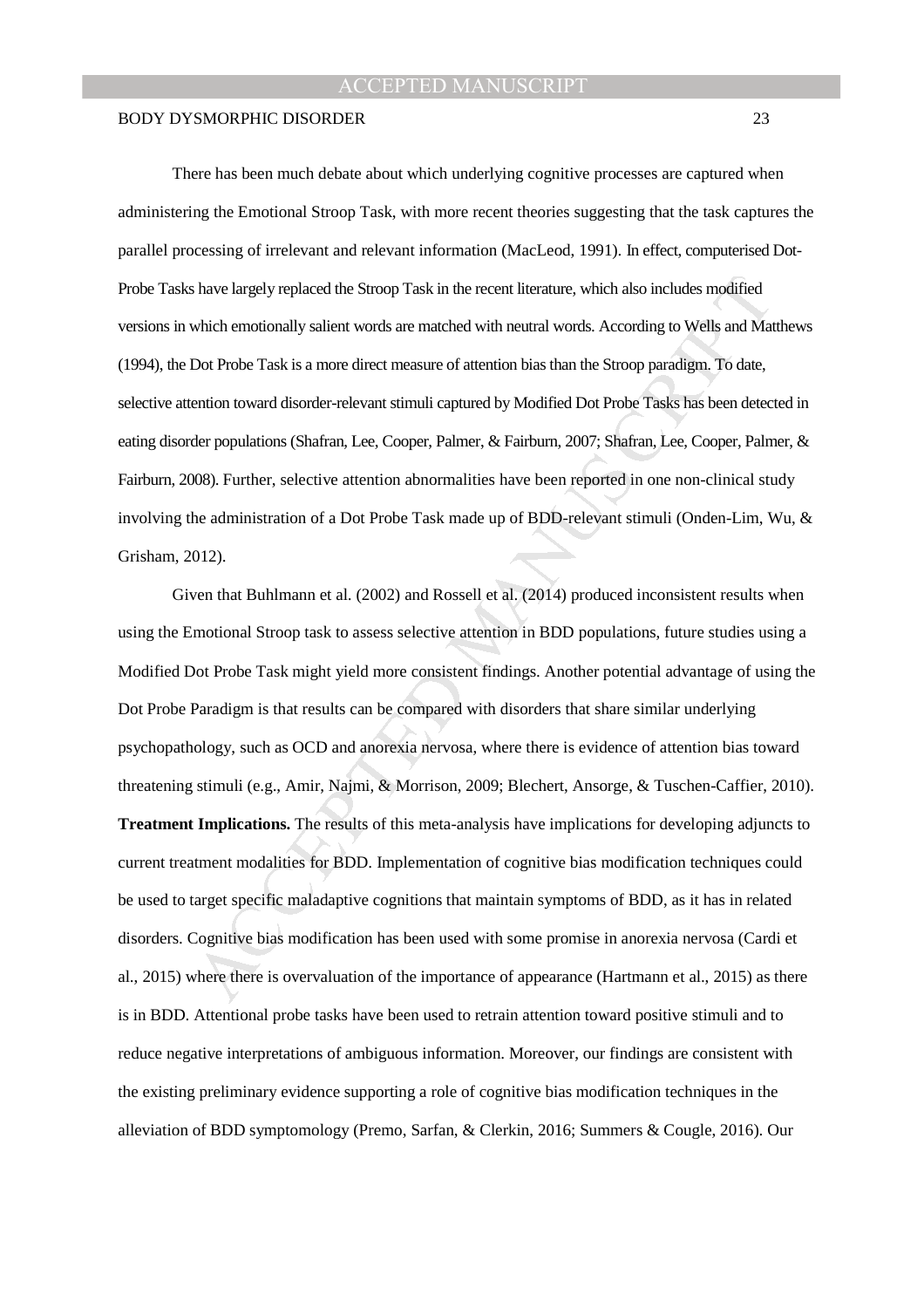### BODY DYSMORPHIC DISORDER 24

010) and BDD (Rabei, Mulkens, Kalantari, Molavi, & Bahrami, 2012), and that the<br>of action involves increasing awareness of cognitive biases, the utility of Metacognitiv<br>targeting BDD obsessions warrants further investigati results suggest that a combination of cognitive bias modification for attention and interpretation (MacLeod, 2012) warrants further investigation. Furthermore, given that there is preliminary evidence for the efficacy of Metacognitive Therapy in alleviating symptoms of OCD (Moritz, Jelinek, Hauschildt, & Naber, 2010) and BDD (Rabei, Mulkens, Kalantari, Molavi, & Bahrami, 2012), and that the mechanism of action involves increasing awareness of cognitive biases, the utility of Metacognitive Therapy in targeting BDD obsessions warrants further investigation. Cognitive Remediation Therapy could also be used to target memory impairment in BDD populations by strengthening executive functioning and mental flexibility (Fang & Wilhelm, 2015). Enhancing these processes may thereby serve to ameliorate problem-solving abilities, and minimise reliance on BDD compulsions used to manage anxiety. Although traditionally, Cognitive Remediation Therapy has been used as a treatment for psychotic disorders, brain injuries, and attention deficit hyperactivity disorder, a 2014 review by Tchanturia, Lounes, and Holttum found that this therapy was a promising new development in the treatment of anorexia nervosa and OCD. These results provide further justification for Cognitive Remediation Therapy as an adjunct to traditional BDD treatment modalities.

Examination of the effectiveness of these approaches can also be used to inform the development of existing models (Craig et al., 2008). Given the difficulty of engaging BDD populations in treatment and research, the most efficient way to test and modify promising models may be to control for any foreseeable variables, so as to better establish any unknown group differences. Due to the paucity of existing research in this field, it might also be beneficial to first test specific aspects of this model in non-clinical populations who have significant concerns about appearance prior to evaluation in BDD populations. Results from these studies could then be used to inform treatment studies, which could later inform how models might be modified to reflect a greater understanding of the specific underlying cognitive mechanisms that maintain symptoms.

## **Conclusions**

The results of the current meta-analysis suggest that specific cognitive processing abnormalities involving selective attention, interpretive biases, and memory deficits may play a key role in the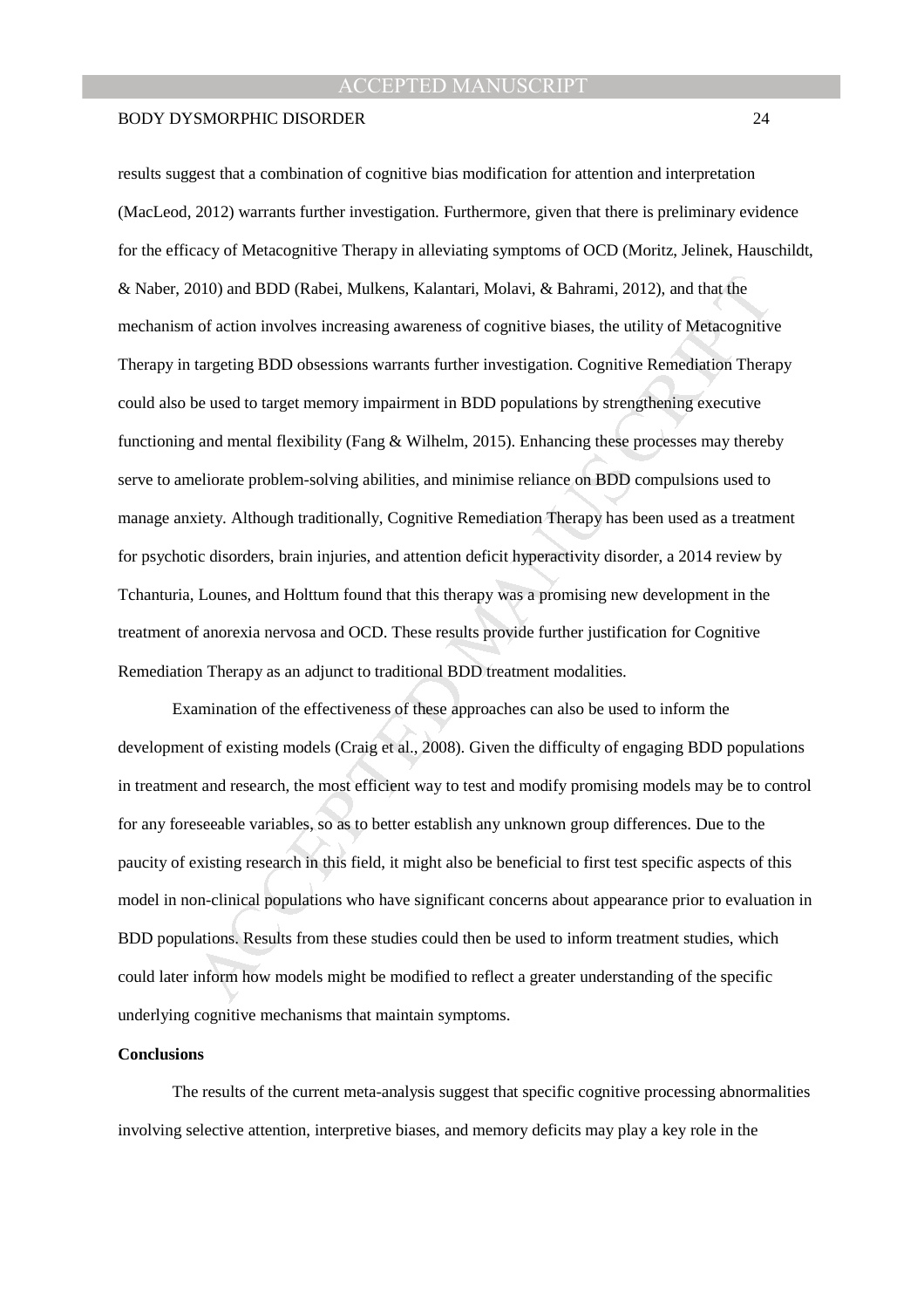It is also worth noting that brain-imaging studies used to investigate this construct were<br>our analyses. Researchers and clinicians might also consider the use of Modified Dot P<br>vestigate selective attention, and intervent development and maintenance of BDD psychopathology. Although local processing failed to produce significant differences between BDD and control groups, these results should be interpreted with caution. Some explanations for this null finding include possible moderators and methodological challenges. It is also worth noting that brain-imaging studies used to investigate this construct were not included in our analyses. Researchers and clinicians might also consider the use of Modified Dot Probe Tasks to investigate selective attention, and interventions such as Cognitive Bias Modification Therapy and Cognitive Remediation Therapy in order to target specific cognitive deficits that might be triggering and maintaining symptoms of BDD.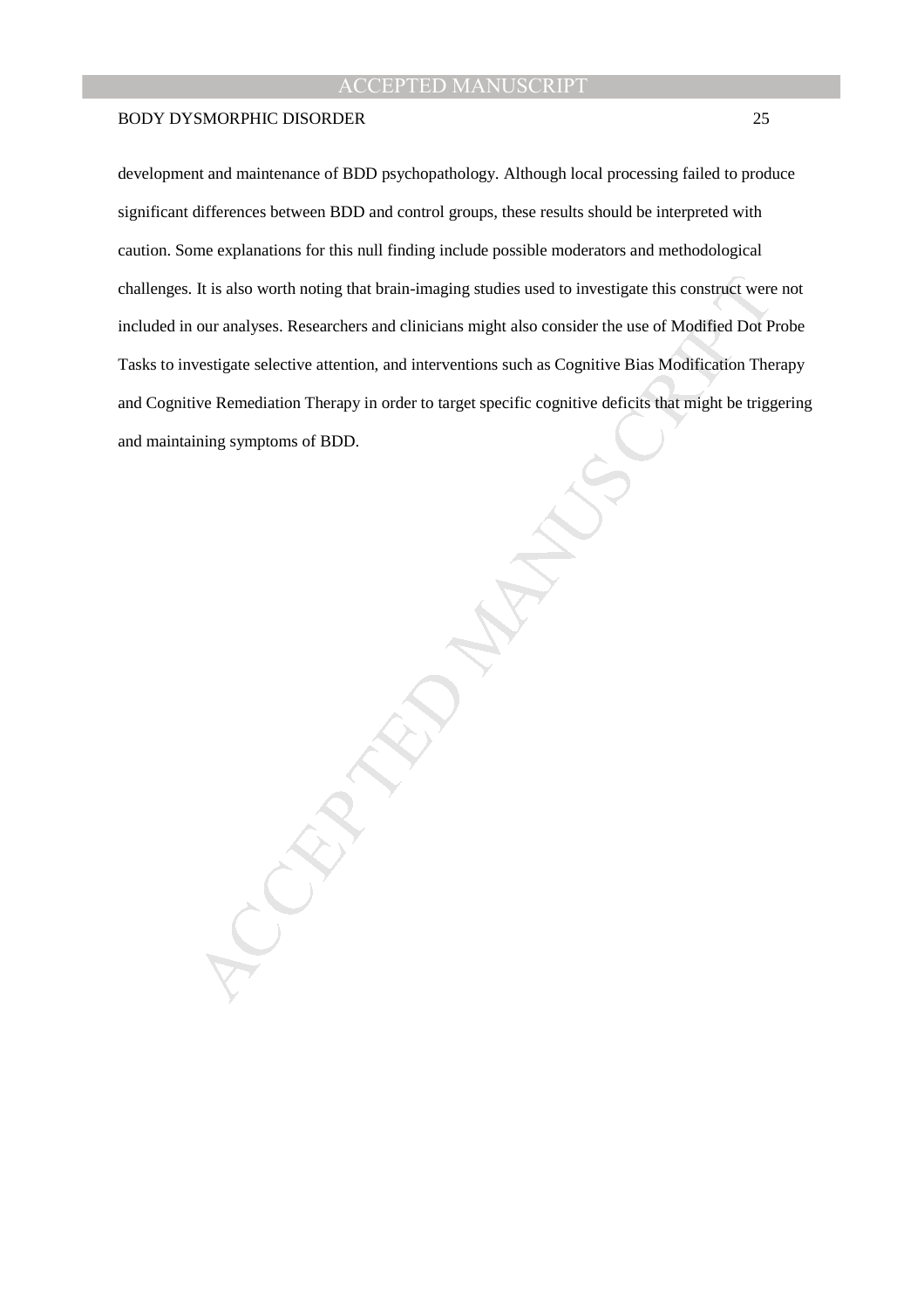#### **References**

References marked with an asterisk indicate studies included in the meta-analysis.

- American Psychiatric Association. (2013). Diagnostic and statistical manual of mental disorders (5th ed.). Arlington, VA: American Psychiatric Publishing.
- Amir, N., Najmi, S., & Morrison, A. S. (2009). Attenuation of attention bias in obsessive–compulsive disorder. *Behaviour research and therapy*, *47*(2), 153-157.
- ). Arlington, VA: American Psychiatric Publishing.<br>Vajmi, S., & Morrison, A. S. (2009). Attenuation of attention bias in obsessive-compuls<br>order. *Behaviour research and therapy*, 47(2), 153-157.<br>
, Leow, A., Brown, J. A. Arienzo, D., Leow, A., Brown, J. A., Zhan, L., GadElkarim, J., Hovav, S., & Feusner, J. D. (2013). Abnormal brain network organization in body dysmorphic disorder. *Neuropsychopharmacology*, *38*(6), 1130-1139.
- Benton, A. L., & Van Allen, M. W. (1968). Impairment in facial recognition in patients with cerebral disease. *Cortex*, *4*(4), 344-IN1.
- Bjornsson, A. S., Didie, E. R., & Phillips, K. A. (2010). Body dysmorphic disorder. *Dialogues in clinical neuroscience*, *12*(2), 221.
- Blechert, J., Ansorge, U., & Tuschen-Caffier, B. (2010). A body-related dot-probe task reveals distinct attentional patterns for bulimia nervosa and anorexia nervosa. *Journal of abnormal psychology*, *119*(3), 575.
- Borenstein, M., Hedges, L., Higgins, J., & Rothstein, H. (2005). Comprehensive meta-analysis version 2. *Englewood, NJ: Biostat*, *104*.
- \*Buhlmann, U., Etcoff, N. L., & Wilhelm, S. (2006). Emotion recognition bias for contempt and anger in body dysmorphic disorder. *Journal of Psychiatric Research*, *40*(2), 105-111.
- \*Buhlmann, U., Gleiß M. J. L., Rupf, L., Zschenderlein, K., Kathmann, N. (2011). Modifying emotion recognition deficits in body dysmorphic disorder: an experimental investigation. *Depression and Anxiety, 28*(9), 24-31.
- \*Buhlmann, U., McNally, R. J., Etcoff, N. L., Tuschen-Caffier, B., & Wilhelm, S. (2004). Emotion recognition deficits in body dysmorphic disorder. *Journal of psychiatric Research*, *38*(2), 201- 206.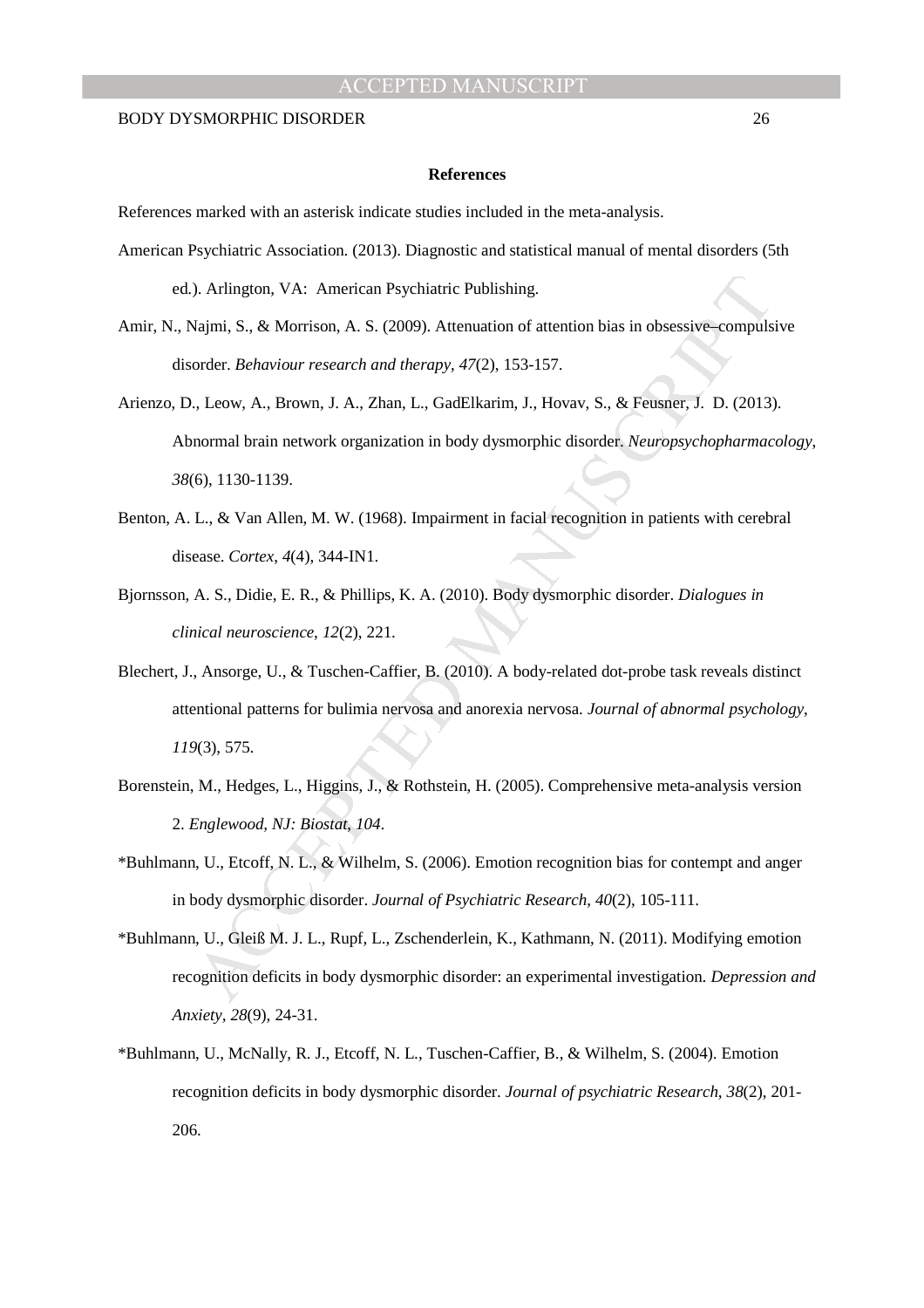- \*Buhlmann, U., McNally, R. J., Wilhelm, S., & Florin, I. (2002). Selective processing of emotional information in body dysmorphic disorder. *Journal of anxiety disorders, 16*(3), 289-298.
- \*Buhlmann, U., Rupf, L., Gleiss, M. J., Zschenderlein, K., & Kathmann, N. (2014). Seeing "changes" that aren't there: Facial and object discrimination in body dysmorphic disorder. *Comprehensive psychiatry*, *55*(3), 468-474.
- \*Buhlmann, U., Teachman, B. A., Gerbershagen, A., Kikul, J., & Rief, W. (2008). Implicit and explicit selfesteem and attractiveness beliefs among individuals with body dysmorphic disorder. *Cognitive Therapy and Research*, *32*(2), 213-225.
- \*Buhlmann, U., Teachman, B. A., & Kathmann, N. (2011). Evaluating implicit attractiveness beliefs in body dysmorphic disorder using the Go/No-go Association Task. *Journal of behavior therapy and experimental psychiatry*, *42*(2), 192-197.
- \*Buhlmann, U., Teachman, B. A., Naumann, E., Fehlinger, T., & Rief, W. (2009). The meaning of beauty: Implicit and explicit self-esteem and attractiveness beliefs in body dysmorphic disorder. *Journal of Anxiety Disorders*, *23*(5), 694-702.
- Buhlmann, U., Wilhelm, S., McNally, R. J., Tuschen-Caffier, B., Baer, L., & Jenike, M. (2002). Interpretive biases for ambiguous information in body dysmorphic disorder. *CNS spectrums*, *7*(06), 435-443.
- m't there: Facial and object discrimination in body dysmorphic disorder. Comprehensive<br>chiatry, 55(3), 468-474.<br>
1, U., Teachman, B. A., Gerbershagen, A., Kikul, J., & Rief, W. (2008). Implicit and experent and attractiven Cardi, V., Esposito, M., Bird, G., Rhind, C., Yiend, J., Schifano, S., ... & Treasure, J. (2015). A preliminary investigation of a novel training to target cognitive biases towards negative social stimuli in Anorexia Nervosa. *Journal of affective disorders*, *188*, 188-193.
- Clark, H. H., & Chase, W. G. (1972). On the process of comparing sentences against pictures. *Cognitive psychology*, *3*(3), 472-517.
- Craig, P., Dieppe, P., Macintyre, S., Michie, S., Nazareth, I., & Petticrew, M. (2008). Developing and evaluating complex interventions: the new Medical Research Council guidance. *Bmj*, *337*, a1655.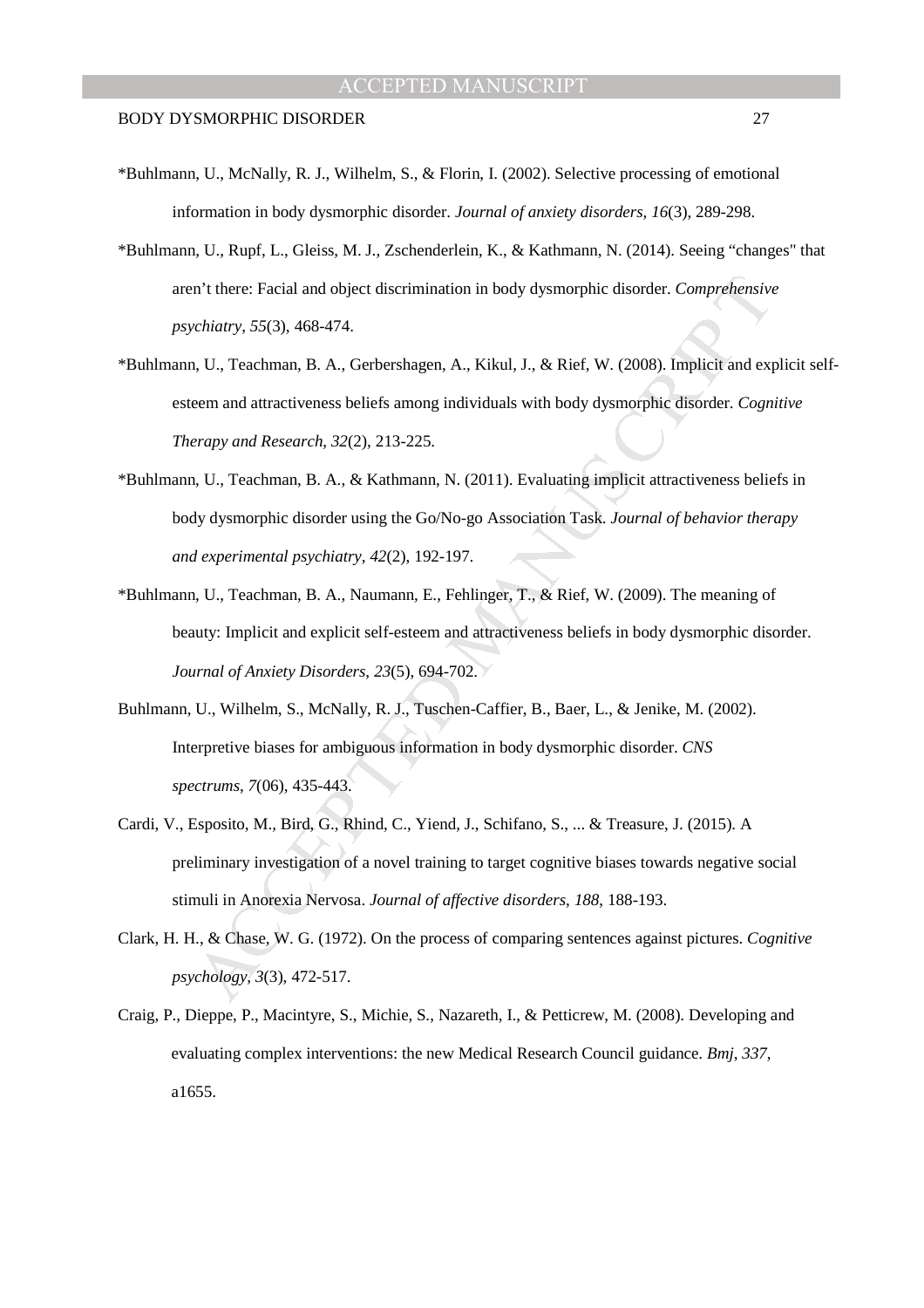- Cuijpers, P. (2016). Meta-analyses in mental health research. A practical guide. *Amsterdam, the Netherlands: Pim Cuijpers Uitgeverij*.
- \* Deckersbach, T., Savage, C. R., Phillips, K. A., Wilhelm, S., Buhlmann, U., Rauch, S. L., ... & Jenike, M. A. (2000). Characteristics of memory dysfunction in body dysmorphic disorder. *Journal of the International Neuropsychological Society*, *6*(06), 673-681.
- Delis DC, Kramer J, Kaplan E, Ober BA. California Verbal Learning Test (CVLT) Manual. San Antonio (TX): Psychological Corporation; 1987.
- De Luca, C. R., Wood, S. J., Anderson, V., Buchanan, J. A., Proffitt, T. M., Mahony, K., & Pantelis, C. (2003). Normative data from the CANTAB. I: development of executive function over the lifespan. *Journal of Clinical and Experimental Neuropsychology*, *25*(2), 242-254.
- \*Dunai, J., Labuschagne, I., Castle, D. J., Kyrios, M., & Rossell, S. L. (2010). Executive function in body dysmorphic disorder. *Psychological medicine*, *40* (09), 15411548.
- Ekman, P., & Friesen, W. V. (1975). *Unmasking the face: A guide to recognizing emotions from facial clues*. Oxford, England: Prentice-Hall.
- A. (2000). Characteristics of memory dysfunction in body dysmorphic disorder. Journal<br>International Neuropsychological Society, 6(06), 673-681.<br>
Kramer J, Kaplan E, Ober BA. California Verbal Learning Test (CVLT) Manual. S Erwin, R. J., Gur, R. C., Gur, R. E., Skolnick, B., Mawhinney-Hee, M., & Smailis, J. (1992). Facial emotion discrimination: I. Task construction and behavioral findings in normal subjects. *Psychiatry research*, *42*(3), 231-240.
- Eysenck, M. W., Derakshan, N., Santos, R., & Calvo, M. G. (2007). Anxiety and cognitive performance: attentional control theory. *Emotion*, *7*(2), 336.
- Fang, A., & Wilhelm, S. (2015). Clinical features, cognitive biases, and treatment of body dysmorphic disorder. *Annual review of clinical psychology*, *11*, 187-212.
- Feusner, J. D., Hembacher, E., Moller, H., & Moody, T. D. (2011). Abnormalities of object visual processing in body dysmorphic disorder. *Psychological medicine*, *41*(11), 2385-2397.
- Feusner, J. D., Moller, H., Altstein, L., Sugar, C., Bookheimer, S., Yoon, J., & Hembacher, E. (2010). Inverted face processing in body dysmorphic disorder. *Journal of psychiatric research*, *44*(15), 1088-1094.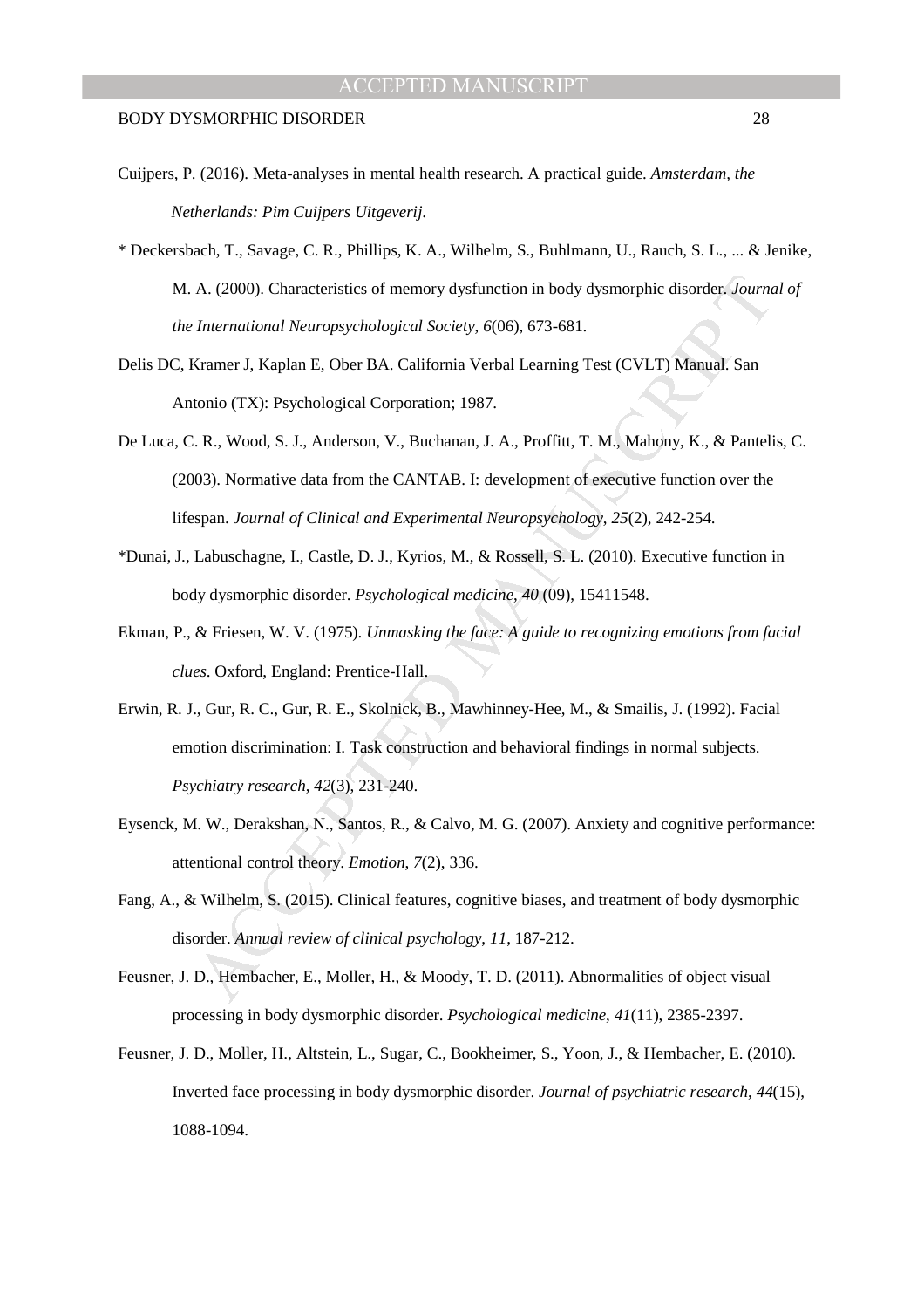- Feusner, J. D., Moody, T., Hembacher, E., Townsend, J., McKinley, M., Moller, H., & Bookheimer, S. (2010). Abnormalities of visual processing and frontostriatal systems in body dysmorphic disorder. *Archives of general psychiatry*, *67*(2), 197-205.
- Feusner, J. D., Townsend, J., Bystritsky, A., & Bookheimer, S. (2007). Visual information processing of faces in body dysmorphic disorder. *Archives of General Psychiatry*, *64*(12), 1417-1425.
- D., Townsend, J., Bystritsky, A., & Bookheimer, S. (2007). Visual information process<br>
es in body dysmorphic disorder. Archives of General Psychiatry, 64(12). 1417-1425.<br>
J. L., Reuman, L., Hartmann, A. S., Kasarskis, I., Greenberg, J. L., Reuman, L., Hartmann, A. S., Kasarskis, I., & Wilhelm, S. (2014). Visual hot spots: An eye tracking study of attention bias in body dysmorphic disorder. *Journal of psychiatric research*, *57*, 125-132.
- Greenwald, A. G., McGhee, D. E., & Schwartz, J. L. (1998). Measuring individual differences in implicit cognition: the implicit association test. *Journal of personality and social psychology*, *74*(6), 1464.
- Grocholewski, A., Kliem, S., & Heinrichs, N. (2012). Selective attention to imagined facial ugliness is specific to body dysmorphic disorder. *Body Image*, *9*(2), 261-269.
- \*Hanes, K. R. (1998). Neuropsychological performance in body dysmorphic disorder. *Journal of the International Neuropsychological Society*, *4*(02), 167-171.
- \*Hartmann, A. S., Thomas, J. J., Greenberg, J. L., Elliott, C. M., Matheny, N. L., & Wilhelm, S. (2015). Anorexia nervosa and body dysmorphic disorder: A comparison of body image concerns and explicit and implicit attractiveness beliefs. *Body image*, *14*, 77-84.
- Higgins, J.P.T., & Green, S. (Eds.). (2011). Cochrane Handbook for Systematic Reviews of Interventions Version 5.1.0. {updated March 2011}: The Cochrane Collaboration.
- Higgins, J., & Thompson, S. G. (2002). Quantifying heterogeneity in a meta‐analysis. *Statistics in medicine*, *21*(11), 1539-1558.
- \*Hübner, C., Wiesendahl, W., Kleinstauber, M., Stangier, U., Kathmann, N., & Buhlmann, U. 2016. Facial discrimination in body dysmorphic, obsessive-compulsive and social anxiety disorders*. Psychiatry Research*, *236*,105–111.

Jefferies, K., Laws, K., Hranov, G., Fineberg, N.A. (2010). Cognitive and perceptual processing in body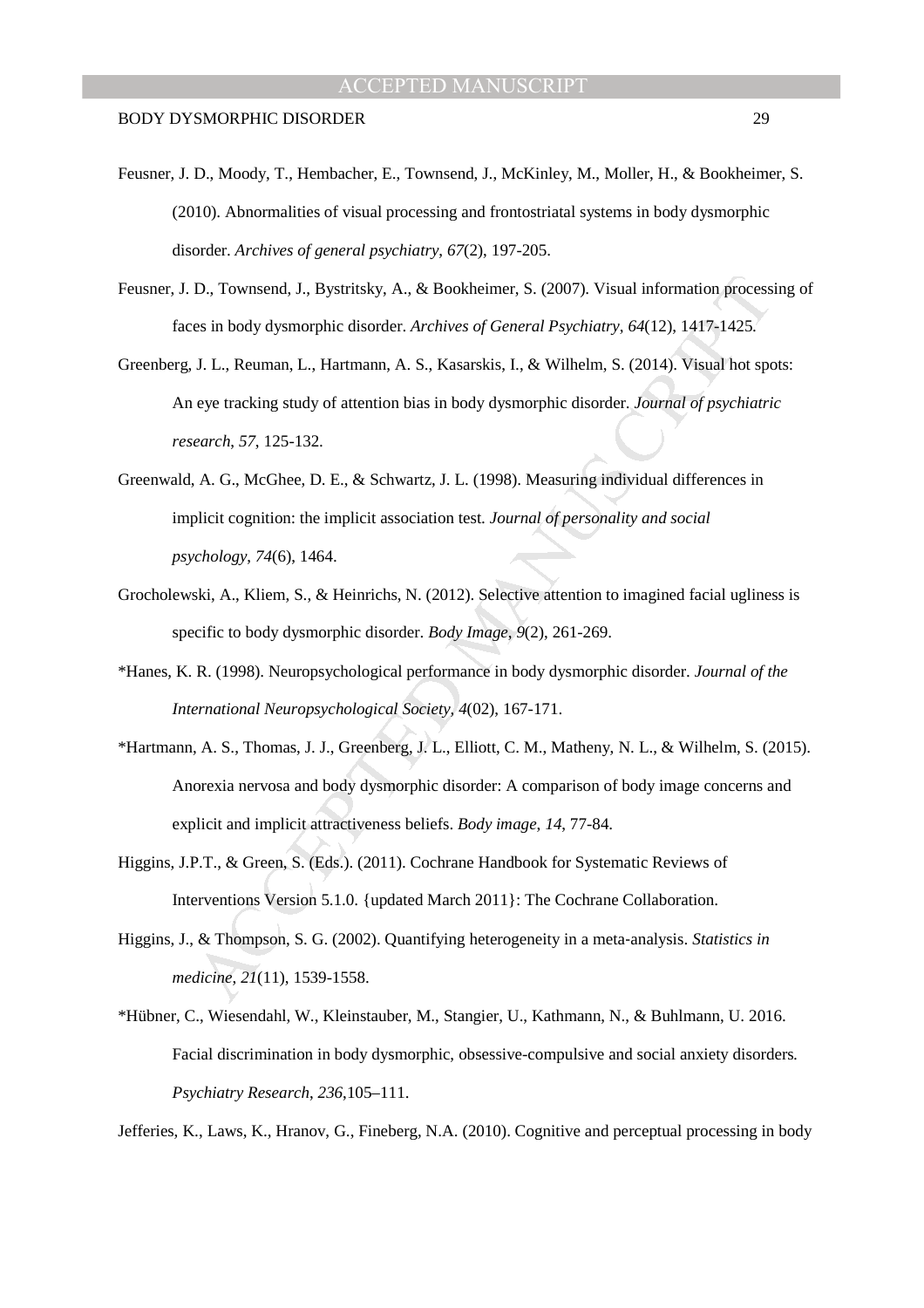dysmorphic disorder. *European Neuropsychopharmacology, 20*, S309–S310.

- \*Jefferies, K., Laws, K. R., & Fineberg, N. A. (2012). Superior face recognition in body dysmorphic disorder. *Journal of Obsessive-Compulsive and Related Disorders, 1*(3), 175-179.
- Jüni, P., Holenstein, F., Jonathan, S., Bartlett, C., & Egger, M. (2002). Direction and impact of language bias in meta-analysis of controlled trials: empirical study. *International Journal of Epidemiology*, *31*(1), 115-123.
- \*Kerwin, L., Hovav, S., Hellemann, G., & Feusner, J. D. (2014). Impairment in local and global processing and set-shifting in body dysmorphic disorder. *Journal of psychiatric research*, *57*, 41-50.
- Kollei, I., Horndasch, S., Erim, Y., & Martin. A. (2017). Visual selective attention in body dysmorphic disorder, bulimia nervosa and healthy controls. *Journal of Psychosomatic Research, 92*, 26-33.
- Labuschagne, I., Castle, D. J., & Rossell, S. L. (2011). What the cognitive deficits in body dysmorphic disorder tell us about the underlying neurobiology: an investigation of three cases. *International Journal of Cognitive Therapy*, *4*(1), 21-33.
- blenstein, F., Jonathan, S., Bartlett, C., & Egger, M. (2002). Direction and impact of languation in meta-analysis of controlled trials: empirical study. *International Journal of idemiology*, 31(1), 115-123.<br>
... Hovav, Labuschagne, I., Rossell, S.L., Dunai, J., Castle, D.J., & Kyrios, M. (2013). A comparison of executive function in Body Dysmorphic Disorder (BDD) and Obsessive-Compulsive Disorder (OCD). *Journal of Obsessive-Compulsive and Related Disorders, 2*(3), 257-262. doi: 10.1016/j.jocrd.2013.05.003
- Laird, K. T., Tanner-Smith, E. E., Russell, A. C., Hollon, S. D., & Walker, L. S. (2017). Comparative efficacy of psychological therapies for improving mental health and daily functioning in irritable bowel syndrome: A systematic review and meta-analysis. *Clinical psychology review*, *51*, 142- 152.
- \*Lambrou, C., Veale, D., & Wilson, G. (2011). The role of aesthetic sensitivity in body dysmorphic disorder. *Journal of abnormal psychology*, *120*(2), 443.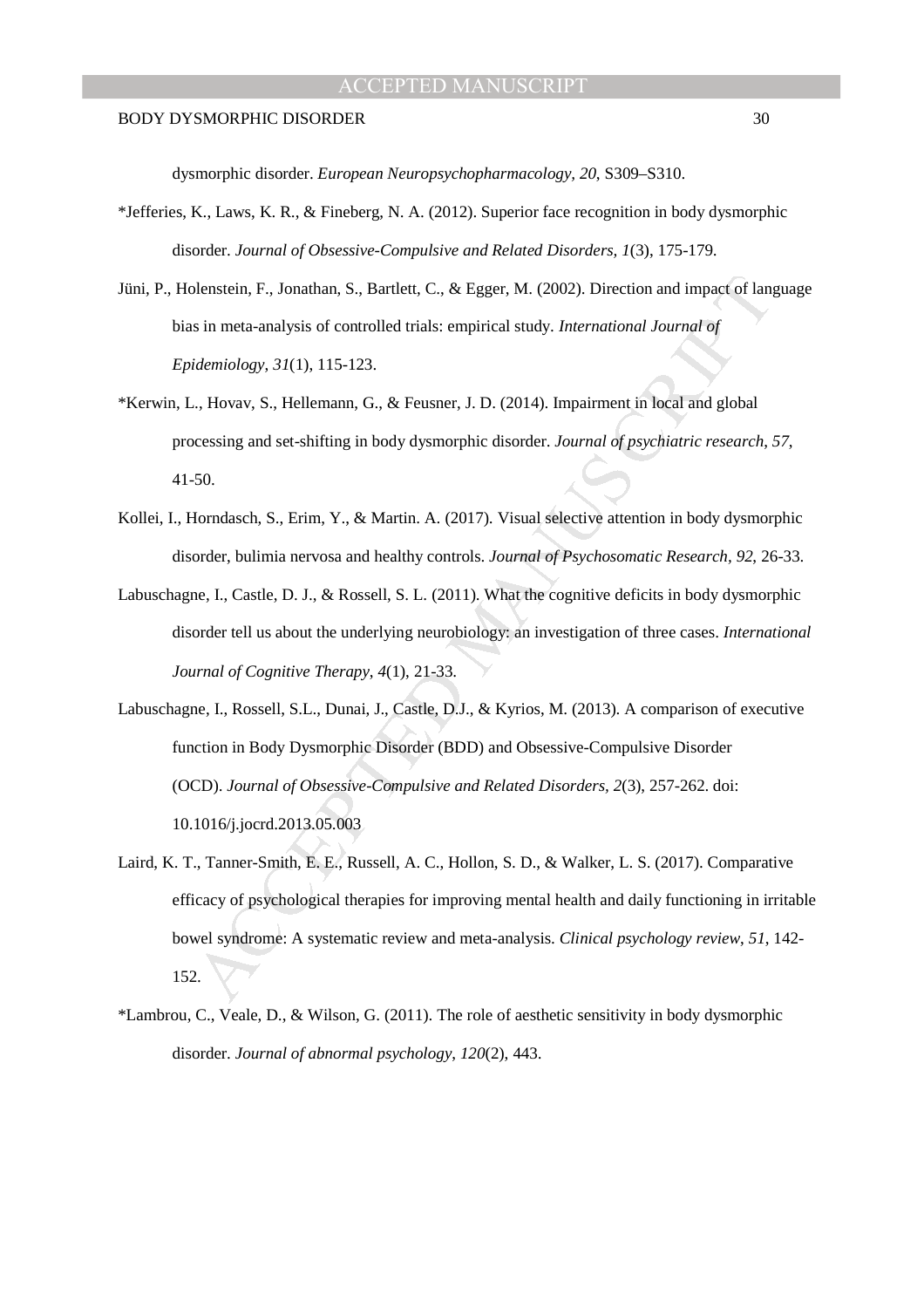- Li, W., Lai, T.M., Bohon, C., Loo, S.K., McCurdy, D., Strober, M., Bookheimer, S., & Feusner, J. (2015). Anorexia nervosa and body dysmorphic disorder are associated with abnormalities in processing visual information. *Psychological Medicine, 45,* 2111-2122.
- Li, W., Lai, T.M., Loo, S.K., Strober, M., Mohmmad-Rezazadeh, I., Khalsa, S, & Feusner, J. (2015). Aberrant early visual neural activity and brain-behaviour relationships in anorexia nervosa and body dysmorphic disorder. *Frontiers in Human Neuroscience, 9,* 301-314.
- Lundh, A., Gøtzsche, P.C. (2008). Recommendations by Cochrane Review Groups for assessment of the risk of bias in studies. *BMC Medical Research Methodology, 8,* 22.
- MacLeod, C. M. (1991). Half a century of research on the Stroop effect: an integrative review. *Psychological bulletin*, *109*(2), 163.
- MacLeod, C., Rutherford, E., Campbell, L., Ebsworthy, G., & Holker, L. (2002). Selective attention and emotional vulnerability: assessing the causal basis of their association through the experimental manipulation of attentional bias. *Journal of abnormal psychology*, *111*(1), 107.
- Moher, D., Liberati, A., Tetzlaff, J., & Altman, D. G. (2009). Preferred reporting items for systematic reviews and meta-analyses: the PRISMA statement. *Annals of internal medicine*, *151*(4), 264- 269.
- \*Monzani, B., Krebs, G., Anson, M., Veale, D., & Mataix-Cols, D. (2013). Holistic versus detailed visual processing in body dysmorphic disorder: testing the inversion, composite and global precedence effects. *Psychiatry research*, *210*(3), 994-999.
- , T.M., Loo, S.K., Strober, M., Mohmmad-Rezazadeh, I., Khalsa, S, & Feusner, J. (2013)<br>
errant early visual neural activity and brain-behaviour relationships in anorexia nervosa<br>
dy dysmorphic disorder. *Frontiers in Human* Moody, T.D., Sasaki, M.A., Bohon, C., Stober, M.A., Bookheimer, S.Y., Sheen, C.L., & Feusner, J. (2015). Functional connectivity for face processing in individuals with body dysmorphic disorder and anorexia nervosa. *Psychological Medicine, 45,* 3491-3503.
- Moody, T., Shen, V., Hutcheson, N., Henretty, J., Sheen, C., Strober, M., & Feusner, J. (2017). Appearance evaluation of others' faces and bodies in anorexia nervosa and body dysmorphic disorder. *International Journal of Eating Disorders, 50*(2), 127-138.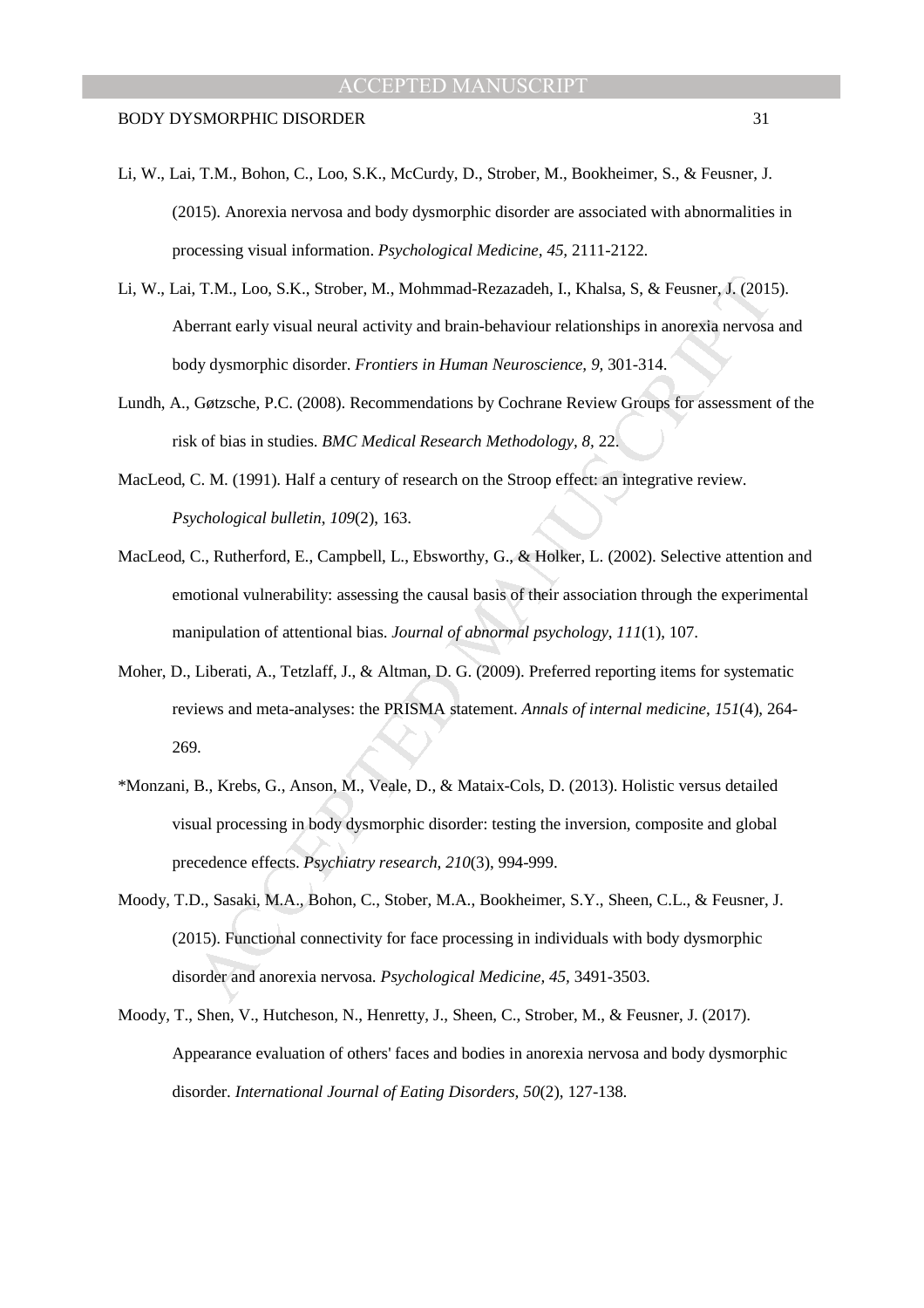- Moreno, S.G., Sutton, A.J., Ades, A.E., Stanley, T.D., Abrams, K.R., Peters, J.L., & Cooper, N.J. (2009). Assessment of Regression-Based Methods to Adjust for Publication Bias through a Comprehensive Simulation Study. *BMC Medical Research Methodology, 9*(2). 1-17.
- Jelinek, L., Hauschildt, M., & Naber, D. (2010). How to treat the untreated: effectivene<br>elf-help metacognitive training program (myMCT) for obsessive-compulsive disorder.<br>alogues in clinical neuroscience, 12(2), 209.<br>(197 Moritz, S., Jelinek, L., Hauschildt, M., & Naber, D. (2010). How to treat the untreated: effectiveness of a self-help metacognitive training program (myMCT) for obsessive-compulsive disorder. *Dialogues in clinical neuroscience*, *12*(2), 209.
- Navon, D. (1977). Forest before trees: The precedence of global features in visual perception. *Cognitive psychology*, *9*(3), 353-383.
- Newell, A., & Simon, H. A. (1972). *Human problem solving* (Vol. 104, No. 9). Englewood Cliffs, NJ: Prentice-Hall.
- Neziroglu, F., Roberts, M., & Yaryura-Tobias, J. A. (2004). A behavioral model for body dysmorphic disorder. *Psychiatric Annals*, *34*(12), 915-920.
- Nosek, B. A., & Banaji, M. R. (2001). The go/no-go association task. *Social cognition, 19*(6), 625-666.
- Obsessive Compulsive Cognitions Working Group. (1997). Cognitive assessment of obsessivecompulsive disorder. *Behaviour Research and Therapy*, *35*(7), 667-681.
- Onden-Lim, M., Wu, R., & Grisham, J.R. (2012). Body image concern and selective attention to disgusting and non-self appearance-related stimuli. *Body Image,9*(4), 535-538.
- Osterrieth, P.A. (1944). Le test de copie d'une figure complexe: Contribution a l'etuded de la perception et de la memoire. *Archives de Psychologie, 30, 203-352.*
- Phillips, K. A. (2005). The Broken Mirror Revised and Expanded Edition. New York, NY: Oxford University Press, Inc.
- Phillips, K. A., Didie, E. R., Feusner, J., & Wilhelm, S. (2008). Body dysmorphic disorder: Treating an underrecognized disorder. *American Journal of Psychiatry, 165*, 1111-1118.
- Premo, J.E., Sarfan, L.D., & Clerkin, E.M. (2016). Training interpretation biases among individuals with body dysmorphic disorder symptoms. *Body Image, 16*, 54-62.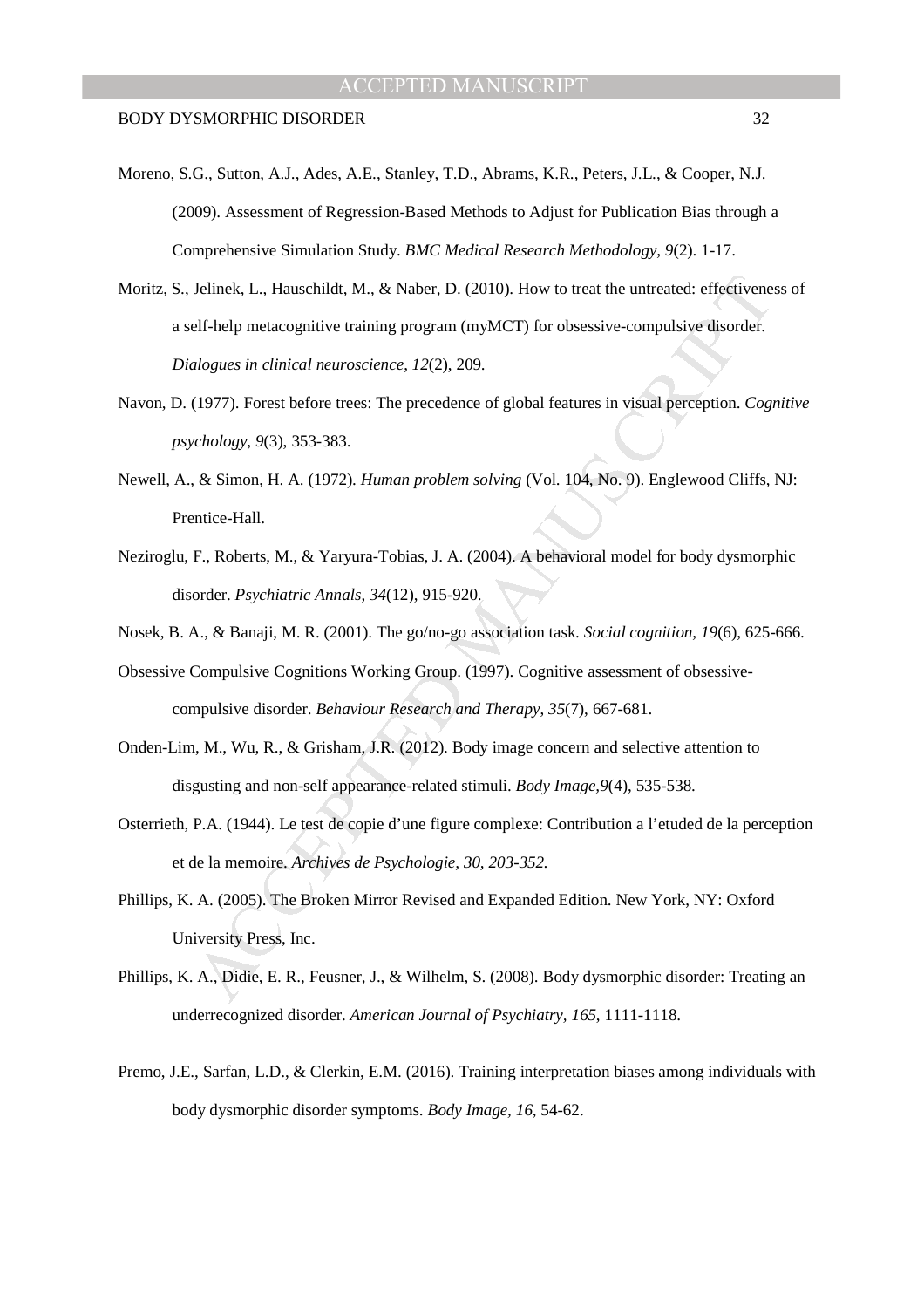- Rabiei, M., Mulkens, S., Kalantari, M., Molavi, H., & Bahrami, F. (2012). Metacognitive therapy for body dysmorphic disorder patients in Iran: Acceptability and proof of concept. *Journal of Behavior Therapy and Experimental Psychiatry,43*(2), 724-729.
- Randolph, C., Tierney, M. C., Mohr, E., & Chase, T. N. (1998). The Repeatable Battery for the Assessment of Neuropsychological Status (RBANS): preliminary clinical validity. *Journal of clinical and experimental neuropsychology*, *20*(3), 310-319.
- \*Reese, H. E., McNally, R. J., & Wilhelm, S. (2010). Facial asymmetry detection in patients with body dysmorphic disorder. *Behaviour research and therapy*, *48*(9), 936-940.

Rey, A. (1964). L'Examen clinique en psycho/o&. Paris: Press Universitaire de France.

- C., Tierney, M. C., Mohr, E., & Chase, T. N. (1998). The Repeatable Battery for the<br>sessment of Neuropsychological Status (RBANS): preliminary clinical validity, *Journal*<br>nical and experimental neuropsychology, 20(3), 310 \*Rossell, S. L., Labuschagne, I., Dunai, J., Kyrios, M., & Castle, D. J. (2014). Using theories of delusion formation to explain abnormal beliefs in Body Dysmorphic Disorder (BDD). *Psychiatry research, 215* (3), 599-605.
- Ruff, R. M., Light, R. H., Parker, S. B., & Levin, H. S. (1996). Benton controlled oral word association test: reliability and updated norms. *Archives of Clinical Neuropsychology*, *11*(4), 329-338.
- Shafran, R., Lee, M., Cooper, Z., Palmer, R., & Fairburn, C. (2007). Attentional bias in eating disorders. *International Journal of Eating Disorders, 40*(4), 369-380.
- Shafran, R., Lee, M., Cooper, Z., Palmer, R., & Fairburn, C. (2008). Effect of psychological treatment on attentional bias in eating disorders. *International Journal of Eating Disorders, 41*(4), 348- 354.
- Shallice, T. (1982). Specific impairments of planning. *Philosophical Transactions of the Royal Society of London Biology, 298*, 199-209.
- \*Stangier, U., Adam-Schwebe, S., Müller, T., & Wolter, M. (2008). Discrimination of facial appearance stimuli in body dysmorphic disorder. *Journal of abnormal psychology*, *117*(2), 435.
- Stroop, J. R. (1935). Studies of interference in serial verbal reactions. *Journal of Experimental Psychology, 18,* 643–662.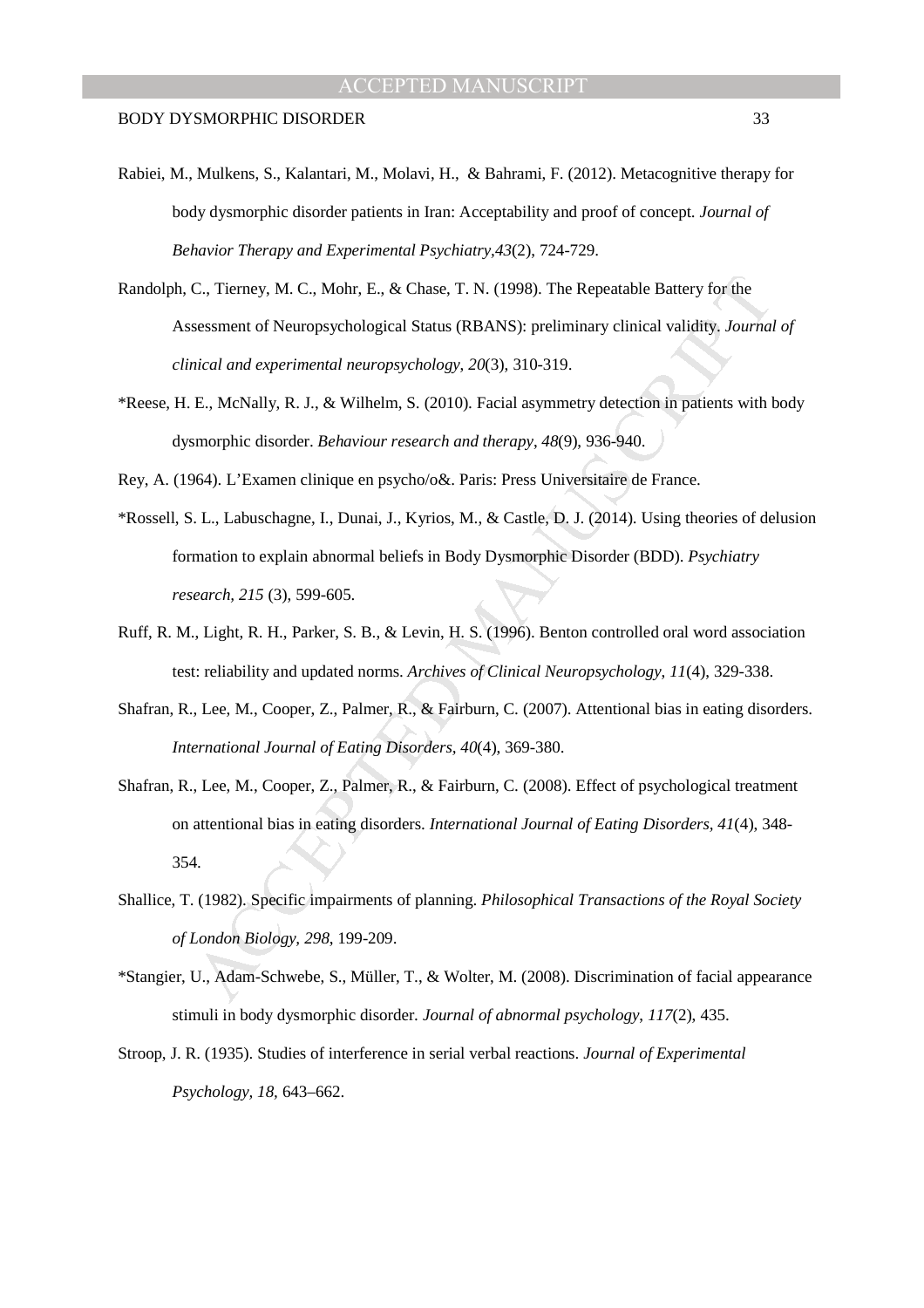- Summers, B.J., Cougle, J.R. 2016. Modifying interpretation biases in body dysmorphic disorder: Evaluation of a brief computerized treatment. *Behaviour Research and Therapy, 87*, 117–27.
- Tchanturia, K., Campbell, I. C., Morris, R., & Treasure, J. (2005). Neuropsychological studies in anorexia nervosa. *International Journal of Eating Disorders*, *37*(S1), S72-S76.
- Tchanturia, K., Lounes, N., & Holttum, S. (2014). Cognitive remediation in anorexia nervosa and related conditions: a systematic review. *European Eating Disorders Review*, *22*(6), 454-462.
- Thomas, C.S., & Goldberg, D.P. (1995). Appearance, body image and distress in facial dysmorphophobia. *Acta Psychiatrica Scandinavica, 92* (3), 231-236.
- Thompson, P., 1980. Margaret Thatcher: a new illusion. Perception 9, 483- 484.
- orexia nervosa. *International Journal of Fating Disorders*, 37(S1), S72-S76.<br> **K.**, Lounes, N., & Holttum, S. (2014). Cognitive remediation in anorexia nervosa and<br>
ated conditions: a systematic review. *European Eating D* \*Toh, W. L., Castle, D. J., & Rossell, S. L. (2015). Examining neurocognition in body dysmorphic disorder using the Repeatable Battery for the Assessment of Neuropsychological Status (RBANS): A comparison with obsessive-compulsive disorder. *Psychiatry research*, *228*(3), 318-324.
- Toh, W.L., Castle, D.J., & Rossell, S.L. (2015). Facial affect recognition in body dysmorphic disorder versus obsessive-compulsive disorder: an eye-tracking study. *Journal of Anxiety Disorders, 35*, 49-59.
- \*Toh, W.L., Castle, D.J., & Rossell, S.L. (2017a). Face and Object Perception in Body Dysmorphic Disorder *versus* Obsessive-Compulsive Disorder: The Mooney Faces Task. *Journal of the International Neuropsychological Society, 23,* 471-480.
- \*Toh, W. L., Castle, D. J., & Rossell, S. L. (2017b). Attentional biases in body dysmorphic disorder (bdd): Eye-tracking using the emotional Stroop task. *Comprehensive Psychiatry*, *74*, 151-161.
- Toh, W. L., Castle, D. J., & Rossell, S. L. (2017c). How individuals with body dysmorphic disorder (BDD) process their own face: a quantitative and qualitative investigation based on an eyetracking paradigm. *Cognitive Neuropsychiatry*, 1-20.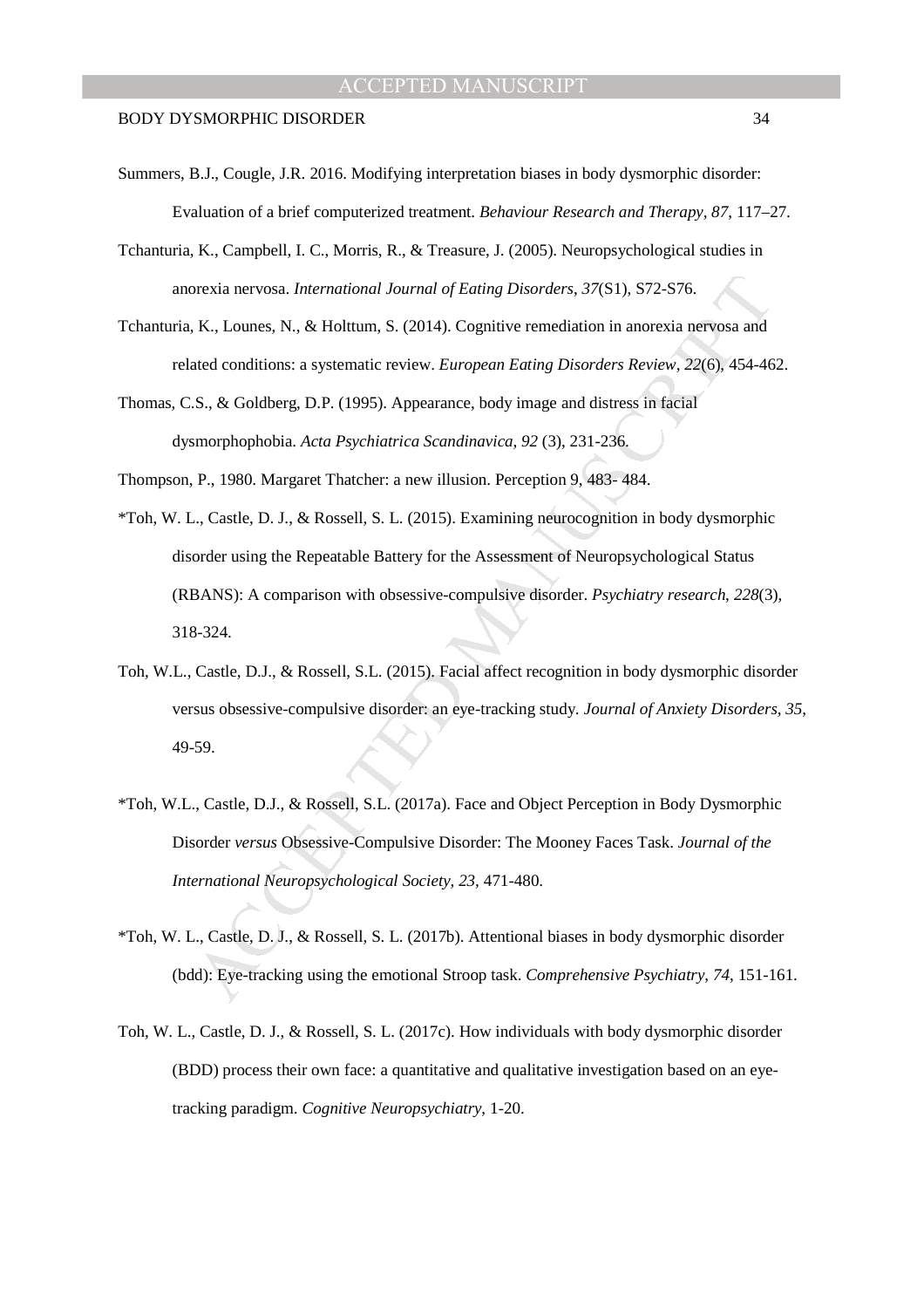- Veale, D. (2004). Advances in a cognitive behavioural model of body dysmorphic disorder. *Body image*, *1*(1), 113-125.
- Watts, F. N., McKenna, F. P., Sharrock, R., & Trezise, L. (1986). Colour naming of phobia related words. *British journal of Psychology*, *77*(1), 97-108.
- Wells, A., & Matthews, G. (1994). *Attention and emotion: A clinical perspective.* Hillsdale, NJ: Erlbaum.
- Whitfield-Gabrieli, S., & Ford, J. M. (2012). Default mode network activity and connectivity in psychopathology. *Annual review of clinical psychology*, *8*, 49-76.
- rds. *British journal of Psychology*, 77(1), 97-108.<br>
& Matthews, G. (1994). *Attention and emotion: A clinical perspective*. Hillsdale, NJ:<br>
baum.<br>
Clabrieli, S., & Ford, J. M. (2012). Default mode network activity and co Wilhelm, S., & Neziroglu, F. (2002). Cognitive theory of body dysmorphic disorder. In: R. O. Frost & G. Steketee (Eds.), Cognitive approaches to obsessions and compulsions: Theory, assessment and treatment (pp. 203–214). Oxford: Elsevier Press.
- Witkin, H. A. (1971). *A manual for the embedded figures tests*. Consulting Psychologists Press.
- Yaryura-Tobias, J. A., Neziroglu, F., Chang, R., Lee, S., Pinto, A., & Donohue, L. (2002). Computerized perceptual analysis of patients with body dysmorphic disorder: a pilot study. *CNS spectrums*, *7*(6), 444-446.
- Young, A. W., Hellawell, D., & Hay, D. C. (1987). Configural Information in Face Perception. *Perception, 16,* 747-759.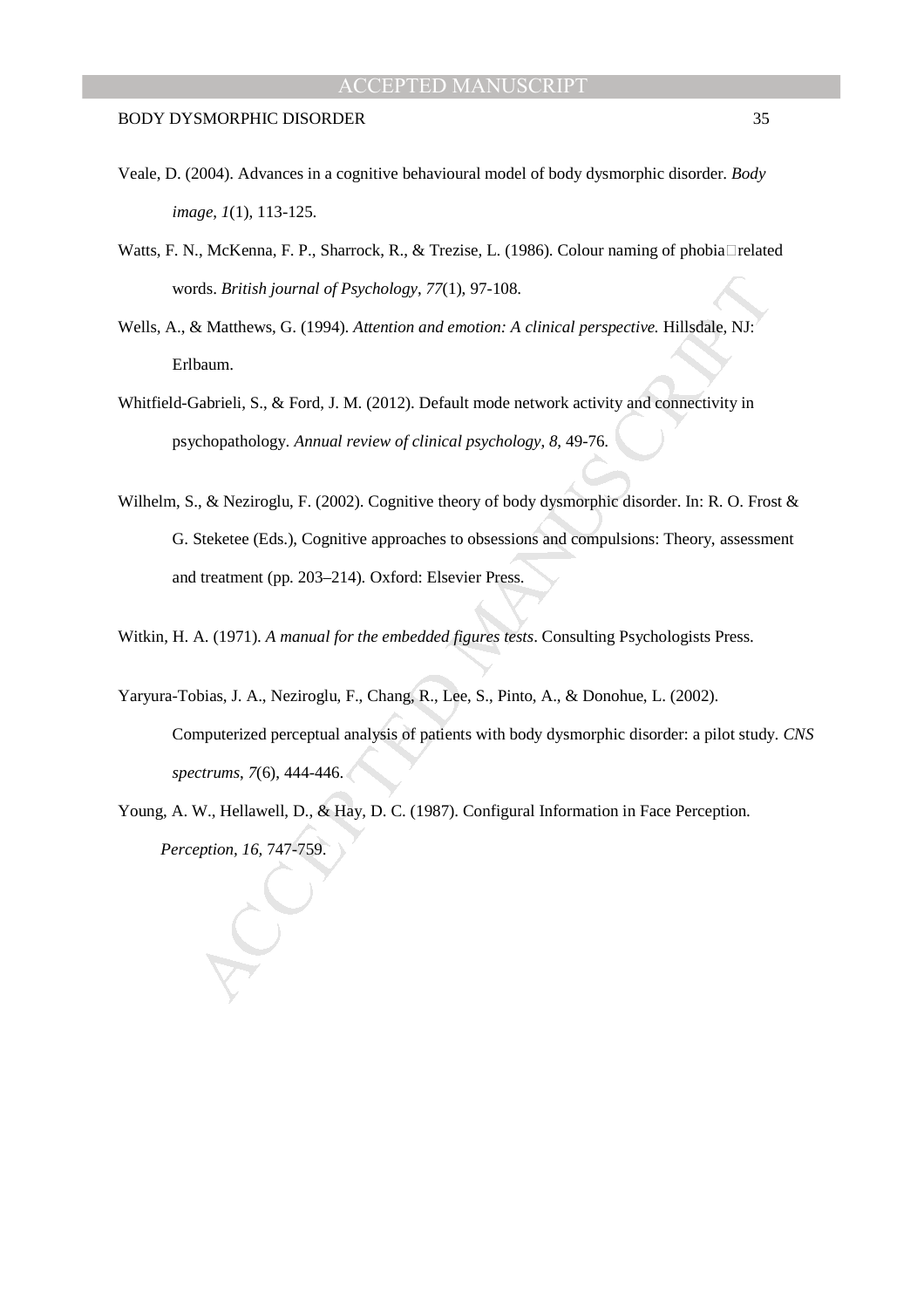## BODY DYSMORPHIC DISORDER 36

## Table 1

## *Summary of Deficits in Cognitive Processing in BDD*

| <b>Cognitive Deficits</b>  | <b>Clinical Features</b>                                                                                                                | <b>Cognitive Measures</b>                                                                                                                                                                                                                                                                                                                                                                 |
|----------------------------|-----------------------------------------------------------------------------------------------------------------------------------------|-------------------------------------------------------------------------------------------------------------------------------------------------------------------------------------------------------------------------------------------------------------------------------------------------------------------------------------------------------------------------------------------|
|                            |                                                                                                                                         |                                                                                                                                                                                                                                                                                                                                                                                           |
| <b>Local Processing</b>    | Preferential processing of<br>local details, resulting in<br>preoccupations with<br>specific flaws in face or<br>body parts             | Composite Task<br>Electroencephalogram<br><b>Embedded Figures Task</b><br><b>Famous Faces Task</b><br>Functional Magnetic Resonance Imaging<br><b>Inversion Task</b><br><b>Inverted Face Task</b><br><b>Magnetic Resonance Imaging</b><br>Mooney Faces Task<br>Navon Task<br>Rey Osterrieth Complex Figures Task (copy)<br><b>Short Form Benton Facial Recognition Task</b>               |
| Selective attention        | Fixation on threat and/or<br>disorder-relevant stimuli/<br>biased attention to<br>aesthetic details (e.g.<br>symmetry)                  | Attractiveness ratings for high spatial frequency<br>images<br>Discrimination tasks (Aesthetic Perceptual<br>Sensitivity; Aesthetic Evaluative Sensitivity;<br>Aesthetic Emotional Sensitivity)<br>Dot Symmetry Detection Task<br><b>Emotional Stroop Task</b><br>Eye Tracker<br><b>Facial Discrimination Task</b><br><b>Facial Symmetry Detection Task</b><br>Video Face Distortion Task |
| <b>Interpretation Bias</b> | Overvalued ideas about<br>attractiveness/<br>misinterpretation of<br>neutral facial expressions<br>as representing negative<br>emotions | <b>Emotion Recognition Task</b><br>Go/No-go Association Task<br><b>Implicit Association Test</b><br><b>Interpretation Questionnaire</b><br>Values-Scale Questionnaire                                                                                                                                                                                                                     |
| Memory deficits            | Inaccurate coding and<br>recall of facial features or<br>body parts                                                                     | California Verbal Learning Test<br><b>Category Fluency Task</b><br><b>Controlled Oral Word Association Test</b><br><b>Pattern Recognition Test</b><br>Rey Osterrieth Complex Figures Task (recall)<br><b>Sentence Verification Task</b><br>Rey Auditory Verbal Learning Task<br>Repeatable Battery of Neuropsychological<br>Status (immediate and delayed recall)                         |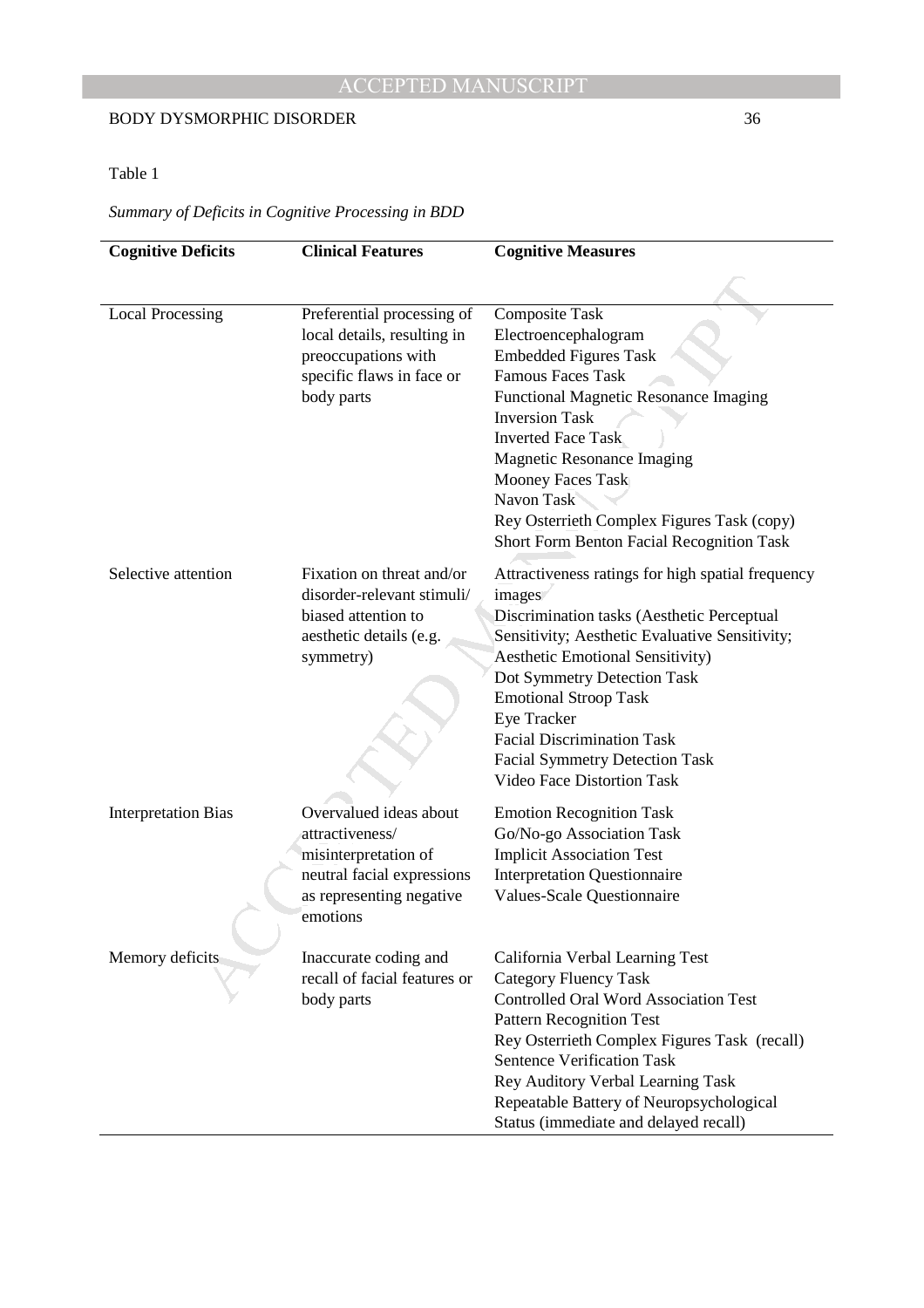Spatial Span Test Spatial Working Memory Test

MANUSCRIPT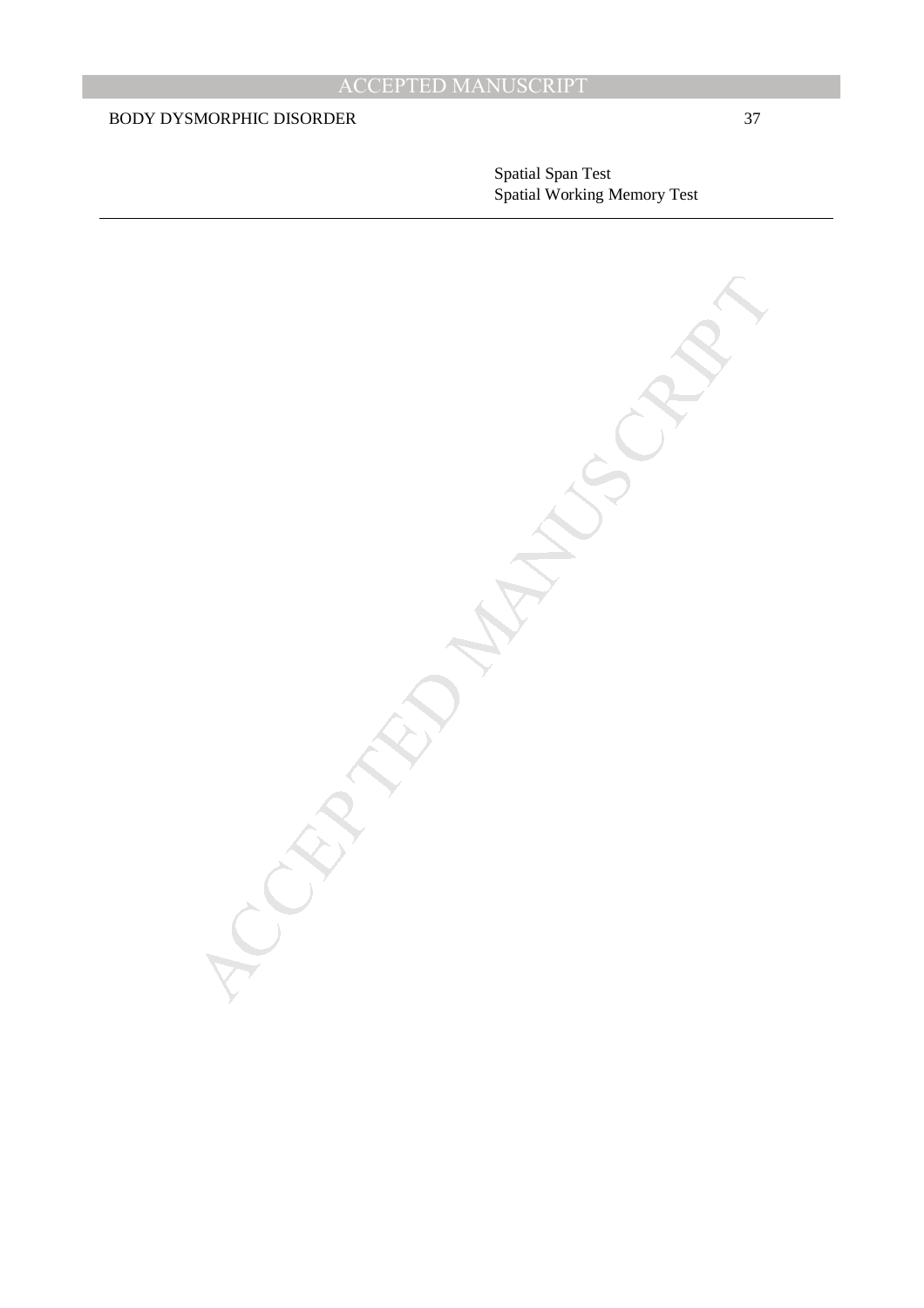## Table 2

## *Meta-analysis statistics used in the analyses for each cognitive category*

| Studies and mean                               | <b>Outcome Measure</b>              | g (95% CI)                             | Standard | Variance         | Z           | p    |
|------------------------------------------------|-------------------------------------|----------------------------------------|----------|------------------|-------------|------|
| weighted values                                |                                     |                                        | Error    |                  |             |      |
| <b>Local Processing</b>                        |                                     |                                        |          |                  |             |      |
| Buhlmann et al., 2004                          | <b>BFRT</b>                         | $-16$ $(-.76: .45)$                    | .31      | .10              | $-.50$      | .61  |
| Deckersbach et al., 2000                       | <b>RCFT</b>                         | .80(.12:1.48)                          | .35      | $\overline{.12}$ | 2.30        | .02  |
| Jefferies et al., 2012                         | <b>FFT</b>                          | $1.66(.81-2.51)$                       | .43      | .19              | 3.84        | .00. |
| Kerwin et al., 2014                            | EFT, Navon                          | $-.68(-1.35:-.00)$                     | .34      | .12              | $-1.97$ .05 |      |
| Monzani et al., 2013                           | Navon, Composite, IFT               | $-.05 (-60:.50)$                       | .28      | .08              | $-.18$      | .86  |
| Toh et al., 2017                               | MFT                                 | .70(.09:1.31)                          | .31      | .10              | 2.24        | .02  |
| Mean weighted values                           |                                     | $.35(-.25: .95)$                       | .31      | .09              | 1.14        | .25  |
| <b>Selective Attention</b>                     |                                     |                                        | .36      | .13              | 2.56        | .01  |
| Buhlmann et al., 2002<br>Buhlmann et al., 2014 | <b>Emotional Stroop</b><br>ODT, FDT | .93(.22:1.64)<br>$.20$ ( $-.26$ : .67) | .24      | .06              | .85         | .39  |
| Hübner et al., 2016                            | <b>FDT</b>                          | $.18(-.31:.66)$                        | .25      | .06              | .72         | .47  |
| Lambrou et al., 2011                           | APS, AES, AEmS                      | $1.22$ (.79: 1.65)                     | .22      | .05              | 5.58        | .00  |
| Reese et al., 2010                             | FSD, DSD                            | $.20(-.41:.80)$                        | .31      | .10              | .63         | .53  |
| Rossell et al., 2014                           | <b>Emotional Stroop</b>             | $.39(-.34:1.11)$                       | .37      | .14              | 1.05        | .29  |
| Stangier et al., 2008                          | <b>FDT</b>                          | 1.14(.49:1.79)                         | .33      | .11              | 3.44        | .00  |
| Toh et al., 2017a                              | <b>Emotional Stroop</b>             | $.54$ ( $-.06:1.15$ )                  | .31      | .09              | 1.76        | .08  |
| Mean weighted values                           |                                     | .60(.26:.93)                           | .17      | .03              | 3.50        | .00. |
| <b>Interpretive Biases</b>                     |                                     |                                        |          |                  |             |      |
| Buhlmann et al., 2004                          | <b>ERT</b>                          | $.00$ ( $-.61$ : .61)                  | .31      | .10              | .00         | 1.00 |
| Buhlmann et al., 2006                          | ERT self-referent                   | .82(.15:1.49)                          | .34      | .12              | 2.41        | .02  |
| Buhlmann et al., 2008                          | <b>IAT</b>                          | $.21$ ( $-.46$ : $.88$ )               | .34      | .12              | .61         | .54  |
| Buhlmann et al., 2009                          | <b>IAT</b>                          | $.00$ ( $-.59$ : .59)                  | .30      | .09              | .00         | 1.00 |
| Buhlmann, Gleiß et al., 2011                   | <b>ERT</b>                          | $.33(-.14:.80)$                        | .24      | .06              | 1.37        | .17  |
| Buhlmann, Teachman et al., 2011/GNAT           |                                     | $.64$ $(.17:1.11)$                     | .24      | .06              | 2.69        | .01  |
| Hartmann et al., 2015                          | <b>GNAT</b>                         | $.03$ ( $-.54$ : .60)                  | .29      | .09              | .10         | .92  |
| Mean weighted values                           |                                     | $.30(.07-.54)$                         | .12      | .01              | 2.52        | .01  |
| <b>Memory Deficits</b>                         |                                     |                                        |          |                  |             |      |
| Deckersbach et al., 2000                       | <b>CVLT, RCFT</b>                   | $.50(-.17:.1.18)$                      | .34      | .12              | 1.46 .14    |      |
| Dunai et al., 2010                             | PR, SWM, SOC, SS                    | .82(.06:1.58)                          | .39      | .15              | 2.12        | .03  |
|                                                |                                     |                                        |          |                  |             |      |
| Hanes, 1998                                    | RAVLT, NTL, CFT,<br><b>RCFT</b>     | $.13$ ( $-.52$ : .78)                  | .33      | .11              | .38         | .70  |
| Rossell et al., 2014                           | COWAT, SVT                          | $.51$ ( $-.23$ : 1.24)                 | .38      | .14              | 1.34        | .18  |
| Toh et al., 2015                               | <b>RBANS</b>                        | .88(.26:1.51)                          | .32      | .10              | 2.76        | .01  |
| Mean weighted values                           |                                     | .56(.26:.87)                           | .16      | .02              | 3.61        | .00. |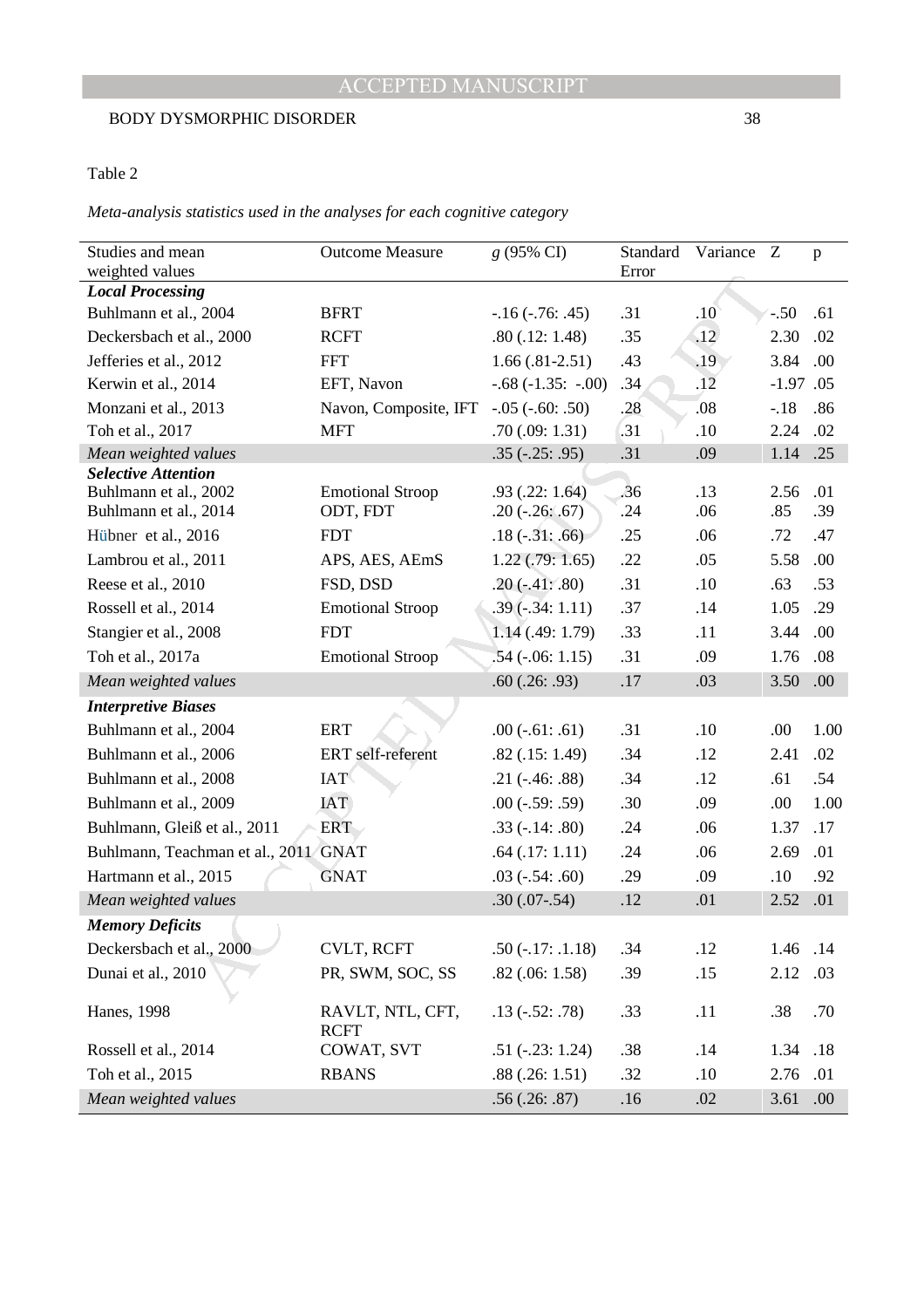## BODY DYSMORPHIC DISORDER 39

E Evaluative Sensitivity; AemS= Aesthetic Entonional Sensitivity; APS= Aesthetic Pepcer-<br>
Fivaluative Sensitivity; AemS= Aesthetic Entonional Sensitivity; APS= Aesthetic Pepcer<br>
FICR= Facial Discrimination Task; IAT= Impli Note: BFRT= Benton Facial Recognition Task; RCFT= Rey Complex Figures Task; FFT= Famous Faces Task; EFT=Embedded Figures Task; IFT=Inverted Face Task; MFT= Mooney Faces Task; FSD= Facial Symmetry Detection; DSD= Dot Symmetry Detection; FDT= Facial Discrimination Task; ODT=Object Discrimination Task; AES= Aesthetic Evaluative Sensitivity; AemS= Aesthetic Emotional Sensitivity; APS= Aesthetic Perceptual Sensitivity; FDT PCR= Facial Discrimination Task proportion of correct responses; FDT ACR= FDT accuracy change ratings; ERT= Emotion Recognition Task; IAT= Implicit Association Task; GNAT= Go/No-go Association Task; CVLT PR= California Verbal Learning Test percent recall; RCFT PR= Rey Complex Figures Task percent recall; SWM bse= Spatial Working Memory Test between search error; SWM wse= within search error; SWM ss= search strategy; SOC #psol= Stocking of Cambridge Task number of problems solved; SOC #perf sol= SOC number of perfect solutions; SOC tmem= SOC total moves in excess of the minimum; SST= Spatial Span Test; COWAT= Controlled Oral Word Association Test; RAVLT= Rey Auditory Verbal Learning Task; NTL= New Tower of London Task; CFT= Category Fluency Task; SVT= Sentence Verification Task; RBANS= Repeatable Battery for Neuropsychological Status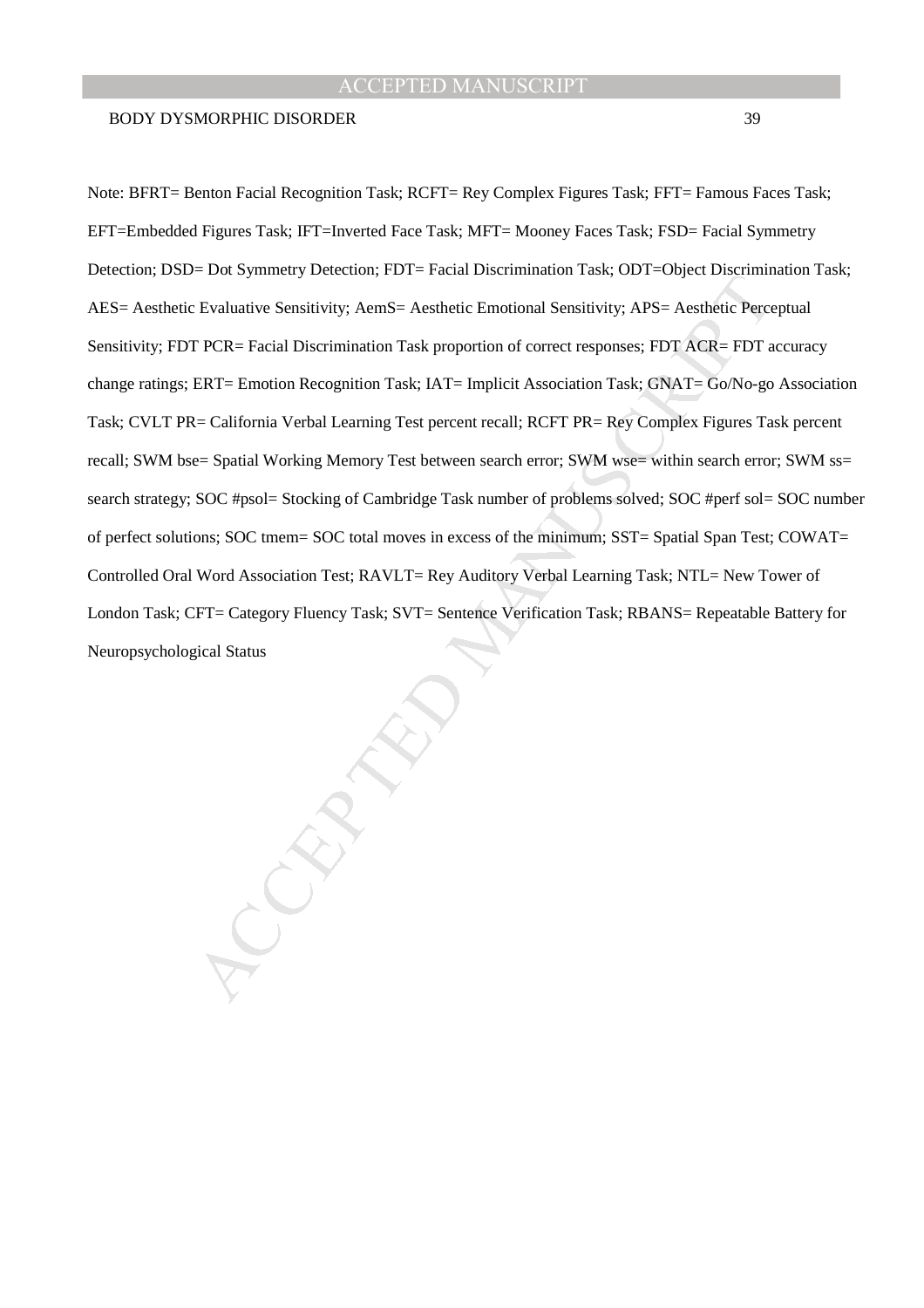## Table 3

*Analysis of heterogeneity (Q; I<sup>2</sup> ) and publication bias (ERI) for each cognitive category* 

| Cognitive categories                                                                                                                                           | $Q$ -test $a$ | $I^2$ -test <sup>a</sup> | $ERI^b$ |  |
|----------------------------------------------------------------------------------------------------------------------------------------------------------------|---------------|--------------------------|---------|--|
| <b>Local Processing</b>                                                                                                                                        | $25.35*$      | $80.27*$                 | 9.49    |  |
| <b>Selective Attention</b>                                                                                                                                     | 19.33*        | 63.79*                   | $-.32$  |  |
| <b>Interpretive Biases</b>                                                                                                                                     | 7.24          | 17.13                    | $-1.87$ |  |
| <b>Memory Deficits</b>                                                                                                                                         | 3.22          | $.00\,$                  | $1.15$  |  |
| Note: $*_{p<0.05}$ ; <sup>a</sup> indicates tests of heterogeneity; <sup>b</sup> indicates publication bias where <i>ERI</i> =<br>Egger's regression intercept |               |                          |         |  |
|                                                                                                                                                                |               |                          |         |  |
|                                                                                                                                                                |               |                          |         |  |
|                                                                                                                                                                |               |                          |         |  |
|                                                                                                                                                                |               |                          |         |  |
|                                                                                                                                                                |               |                          |         |  |
|                                                                                                                                                                |               |                          |         |  |
|                                                                                                                                                                |               |                          |         |  |
|                                                                                                                                                                |               |                          |         |  |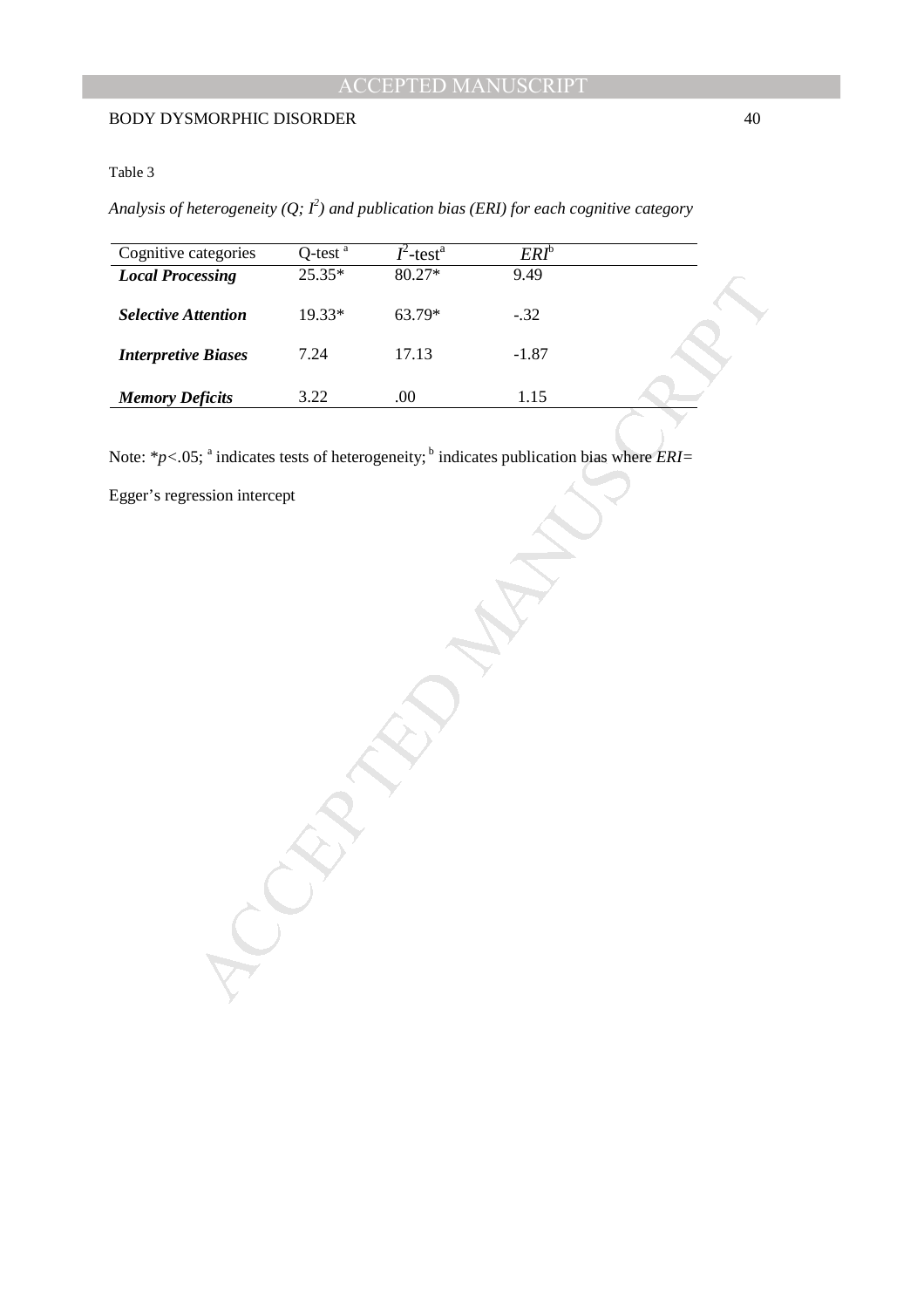## BODY DYSMORPHIC DISORDER 41

## **Listing of titles for figures**

*Figure 1* 

PRISMA diagram of the selection process of studies included in the meta-analysis

*Figure 2* 

Forest plot displaying all local processing studies

*Figure 3* 

Forest plot displaying all selective attention studies

*Figure 4* 

MANUSCRIPT ACCEPTED Forest plot displaying all interpretive biases studies

*Figure 5* 

Forest plot displaying all memory deficits studies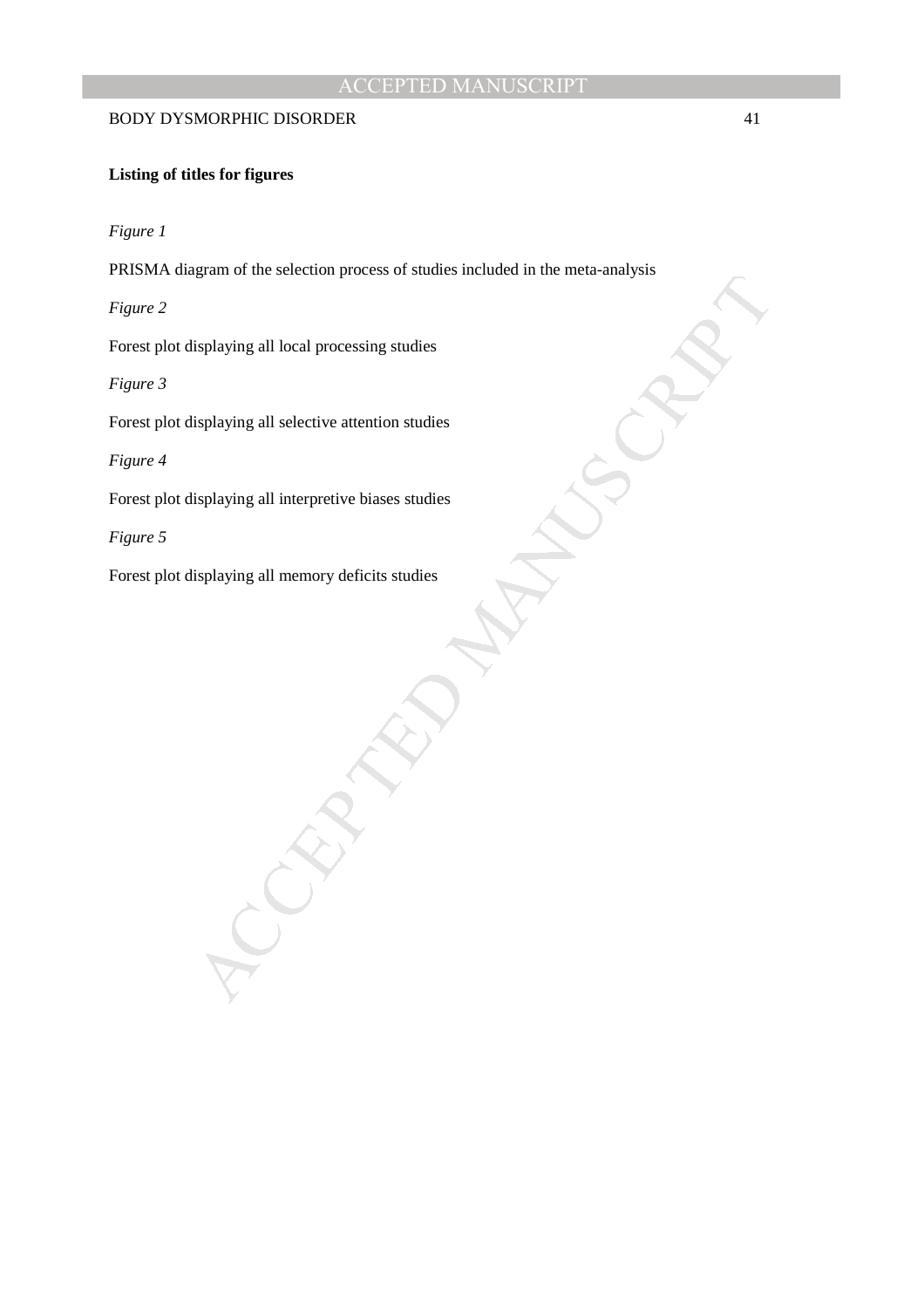

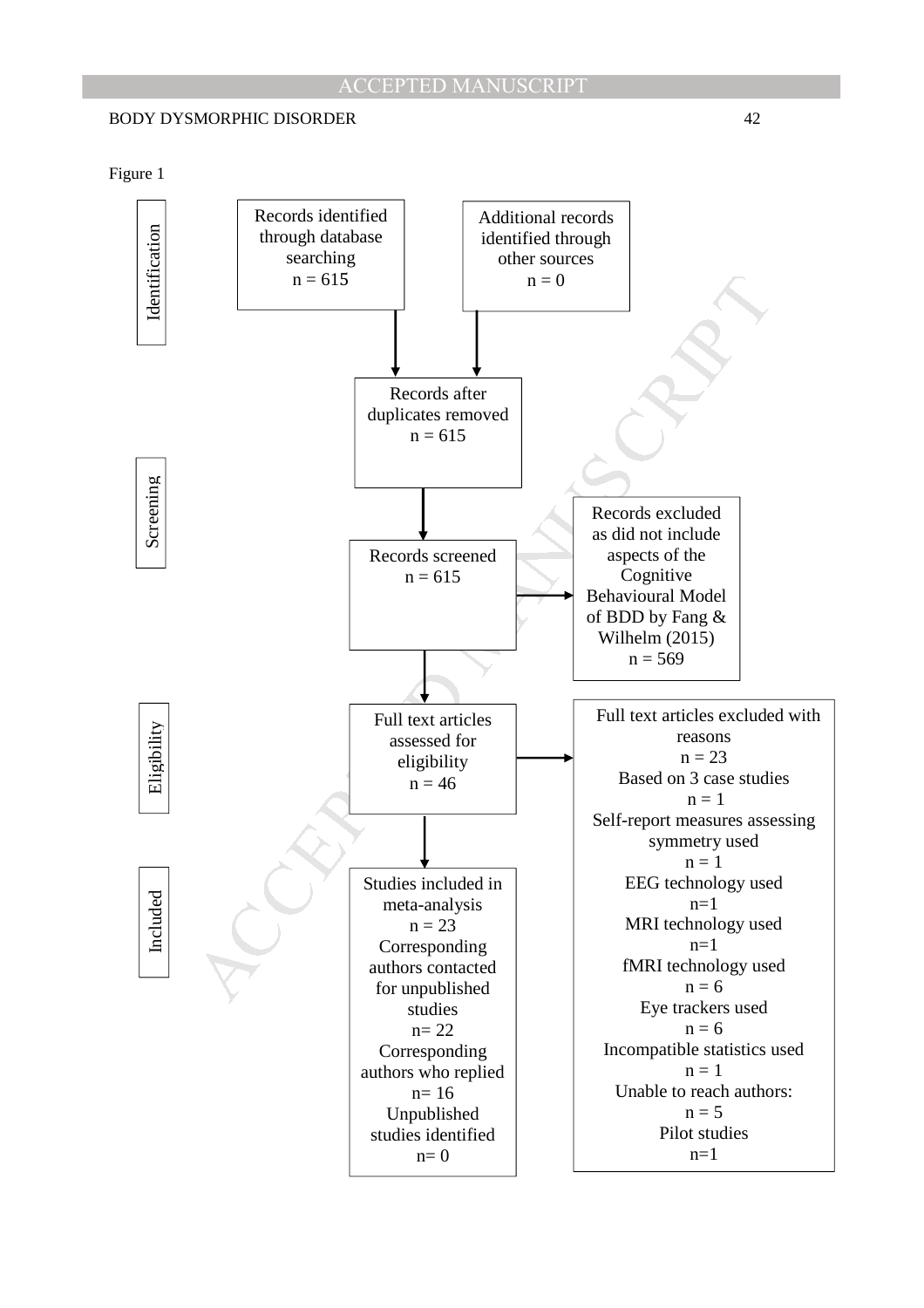## BODY DYSMORPHIC DISORDER 43

Figure 2

| Study name                                                                                                                                      | Outcome measure                                                                               |         | Hedges's g and 95% CI |      |                  |      |
|-------------------------------------------------------------------------------------------------------------------------------------------------|-----------------------------------------------------------------------------------------------|---------|-----------------------|------|------------------|------|
| Buhlmann et al., 2004<br>Deckersbach et al., 2000<br>Jefferies et al., 2012<br>Kerwin et al., 2014<br>Monzani et al., 2013<br>Toh et al., 2017a | <b>BFRT</b><br><b>RCFT</b><br><b>FFT</b><br>EFT, Navon<br>Navon, Composite, IFT<br><b>MFT</b> |         |                       |      |                  |      |
|                                                                                                                                                 |                                                                                               | $-2.50$ | $-1.25$               | 0.00 | 1.25             | 2.50 |
|                                                                                                                                                 |                                                                                               |         | <b>Favours A</b>      |      | <b>Favours B</b> |      |

Note: BFRT= Benton Facial Recognition Task; RCFT= Rey Complex Figures Task; FFT= Famous Faces Task; EFT= Embedded Figures Task; IFT= Inverted Face Task; MFT= Mooney Faces Task

MANUSCRIPT ACCEPTED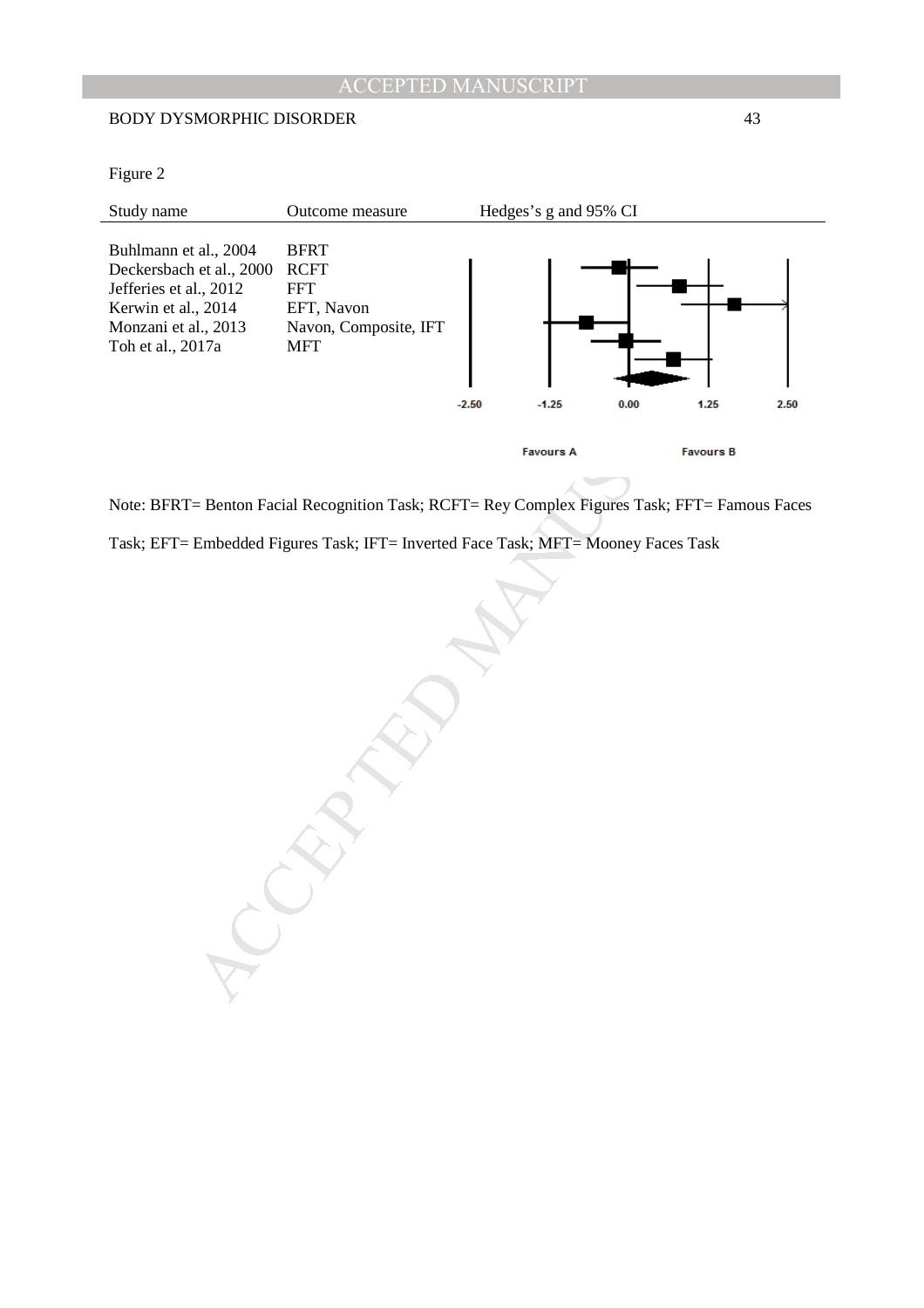## BODY DYSMORPHIC DISORDER 44

Figure 3

| Study name                                                                                                                                                                                | Outcome measure                                                                                                                                     |         | Hedges's g and 95% CI |      |                  |      |
|-------------------------------------------------------------------------------------------------------------------------------------------------------------------------------------------|-----------------------------------------------------------------------------------------------------------------------------------------------------|---------|-----------------------|------|------------------|------|
| Buhlmann et al., 2002<br>Buhlmann et al., 2014<br>Hübner et al., 2016<br>Lambrou et al., 2011<br>Reese et al., 2010<br>Rossell et al., 2014<br>Stangier et al., 2008<br>Toh et al., 2017b | <b>Emotional Stroop</b><br>ODT, FDT<br><b>FDT</b><br>APS, AES, AEmS<br>FSD, DSD<br><b>Emotional Stroop</b><br><b>FDT</b><br><b>Emotional Stroop</b> |         |                       |      |                  |      |
|                                                                                                                                                                                           |                                                                                                                                                     | $-2.50$ | $-1.25$               | 0.00 | 1.25             | 2.50 |
|                                                                                                                                                                                           |                                                                                                                                                     |         | <b>Favours A</b>      |      | <b>Favours B</b> |      |

Note: ODT= Object Discrimination Task; FDT= Facial Discrimination Task; APS= Aesthetic

Perceptual Sensitivity; AES= Aesthetic Evaluative Sensitivity; AEmS= Aesthetic Emotional

MANUSCRIPT ACCEPTED

Sensitivity; FDT= Facial Discrimination Task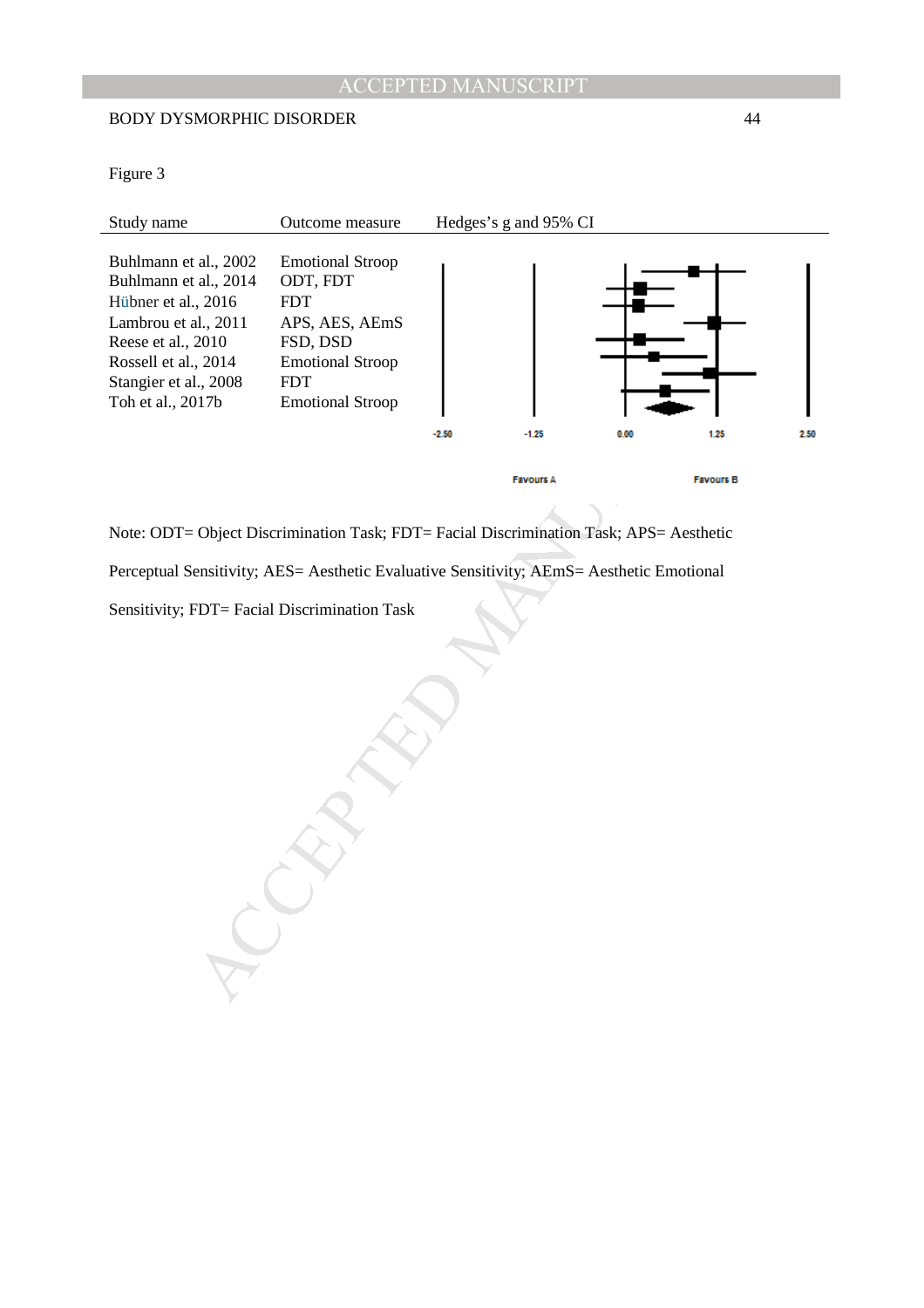## BODY DYSMORPHIC DISORDER 45

Figure 4

| Study name                                                                                                                                                                                   | Outcome Measure                                                                                  |         | Hedges's g and 95% CI |                  |
|----------------------------------------------------------------------------------------------------------------------------------------------------------------------------------------------|--------------------------------------------------------------------------------------------------|---------|-----------------------|------------------|
| Buhlmann et al., 2004<br>Buhlmann et al., 2006<br>Buhlmann et al., 2008<br>Buhlmann et al., 2009<br>Buhlmann, Gleiß et al., 2011<br>Buhlmann, Teachman et al., 2011<br>Hartmann et al., 2015 | <b>ERT</b><br>ERT self-referent<br><b>IAT</b><br><b>IAT</b><br>ERT<br><b>GNAT</b><br><b>GNAT</b> | $-2.50$ | $-1.25$<br>0.00       | 1.25<br>2.50     |
|                                                                                                                                                                                              |                                                                                                  |         | <b>Favours A</b>      | <b>Favours B</b> |
|                                                                                                                                                                                              |                                                                                                  |         |                       |                  |
| Note: ERT= Emotion Recognition Task; IAT= Implicit Association Task; GNAT= Go/No-go                                                                                                          |                                                                                                  |         |                       |                  |
| <b>Association Task</b>                                                                                                                                                                      |                                                                                                  |         |                       |                  |
|                                                                                                                                                                                              |                                                                                                  |         |                       |                  |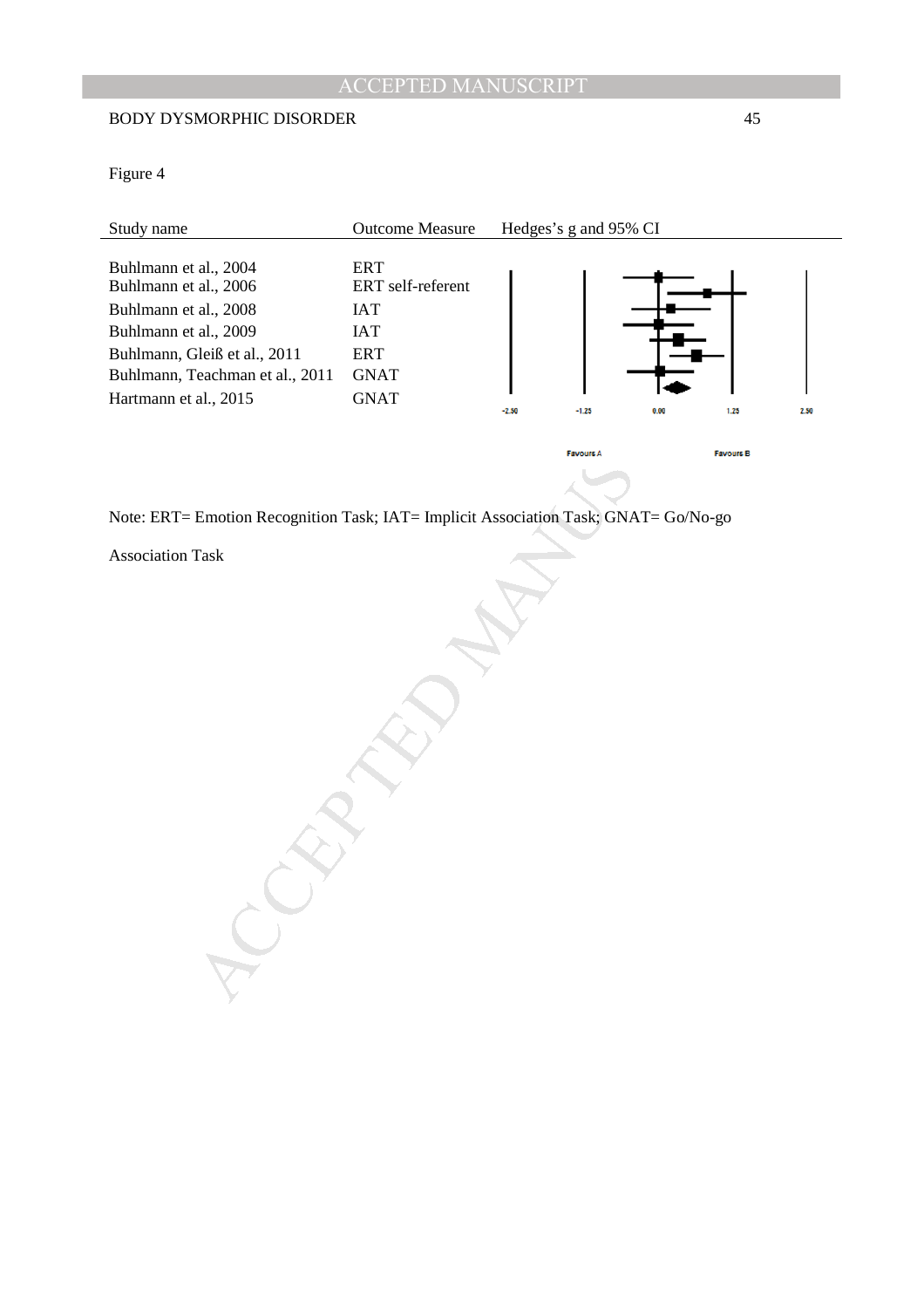## BODY DYSMORPHIC DISORDER 46

Figure 5



Note: CVLT= California Verbal Learning Test; RCFT= Rey Complex Figures Task; PR= Pattern Recognition Test; SWM= Spatial Working Memory Test; SOC= Stocking of Cambridge Task; SS= Spatial Span Test; RAVLT= Rey Auditory Verbal Learning Test; NTL= New Tower of London Task; CFT= Category Fluency Task; COWAT= Controlled Oral Word Association Test; SVT= Sentence Verification Task; RBANS= Repeatable Battery for Neuropsychological Status